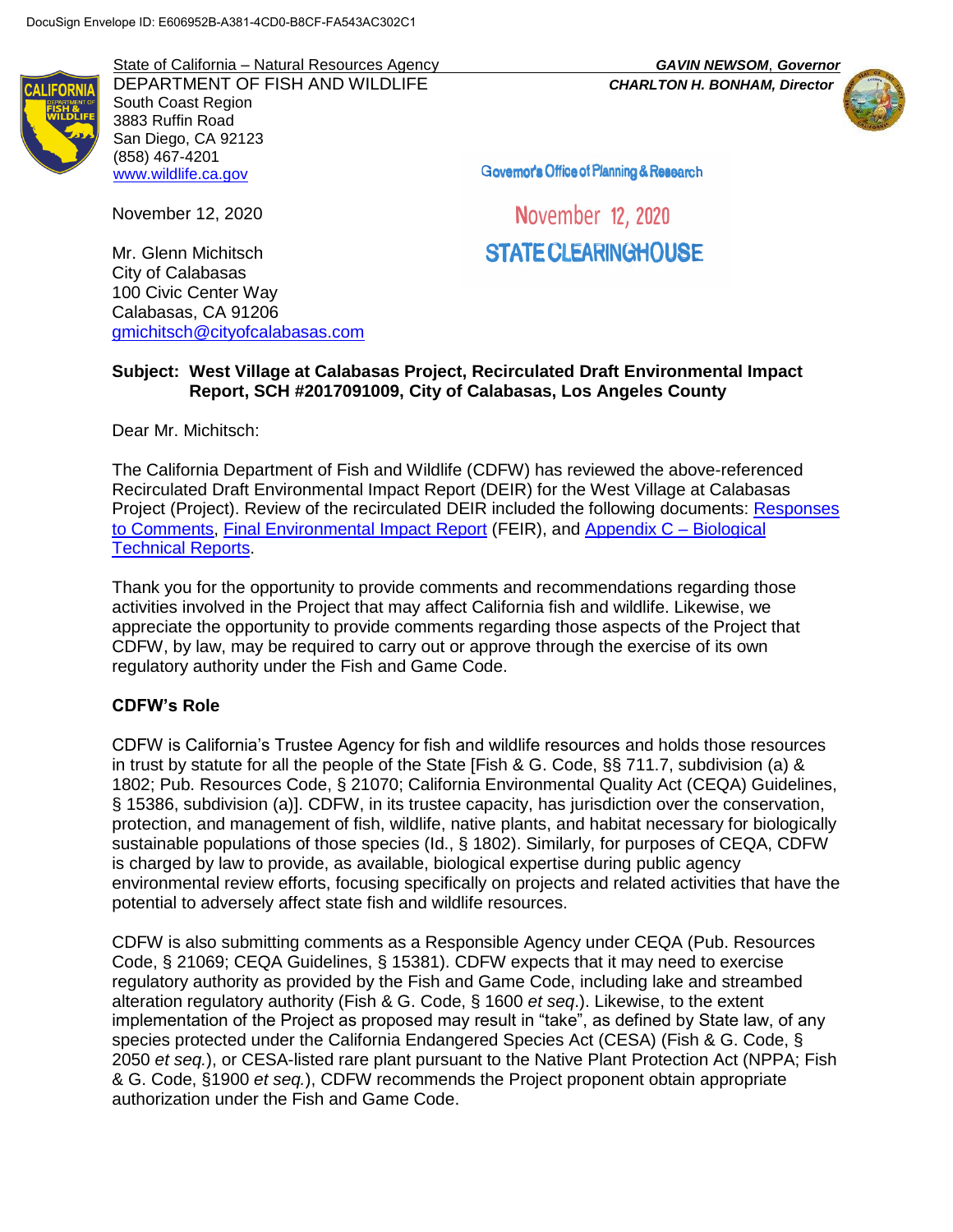Mr. Glenn Michitsch City of Calabasas November 12, 2020 Page 2 of 42

### **Project Description and Summary**

**Objective:** The City of Calabasas (City; Lead Agency) and The New Home Company (Project Applicant) are proposing the West Village at Calabasas Project (Project). The Project would occur on 77 acres of land currently zoned as a combination of Planned Development, Residential-Multi Family, and Open Space/Resource Protected. The site contains two concretelined detection basins; an ancient landslide area; undisturbed hillsides; two adjacent wetlands fed by natural seeps; ephemeral features; and small areas of riparian vegetation. Hillsides consist of upland coastal scrub, oak woodland, and annual grassland. The valley is dominated by an unnamed tributary canyon which flows east-west to Las Virgenes Creek.

The City/Project Applicant proposes the following: 1) 15 three-story multi-family residential buildings (180 units, 9.5 acres); 2) retail center and restaurants (1.19 acres); 3) community park (0.36 acre); and 4) open space, designated trails, and flood control basins (66.09 acres). The Project would require removal of an existing 10,776 cubic yard detention basin. Local perched or isolated groundwater encountered during grading would require the Project to dewater the slope and natural seeps to prepare the site for development. Approximately 35.8 acres of the site would be graded; 11.3 acres for the development area and 24.7 acres to remediate the landslide. Remedial grading would reshape and terrace the landslide to stabilize the slope.

A new de-silting basin/detention basin would be installed upstream (east) of the residential development and unnamed tributary canyon. A secondary surface drainage de-silting feature would be installed along the northern edge of the proposed grading envelope. The remediated landslide slope would be buttressed with engineered fill. The remediated slope would include surface drainage features such as storm and terraced drains to convey surface runoff and subsurface seepage away from the graded slopes. Landscaping on the 24.7-acre remediated slope would include native vegetation such that the slopes would appear similar to their existing appearance. The 66.1 acres of designated open space includes 41.4 acres of undisturbed open space and a portion of landscaped area. The open space dedication would be formally conveyed through a conservation easement and recreational trail easement to the City or other appropriate entity.

CDFW previously commented on the DEIR on February 19, 2019 (see Responses to Comments). CDFW expressed concerns about the Project's impact on wildlife movement and corridor; oak trees; aquatic and riparian resources; and vegetation communities.

**Location:** The Project is located immediately north of the intersection of Agoura Road and Las Virgenes Road, approximately 0.25 mile southeast of U.S. Highway 101, in the City of Calabasas, Los Angeles County. The site is bordered by a residential subdivision and Las Virgenes Road to the west, and open space to the north, east, and south. The on-site drainage converges with Las Virgenes Creek, west of Las Virgenes Road.

#### **Comments and Recommendations**

CDFW visited the Project site with the City on Tuesday, October 13, 2020. Based on the documents for review and the site visit, CDFW offers the comments and recommendations below to assist the City in adequately identifying, avoiding, and/or mitigating the Project's significant, or potentially significant, direct, and indirect impacts on fish and wildlife (biological) resources. Editorial comments or other suggestions are also be included to improve the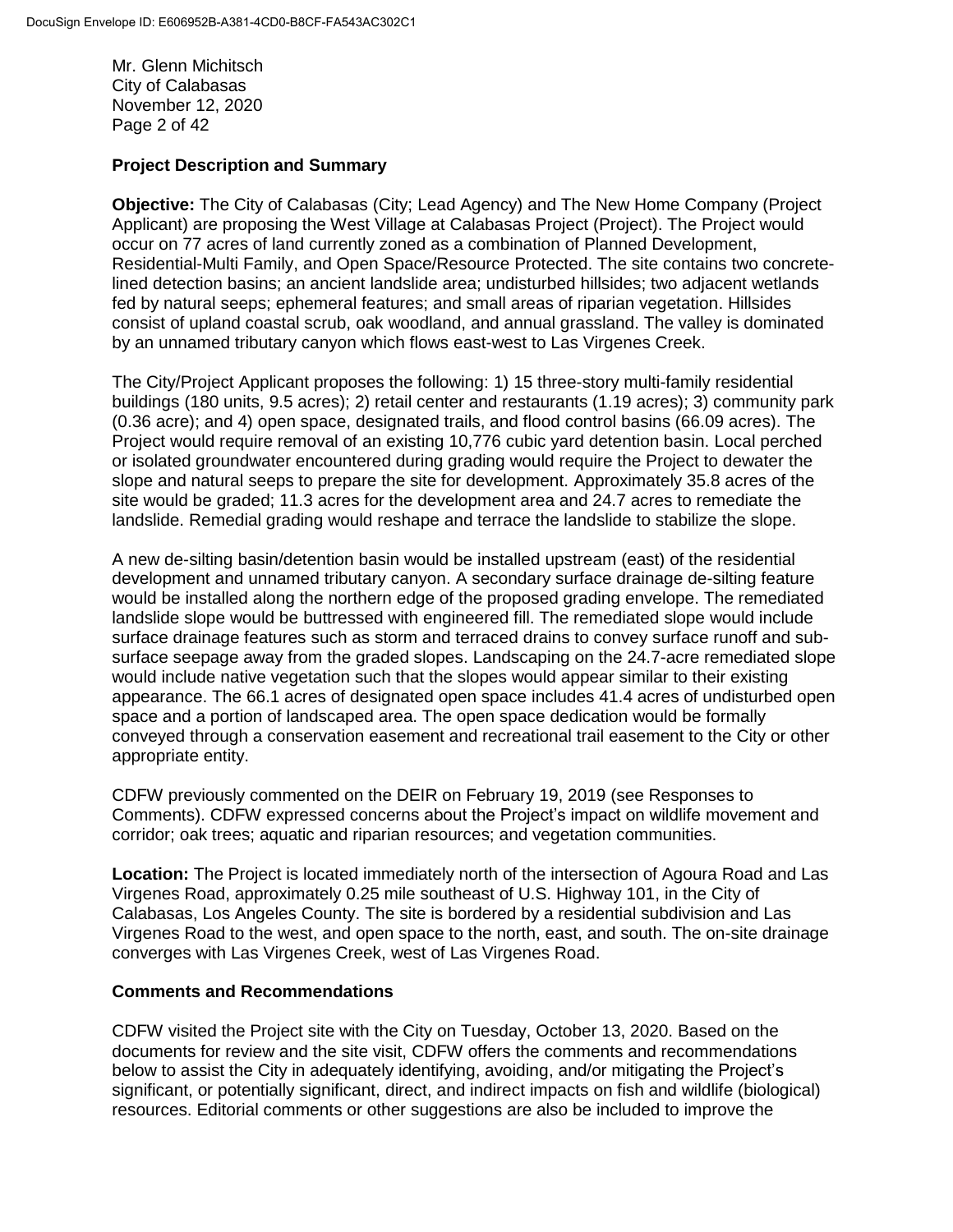Mr. Glenn Michitsch City of Calabasas November 12, 2020 Page 3 of 42

environmental document. CDFW recommends the measures or revisions below be included in a science-based monitoring program that contains adaptive management strategies as part of the Project's CEQA mitigation, monitoring and reporting program (Pub. Resources Code, § 21081.6; CEQA Guidelines, § 15097).

## **Specific Comments**

## **Comment #1: Mountain Lion (***Puma concolor***)**

**Issue:** CDFW is concerned that the Project may impact mountain lions because the Project site occurs within the range of mountain lion habitat.

**Specific impacts:** The Project as proposed may impact the southern California mountain lion population by increasing human presence, traffic, and noise artificial lighting, and reducing the width of the existing wildlife corridor. Additionally, the Project would permanently impact approximately 11 acres of the Wildlife Linkage and Corridor.

**Why impacts would occur:** Mountain lions may occur within the Project footprint or in areas immediate adjacent to the Project. The Project may increase human presence (e.g., new development, public trail access), traffic, and noise artificial lighting during Project construction and over the life of the Project. Most factors affecting the ability of the southern California mountain lion populations to survive and reproduce are caused by humans (Yap et al. 2019). As California has continued to grow in human population and communities expand into wildland areas, there has been a commensurate increase in direct and indirect interaction between mountain lions and people (CDFW 2013). As a result, the need to relocate or humanely euthanize mountain lions (depredation kills) may increase for public safety. Mountain lions are exceptionally vulnerable to human disturbance (Lucas 2020). Areas of high human activity have lower occupancy of rare carnivores. Mountain lions tend to avoid roads and trials by the mere presence of those features, regardless of how much they are used (Lucas 2020). Increased traffic could cause vehicle strikes. Mountain lions avoid areas with low woody vegetation cover and artificial outdoor lighting (Beier 1995). As human population density increases, the probability of persistence of mountain lions decrease (Woodroffe 2000).

The Project as proposed would also impair a wildlife corridor. The Project would permanently impact approximately 11 acres of the City's Wildlife Linkage and Corridor, resulting in a 0.7 percent permanent loss of a City-designated 1,679-acre Wildlife Linkage and Corridor. The impact would reduce the one-mile wide wildlife corridor at the Project site by 25 percent. Loss of wildlife connectivity is another the primary driver for the potential demise of the southern California mountain lion population (Yap et al. 2019). Habitat loss and fragmentation due to roads and development has driven the southern California mountain lion population towards extinction (Yap et al. 2019). Conserving and restoring habitat connectivity and corridors is essential for mitigating impacts to mountain lions. This is especially critical in the face of climate change-driven habitat loss and increased frequency of fires (Yap et al. 2019). Under a high emissions and warm and wet climate scenario, much of the chaparral habitat in southern California that provide habitat for mountain lions would be climactically highly stressed by the year 2070 (Thorne et al. 2016).

**Evidence impact would be significant:** The mountain lion is a specially protected mammal in the State (Fish and G. Code, § 4800). In addition, on April 21, 2020, the California Fish and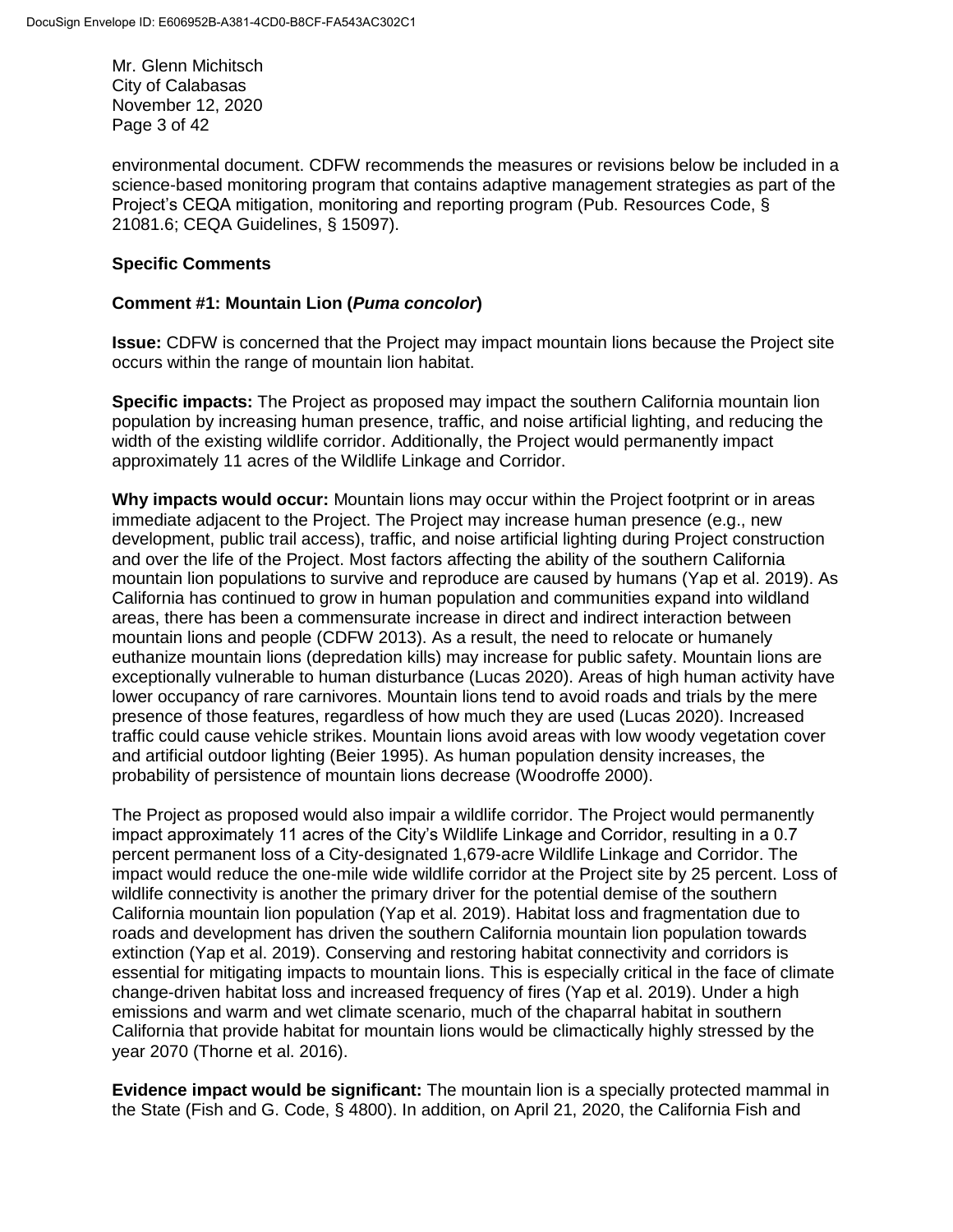Mr. Glenn Michitsch City of Calabasas November 12, 2020 Page 4 of 42

Game Commission accepted a petition to list an evolutionarily significant unit (ESU) of mountain lion in southern and central coastal California as threatened under CESA (CDFW 2020a). As a CESA candidate species, the mountain lion in southern California is granted full protection of a threatened species under CESA. Moreover, the Project may not fully mitigate for impacts to the 24.7-acre slope [see Comment #8 (Impacts to Upland Vegetation Communities)]. This would total approximately 35.7 acres of potential impact to mountain lion habitat. The Project would continue to have significant impacts because mitigation as proposed would not result in adequate successful mitigation for the unavoidable direct and indirect, permanent or temporal losses, of habitat for mountain lion.

### **Recommended Potentially Feasible Mitigation Measure(s):**

**Mitigation Measure #1:** CDFW recommends setting aside a minimum of additional 11 acres of replacement habitat. CDFW recommends the replacement habitat be located adjacent to the City's Wildlife Linkage and Corridor in order to widen the corridor at locations where the corridor is less than 1 mile. There should be no net loss suitable habitat for mountain lions. The City should consult and collaborate with CDFW to conserve areas beneficial to the southern California mountain lion population that may improve chances of survival and reproduction of mountain lions in the face of climate change. The mitigation lands should be protected in perpetuity under a conservation easement dedicated to a local land conservancy or other appropriate entity that has been approved to hold and manage mitigation lands pursuant to Assembly Bill 1094 (2012). Assembly Bill 1094 amended Government Code sections 65965- 65968. Under Government Code section 65967(c), the lead agency must exercise due diligence in reviewing the qualifications of a governmental entity, special district, or nonprofit organization to effectively manage and steward land, water, or natural resources on mitigation lands it approves. An appropriate non-wasting endowment should be provided for the long-term management of mitigation lands. A conservation easement and endowment funds should be fully acquired, established, transferred, or otherwise executed prior to implementing Projectrelated ground-disturbing activities and prior to the City's issuance of grading permits.

**Mitigation Measure #2:** Due to potential habitat within the Project footprint, within one year prior to Project implementation that includes site preparation, equipment staging, and mobilization, a CDFW-approved biologist knowledgeable of mountain lion species ecology should survey areas that may provide habitat for mountain lion natal dens. Caves and other natural cavities, and thickets in brush and timber provide cover and are used for denning. Females may be in estrus at any time of the year, but in California, most births probably occur in spring. Survey results, including negative findings, should be submitted to CDFW prior to Project implementation. The survey report should include a map of potential denning sites. The survey report should include measures to avoid impacts dens and cubs if necessary.

**Mitigation Measure #3:** If potential habitat for natal dense are identified, CDFW recommends fully avoiding potential impacts to mountain lions, especially during spring, to protect vulnerable cubs. Two weeks prior to Project implementation, and once a week during construction activities, a CDFW-approved biologist should conduct a survey for mountain lion natal dens. The survey area should include the construction footprint and the area within 2,000 feet (or the limits of the property line) of the Project disturbance boundaries. CDFW should be notified within 24 hours upon location of a natal den. If an active natal den is located, during construction activities, all work should cease. No work should occur within a 2,000-foot buffer from a natal den. A qualified biologist should notify CDFW to determine the appropriate course of action.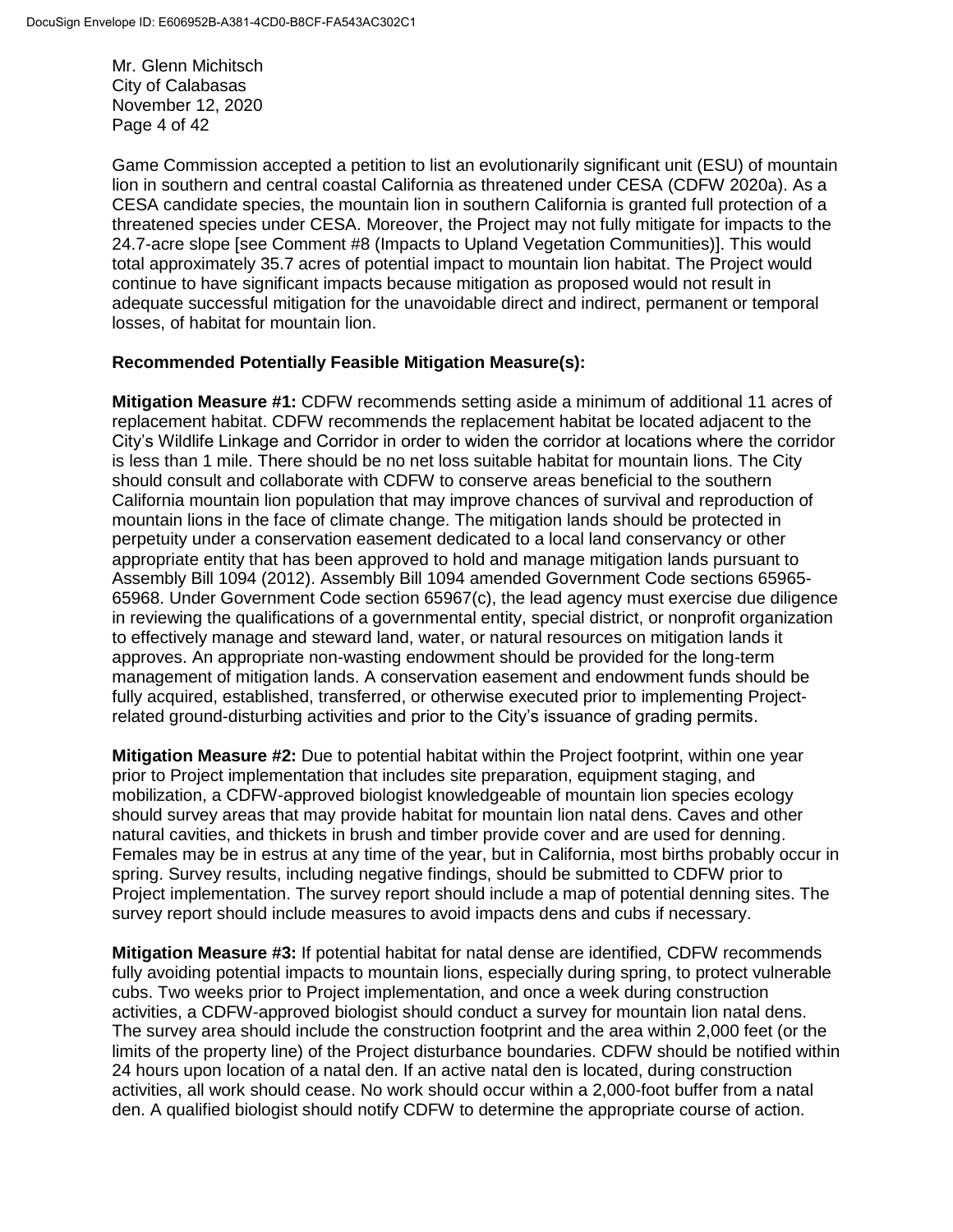Mr. Glenn Michitsch City of Calabasas November 12, 2020 Page 5 of 42

CDFW should also be consulted to determine an appropriate setback from the natal den that would not adversely affect the successful rearing of the cubs. No construction activities or human intrusion should occur within the established setback until mountain lion cubs have been successfully reared; the mountain lions have left the area; or as determined in consultation with CDFW.

**Mitigation Measure #4:** If "take" or adverse impacts to mountain lion cannot be avoided either during Project construction and over the life of the Project, the City must consult CDFW to determine if a CESA ITP is required (pursuant to Fish & Game Code, § 2080 *et seq*.).

**Mitigation Measure #5:** CDFW concurs with BIO-1(d) Rodent Control which prohibits rodenticides. CDFW recommends the following underlined language be added to BIO-1(d):

BIO-1(d) Rodent Control. Rodenticides and second generation anticoagulant rodenticides are prohibited […]. The CC&Rs shall stipulate that the prohibition on rodenticides and second generation anticoagulant rodenticide shall be the subject of at least one annual communication by the HOA to its property owners and residents in the form of a meeting and/or newsletter or electronic update that is distributed to property owners and residents. The meeting and/or newsletter or electronic update shall provide context, research, and data so property owners may understand why rodenticides and second generation anticoagulant rodenticides are prohibited due to their harmful effects on the ecosystem and wildlife. The HOA may consult with a qualified biologist and/or CDFW to prepare informative materials. Evidence of this effort […].

### **Comment #2: Crotch's Bumble Bee**

**Issue:** The FEIR concluded that Crotch's bumble bee, a CESA-listed candidate species, is not expected to occur at the Project site. Neither the FEIR nor Appendix C, Biological Technical Reports, provided information as to what criteria was used to conclude that suitable habitat is not present. CDFW is concerned that suitable habitat for Crotch's bumble bee may be present and therefore the Project could impact Crotch's bumble bee.

**Specific impacts:** The Project as proposed would remediate 24.7 acres of an ancient landslide. Coastal scrub and California annual grassland vegetation communities could provide Crotch's bumble bee habitat. The Project may result in temporal or permanent loss of suitable nesting and foraging habitat. Project ground-disturbing activities may cause death or injury of adults, eggs, and larva; burrow collapse; nest abandonment; and reduced nest success.

**Why impacts would occur:** Burrows were observed in open fields within the Project footprint. The Project site contains 30 acres of California annual grassland and approximately 29 acres of shrubland. Suitable Crotch's bumble bee habitat includes areas of grasslands and scrub that contain requisite habitat elements, such as small mammal burrows. Crotch's bumble bee primarily nest in late February through late October underground in abandoned small mammal burrows, but may also nest under perennial bunch grasses or thatched annual grasses, underbrush piles, in old bird nests, and in dead trees or hollow logs (Williams et al. 2014; Hatfield et al. 2018). Overwintering sites utilized by Crotch's bumble bee mated queens include soft, disturbed soil (Goulson 2010), or under leaf litter or other debris (Williams et al. 2014). Ground disturbance and vegetation removal associated with Project implementation during the breeding season could result in the incidental loss of breeding success or otherwise lead to nest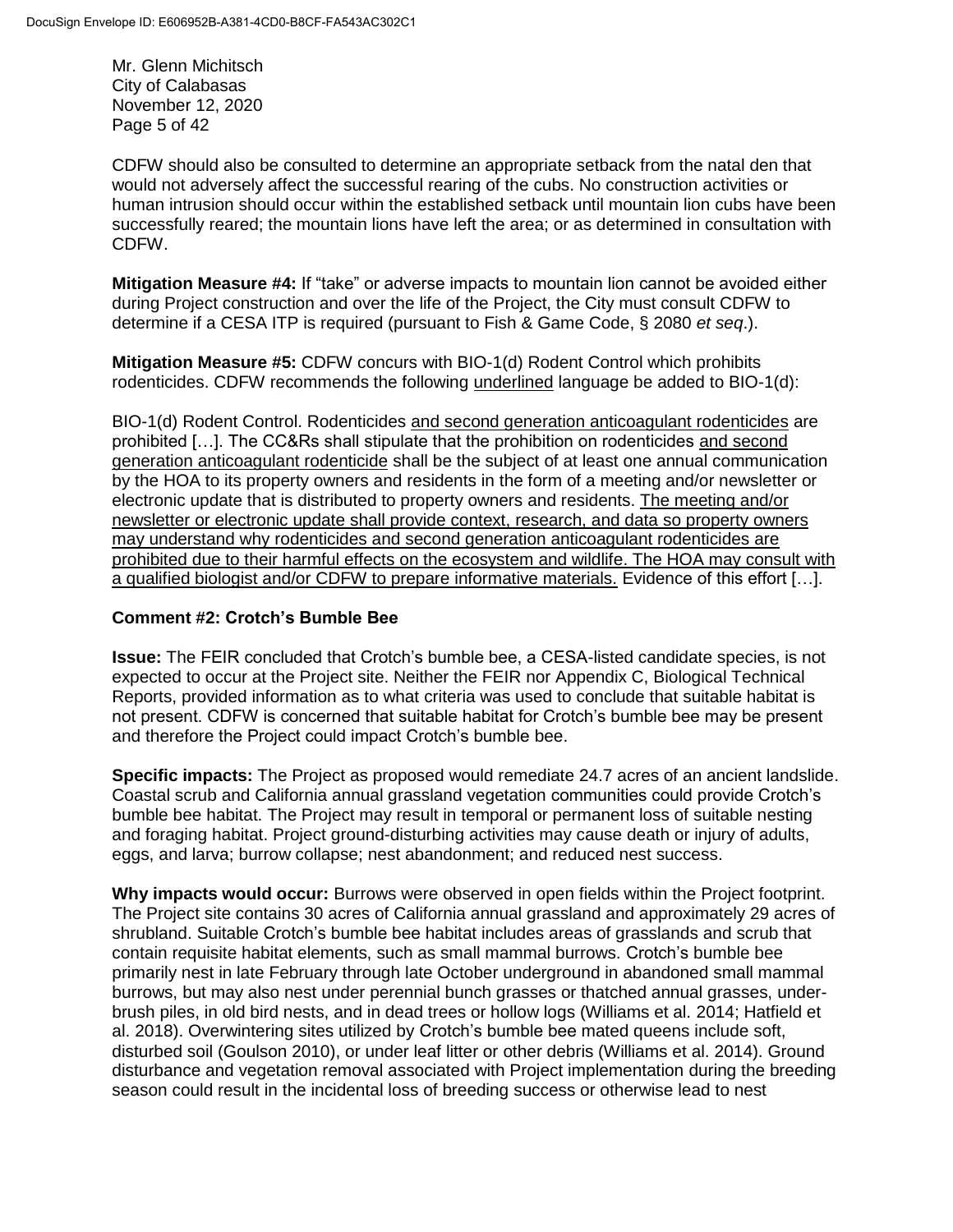Mr. Glenn Michitsch City of Calabasas November 12, 2020 Page 6 of 42

abandonment in areas adjacent to the Project site. Landslide remediation may result in temporal or permanent loss of colonies, and suitable nesting and foraging habitat.

**Evidence impact would be significant:** On June 12, 2019, the California Fish and Game Commission accepted a petition to list the Crotch's bumble bee as endangered under CESA, determining the listing "may be warranted" and advancing the species to the candidacy stage of the CESA listing process. The Project's potential to substantially reduce and adversely modify habitat for Crotch's bumble bee, reduce and potentially seriously impair the viability of populations of Crotch's bumble bee, and reduce the number and range of the species while taking into account the likelihood that special status species on adjacent and nearby natural lands rely upon the habitat that occurs on the proposed Project site.

# **Recommended Potentially Feasible Mitigation Measure(s):**

**Mitigation Measure #1:** Due to suitable habitat within the Project site, within one year prior to vegetation removal and/or grading, a qualified entomologist familiar with the species behavior and life history should conduct surveys to determine the presence/absence of Crotch's bumble bee. Surveys should be conducted during flying season when the species is most likely to be detected above ground, between March 1 to September 1 (Thorp et al. 1983). Survey results, including negative findings, should be submitted to CDFW prior to implementing Project-related ground-disturbing activities. At minimum, a survey report should provide the following:

- a) A description and map of the survey area, focusing on areas that could provide suitable habitat for Crotch's bumble bee. CDFW recommends the map show surveyor(s) track lines to document that the entire site was covered during field surveys.
- b) Field survey conditions that should include name(s) of qualified entomologist(s) and brief qualifications; date and time of survey; survey duration; general weather conditions; survey goals, and species searched.
- c) Map(s) showing the location of nests/colonies.
- d) A description of physical (e.g., soil, moisture, slope) and biological (e.g., plant composition) conditions where each nest/colony is found. A sufficient description of biological conditions, primarily impacted habitat, should include native plant composition (e.g., density, cover, and abundance) within impacted habitat (e.g., species list separated by vegetation class; density, cover, and abundance of each species).

**Mitigation Measure #2:** If "take" or adverse impacts to Crotch's bumble bee cannot be avoided either during Project activities or over the life of the Project, the City must consult CDFW to determine if a CESA Incidental Take Permit is required (pursuant to Fish & Game Code, § 2080 *et seq.*).

### **Comment #3: Impacts to Aquatic and Riparian Resources; Lake and Streambed Alteration Agreement (LSAA)**

**Issue:** The Project as proposed would impact the following aquatic and riparian resources:

- a) An unknown acreage of locally rare alkali seep-fed wetlands on north-facing slopes;
- b) Channelize an unnamed creek;
- c) An erosional feature that CDFW considers a stream; and
- d) The following vegetation communities: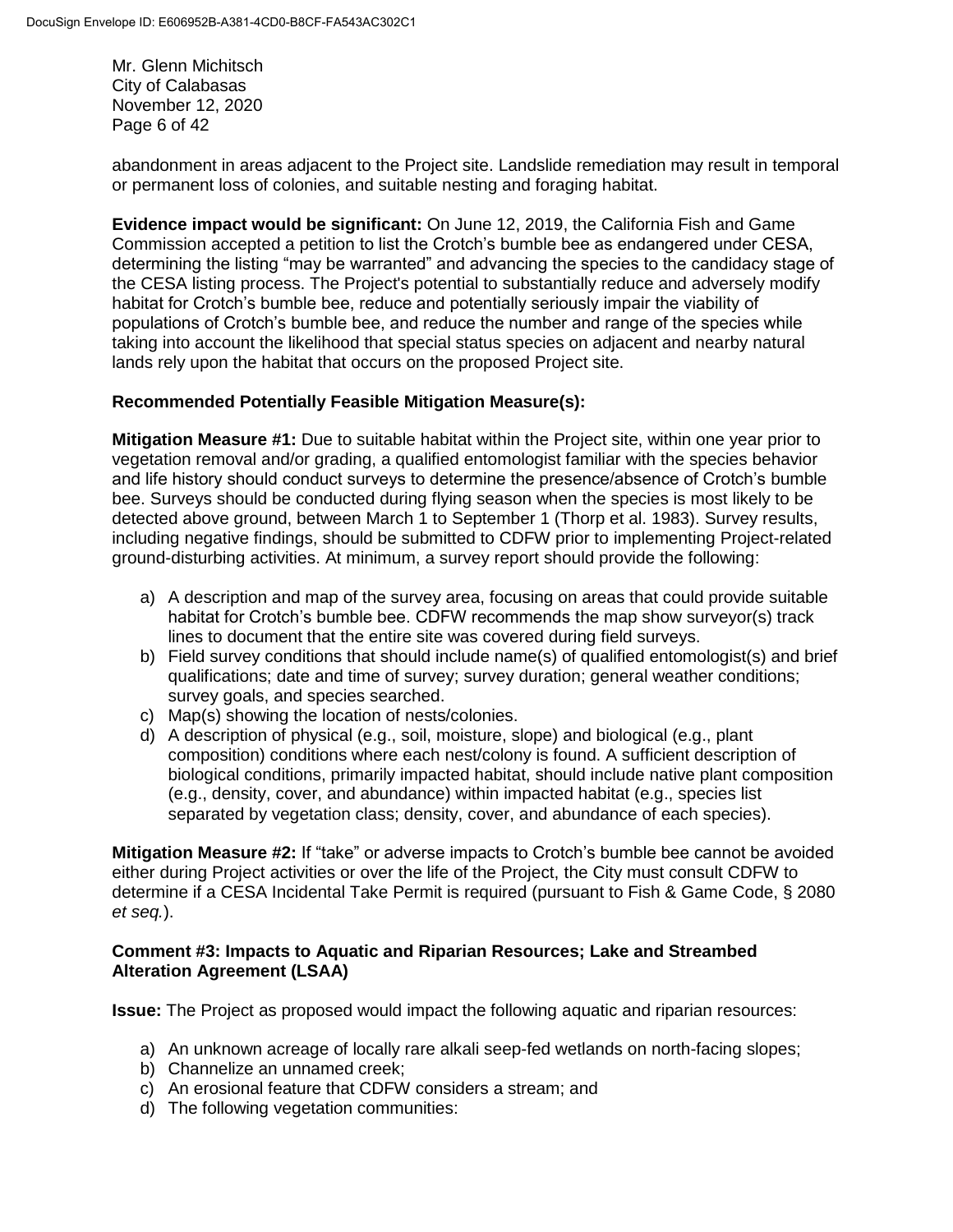Mr. Glenn Michitsch City of Calabasas November 12, 2020 Page 7 of 42

- 0.18 acres of Arroyo Willow Thicket (*Salix lasiolepis*) Shrubland Alliance
- 0.42 acres of Mulefat Thicket (*Baccharis salicifolia*) Shrubland Alliance
- 0.31 acres of Yerba mansa Nuttall's sunflower Nevada goldenrod alkaline wet meadows (*Anemopsis californica - Helianthus nuttallii – Solidago spectabilis*) Herbaceous Alliance
- 0.02 acres of Typha [*angustifolia, domingensis, latifolia* (cattail marshes)] Herbaceous Alliance

**Specific Impact:** The Project proposes to fill, divert, and modify a creek and dewater a hillside that supports locally rare alkali seep-fed wetlands. Channelizing the unnamed creek to accommodate development will alter hydrologic and geomorphic processes, potentially impacting Las Virgenes Creek, which is immediately downstream of the Project. Impacts to the unnamed creek may also occur outside of the Project boundary upstream where there is hydrologic connectivity.

**Why Impact Would Occur:** As part of the landslide remediation, page 291 of the FEIR states north-facing slopes would be converted into manufactured grades and runoff from the slopes would be captured by terrace drains and conveyed through down drains into the proposed storm drain system. Landslide remediation would substantially impact alkali seep-fed wetlands. Yerba mansa is indicative of saline or alkaline soil and wet areas fed by seeps or springs (USACE 2012; Sawyer et al. 2009). Loss of natural drainage patterns and soils due to landslide remediation would result in direct or indirect, temporary or permanent loss of at least 0.31 acres of alkali seep-fed wetlands. Page 291 also states the Project proposes to collect runoff from tributary areas located to the northeast and southeast of the new sediment basin. Flow through the unnamed creek would be diverted to the desilting basin and then a storm drain. Water diversion would result in loss of vegetation communities. Loss of stream and wetland habitat directly affects water quality downstream. Additionally, piping, channelizing, or diverting streams to subsurface flow could create sediment and erosion issues upstream and downstream. These actions may also result in changes to the stream, altering hydrologic and geomorphic processes that may impact plant and wildlife species.

**Evidence Impact Would Be Significant:** The Project may substantially adversely affect the existing stream pattern and geomorphologic processes of the Project site through the alteration or diversion of a creek and filling of alkali seep-fed wetlands. Direct grading and filling of alkali seep-fed wetlands would impact sensitive vegetation communities including the *Anemopsis californica-Juncus arcticus var. mexicanus* association (ranked S2) (Sawyer et al. 2009). Direct impacts to subsurface flow through dewatering of the landslide slope and installation of hydrologic structures (e.g., storm and terrace drains) may result in the removal of sensitive vegetation communities including oak [*Quercus lobata* alliance (ranked S3)] due to dewatering the hill and lowering local groundwater levels [see Comment #7 (Impacts to Oak Trees and Oak Woodland)].

The Project proposed Mitigation Measure BIO-4(b) Restore Jurisdictional Waters, Wetlands, and Riparian Habitats, which identifies habitat replacement and payment of in-lieu fees. Mitigation as proposed may not result in sufficient mitigation to reduce impacts below a level of significance. The proposed habitat replacement for all vegetation communities is 1:1, which may be insufficient for sensitive vegetation communities. Yerba mansa Herbaceous Alliance is a ranked S2 community, which only has 6 to 20 viable occurrences statewide (Sawyer et al.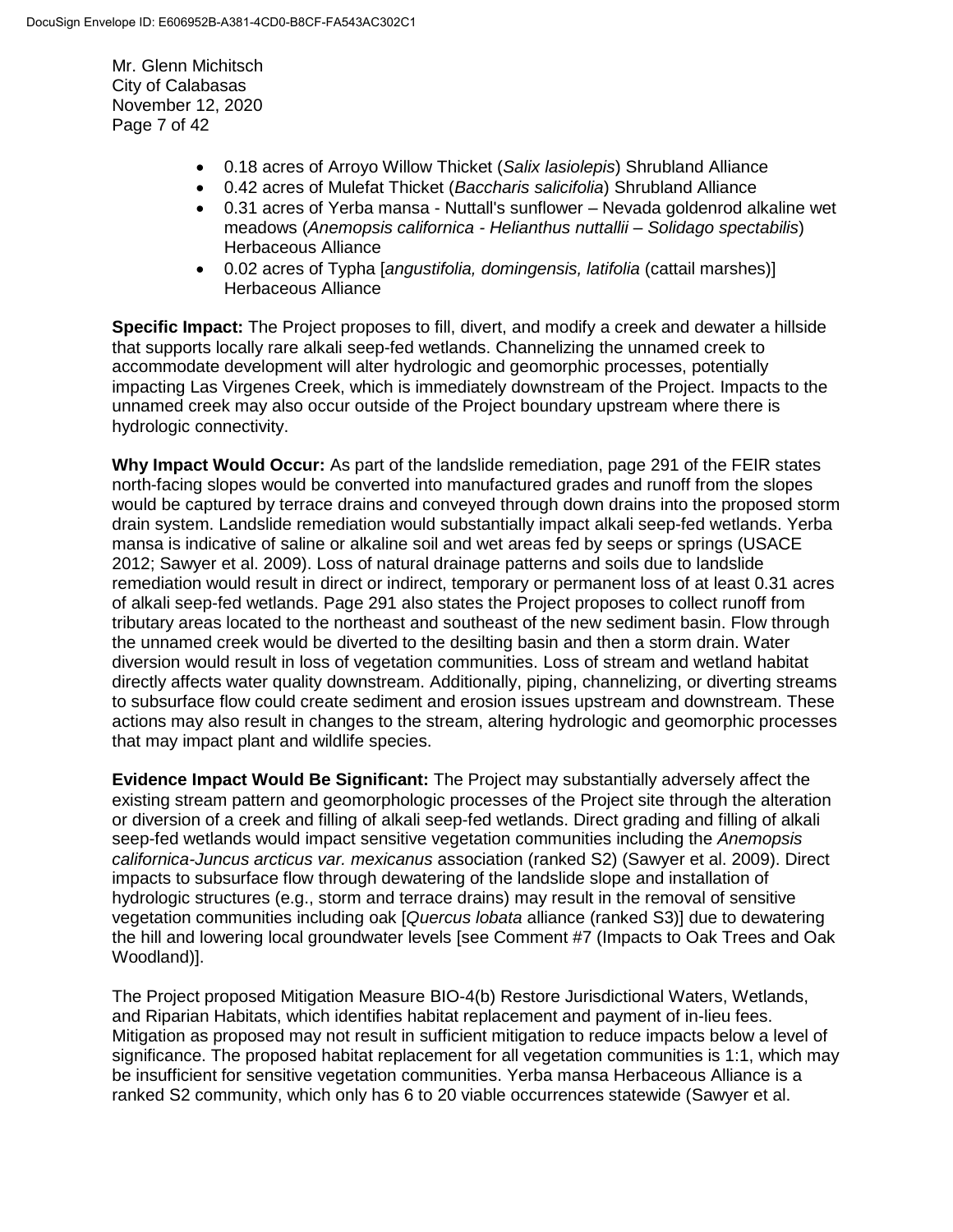Mr. Glenn Michitsch City of Calabasas November 12, 2020 Page 8 of 42

2009). Replacement at 1:1 may be insufficient for Yerba mansa considering the rarity of the vegetation community; local significance of wetland features; or uncertainties and often failures when creating or restoring vegetation communities dependent on complex and specific interactions between hydrologic processes and soils (Fiedler 1991; Fahselt 2007; Godefroid 2010). Additionally, the Mitigation Measure BIO-4(b) proposes payment of in-lieu fees if habitat replacement cannot be achieved entirely on site. It is unclear how in-lieu fees will be used for mitigation. Inadequate avoidance and mitigation measures will result in the Project continuing to have a substantial adverse direct and cumulative effect, either directly or through habitat modifications, on any species identified as a candidate, sensitive, or special status species in local or regional plans, policies, or regulations, or by CDFW.

### **Recommended potentially feasible mitigation measure(s):**

**Mitigation Measure #1:** CDFW's issuance of a Draft LSAA for this Project that is subject to CEQA will require CEQA compliance actions by CDFW as a Responsible Agency. As a Responsible Agency, CDFW may consider the CEQA document of the Lead Agency for the Project. The City had coordinated with CDFW to develop a Draft Streambed Alteration Agreement (Notification #1600-2018-0336-R5). On April 15, 2019, CDFW determined the LSAA Notification for the Project was deemed complete. On May 23, 2019, the Project Applicant sent a letter to CDFW releasing CDFW from a June 12, 2019 deadline to issue a Draft Streambed Alteration Agreement as specified in the Complete Notification Letter. CDFW recommends the City/Project Applicant coordinate with CDFW to determine if a new LSAA Notification is required. To compensate for any on-site and off-site impacts to riparian resources, additional mitigation conditioned in any Final LSAA may include the following: avoidance of resources, onsite or off-site creation, enhancement or restoration, and/or protection and management of mitigation lands in perpetuity.

**Mitigation Measure #2:** CDFW recommends fully avoiding impacts to waters and riparian/wetland vegetation communities. If feasible, CDFW recommends redesigning the Project to avoid impacts to the existing alkali seep-fed wetlands supporting sensitive vegetation communities. CDFW also recommends the City consider Project alternatives that could incorporate the unnamed creek into the planned development. Design alternatives should attempt to retain as much surface flow and natural hydrologic processes as possible. CDFW recommends taking an inter-disciplinary approach to involve landscape architects, engineers, and wildlife biologists, and hydrologists to develop design alternatives that could fully avoid or lessen impacts to waters and riparian/wetland vegetation communities.

**Mitigation Measure #3:** If impacts to alkali seep-fed wetlands cannot be avoided, CDFW recommends that impacts to Yerba mansa Herbaceous Alliance be mitigated at no less than 7:1. CDFW recommends participation in a mitigation bank to offset impacts to alkali seep-fed wetlands that contain Yerba mansa Herbaceous Alliance. CDFW recommends that mitigation occur at a CDFW-approved bank. Mitigation bank credits should be purchased, approved, or otherwise fully executed prior to implementing Project-related ground-disturbing activities and prior to the City's issuance of grading permits.

**Mitigation Measure #4:** If credits at a CDFW-approved mitigation bank are not available for mitigating impacts to alkali seep-fed wetlands that contain Yerba mansa Herbaceous Alliance, CDFW recommends setting aside replacement habitat to be protected in perpetuity under a conservation easement dedicated to a local land conservancy or other appropriate entity that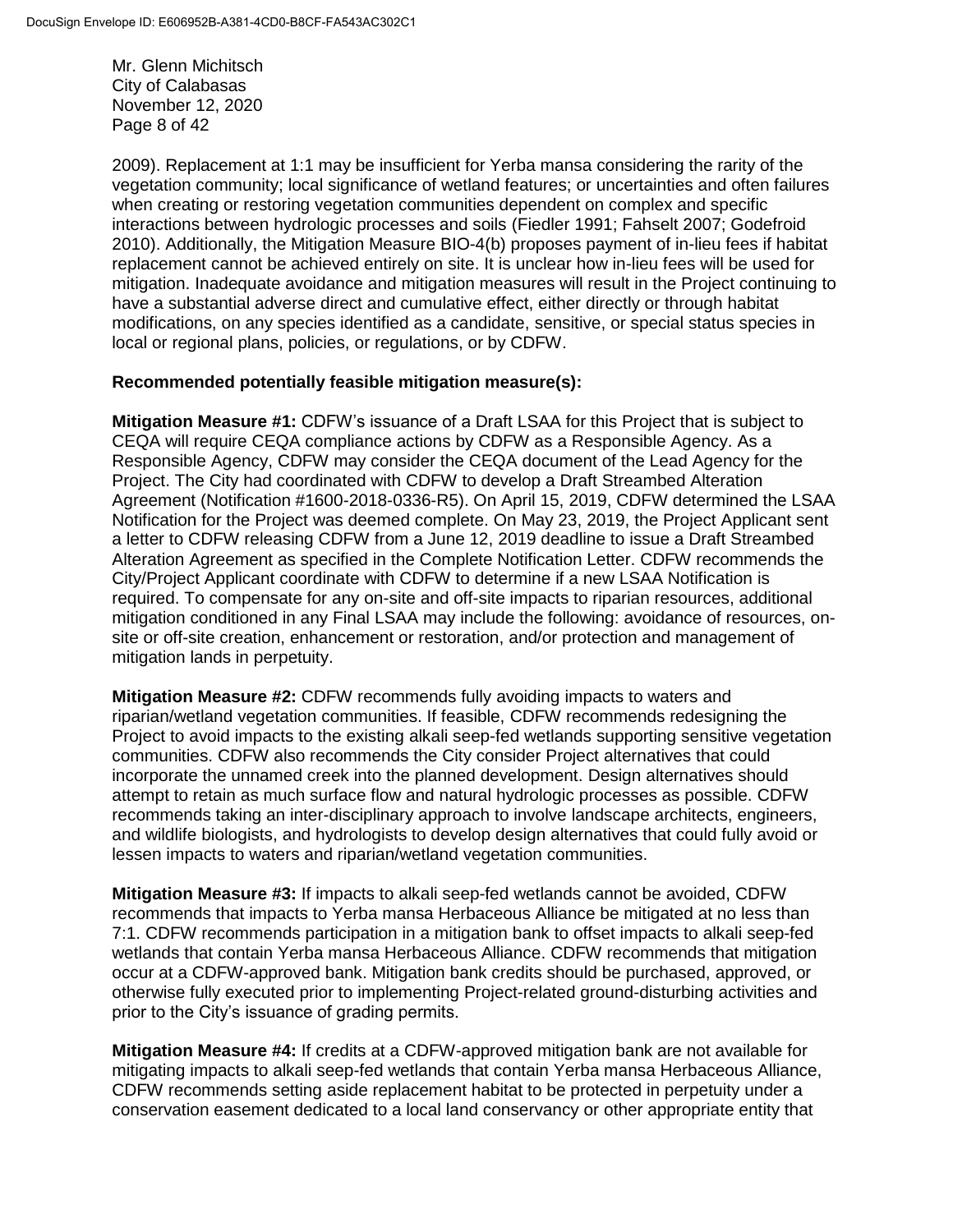Mr. Glenn Michitsch City of Calabasas November 12, 2020 Page 9 of 42

has been approved to hold and manage mitigation lands. Mitigation lands should be in the same watershed as the Project site and support alkali seep-fed wetlands and should be no less than 7:1. An appropriate non-wasting endowment should be provided for the long-term management of mitigation lands. A conservation easement and endowment funds should be fully acquired, established, transferred, or otherwise executed prior to implementing Project-related grounddisturbing activities prior to the City's issuance of grading permits.

**Mitigation Measure #5:** If impacts to arroyo willow thicket, mulefat thicket, and cattail marshes cannot be avoided, CDFW concurs that mitigation should be achieved entirely on site if possible. CDFW recommends that impacts be mitigated at no less than 2:1. CDFW concurs that an on-site Habitat Mitigation and Monitoring Plan (HMMP) be developed consistent with an HMMP described under BIO-4(b). An HMMP should provide specific, detailed, and enforceable measures. See Comment #7 (Impacts to Oak Trees and Oak Woodland) for recommended minimum requirements for propagule sources, success criteria, monitoring, and reporting.

**Mitigation Measure #6:** CDFW recommends that all on-site mitigation sites for impacts to waters and riparian/wetland vegetation communities be protected in perpetuity from public encroachment and structural intrusion. This should include all water features on site, including ephemeral and perennial bodies.

**Mitigation Measure #7:** If mitigation for impacts to arroyo willow thicket, mulefat thicket, and cattail marshes cannot be fully achieved on site, CDFW recommends that in-lieu fees be replaced with off-site mitigation if required. CDFW recommends restoring the unnamed creek upstream from the Project site. This may require coordination with the Mountains Recreation & Conservation Authority and/or other entities that own/manage land adjacent to the Project site. CDFW recommends the City provide mitigation at a level comparable to Project impacts. The City should develop an HMMP for off-site mitigation as described under BIO-4(b). CDFW recommends the City fund a minimum of 10 years of initial restoration and maintenance. If applicable, mitigation lands (unnamed creek, surrounding natural areas) should be protected in perpetuity under a conservation easement dedicated to a local land conservancy or other appropriate entity that has been approved to hold and manage mitigation lands. An appropriate non-wasting endowment should be provided for the long-term management of mitigation lands. A conservation easement and endowment funds should be fully acquired, established, transferred, or otherwise executed prior to implementing Project-related ground-disturbing activities and prior to the City's issuance of grading permits.

**Recommendation #1:** CDFW recommends the "non-jurisdictional" erosional feature shown in Photo 11 ("view south of upland erosional feature") in Appendix C – Biological Technical Reports, Jurisdictional Delineation Report, be included in Figure 6 Jurisdictional Delineation Map on page 17 of the Jurisdictional Delineation Report.

**Recommendation #2:** As part of the LSAA Notification process, CDFW requests a map showing features potentially subject to CDFW's broad regulatory authority over streams. CDFW also requests a hydrological evaluation of the 200, 100, 50, 25, 10, 5, and 2-year frequency storm event for existing and proposed conditions.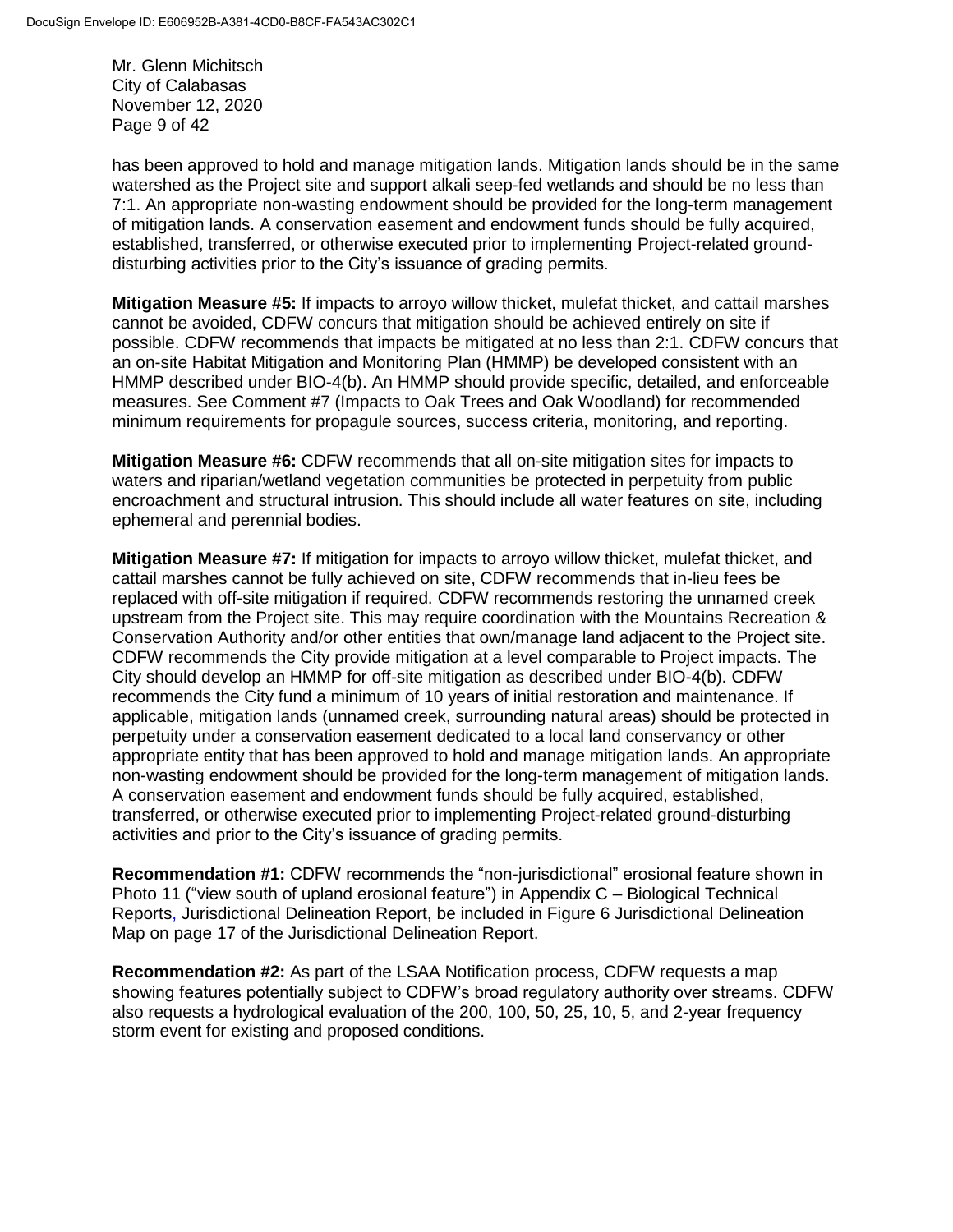Mr. Glenn Michitsch City of Calabasas November 12, 2020 Page 10 of 42

### **Comment #4: Impacts to California red-legged frog (***Rana draytonii***)**

**Issue:** The California red-legged frog (red-legged frog) is a threatened species under the Endangered Species Act (ESA) and a Species of Special Concern (SSC). The FEIR states there is moderate potential for red-legged frog to occur within the Project site. CDFW is concerned that the Project may have direct and indirect impacts on red-legged frogs.

**Specific impact:** Project ground-disturbing activities could lead to the injury or mortality of redlegged frogs. Large equipment; equipment and material staging; and vehicle and foot traffic could trample red-legged frogs. Project construction and activities may result in temporal or permanent loss of potentially suitable upland and aquatic habitat, refugia, and structures (e.g., logs, woody material, rocks, and brush piles). The Project may impede connectivity from upland habitat within the Project site to potential aquatic breeding habitat at Las Virgenes Creek.

**Why impacts would occur:** Red-legged frogs could be more prevalent within the Project site than previously concluded. The Project site contains suitable upland habitat (nonbreeding habitat) for red-legged frogs. The Project site is near Las Virgenes Creek where red-legged frogs have been documented. Red-legged frogs may travel at least 1.7 miles from breeding to the nearest suitable nonbreeding habitat and may travel even greater distances aquatically (Tatarian 2008; Fellers and Kleeman 2007). The Project site could become hydrologically connected to Las Virgenes Creek during the rainy season, creating a path for dispersal during the winter breeding season. During the nonbreeding season, red-legged frogs may estivate and find refuge in small mammal burrows, small clumps of grass, and under the cover of woody debris, downed trees, logs, and boulders (Tatarian 2008; USFWS 2002).

Impacts to red-legged frogs are more likely to occur because the red-legged frog is a cryptic species that seeks refuge under structures. Project ground-disturbing activities, especially during the rainy/breeding season, could lead to the injury or mortality of red-legged frogs. Redlegged frogs may be trapped or crushed under structures or in burrows. Large equipment; equipment and material staging; and vehicle and foot traffic could trample or bury red-legged frogs. The Project proposes to fill the existing catchment detention basin with excess soil generated from landslide remediation. Filling the basin while red-legged frogs are present would bury red-legged frogs and possibly egg masses if the basin provides breeding habitat.

In addition to potential impacts to individual red-legged frogs, the Project may result in temporal or permanent loss of aquatic or upland habitat. Threats to red-legged frogs include loss of aquatic breeding and upland non-breeding habitat. Restoration and preservation of upland habitats surrounding aquatic habitats, and maintenance of migration corridors, is critical to the species (Tatarian 2008; Fellers and Kleeman 2007; USFWS 2002).

**Evidence impacts would be significant:** When suitable habitat for a species is present, and there is moderate to high potential for a species to occur, a species-specific protocol survey would help to identify where red-legged frogs may be present and whether the Project site supports aquatic breeding habitat. The environmental document states no red-legged frogs have been identified within the Project site. Additionally, there is low potential for suitable aquatic breeding habitat to occur. Insufficient survey efforts for red-legged frogs may conclude false negative results, which would not require avoidance and mitigation measures to offset potential impacts not previously identified. Inadequate avoidance and mitigation measures will result in the Project continuing to have a substantial adverse direct and cumulative effect, either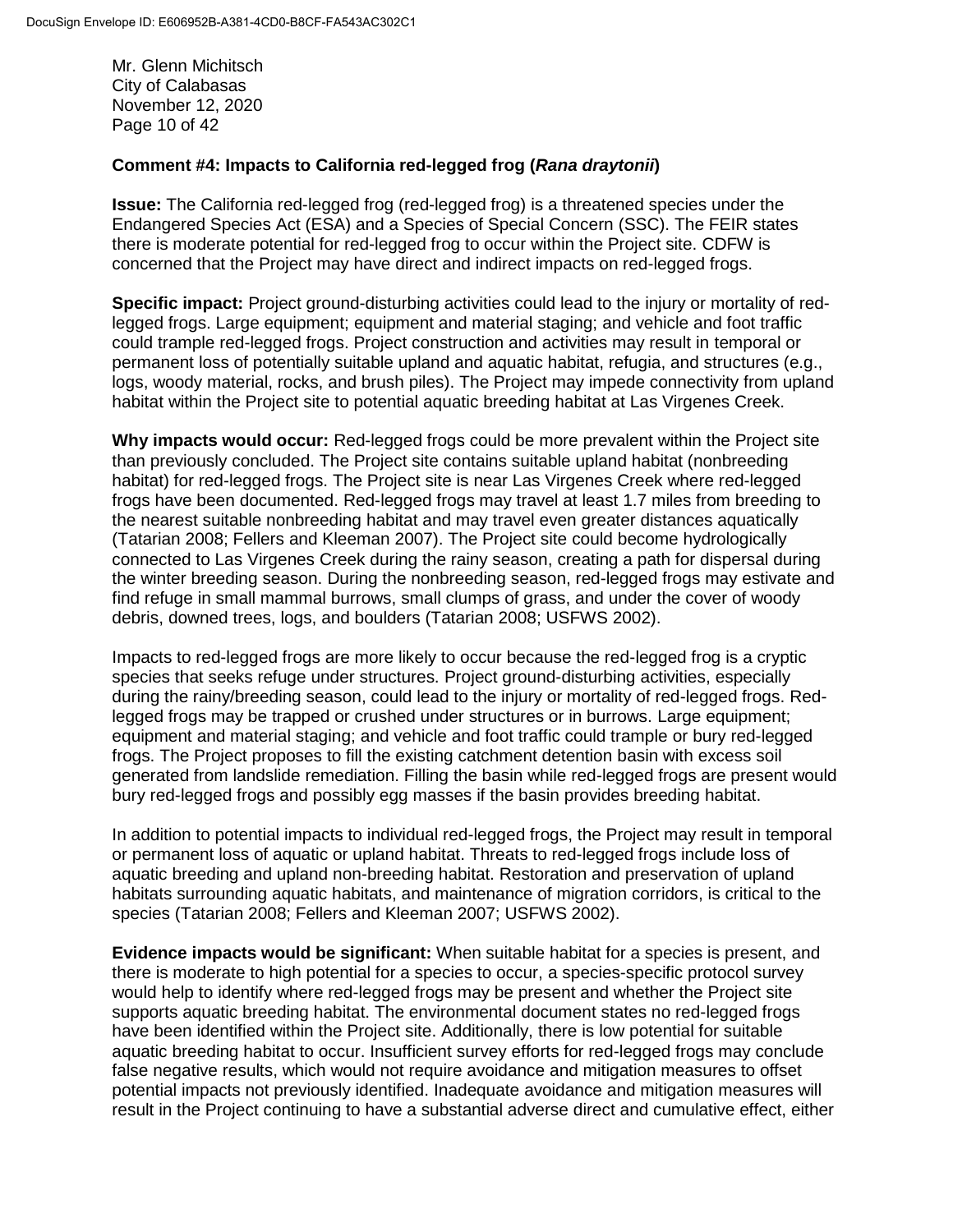Mr. Glenn Michitsch City of Calabasas November 12, 2020 Page 11 of 42

directly or through habitat modifications, on any species identified as a candidate, sensitive, or special status species in local or regional plans, policies, or regulations, or by CDFW or United States Fish and Wildlife Service (USFWS).

## **Recommended Potentially Feasible Mitigation Measure(s):**

**Mitigation Measure #1:** CDFW recommends a protocol-level survey for California red-legged frogs adhering to survey methods described in USFWS's [Revised Guidance on Site](https://www.fws.gov/sacramento/es/Survey-Protocols-Guidelines/Documents/crf_survey_guidance_aug2005.pdf)  [Assessments and Field Surveys for the California Red-legged Frog](https://www.fws.gov/sacramento/es/Survey-Protocols-Guidelines/Documents/crf_survey_guidance_aug2005.pdf) (USFWS 2005). Survey efforts should be conducted by a qualified biologist with knowledge of red-legged frog biology. Surveys should be completed prior to implementing Project-related ground-disturbing activities. CDFW recommends a qualified biologist prepare a survey report summarizing methods and results. Survey results including negative findings, should be submitted to CDFW prior to implementing Project-related ground-disturbing activities. Depending on the results, CDFW recommends the survey report include location (e.g., upland habitat, catchment basin) and Project activity (e.g., filling of sediment catchment basin) specific mitigation measures to prevent red-legged frog injury or mortality.

**Mitigation Measure #2:** CDFW recommends consulting with the USFWS on potential impacts to federally listed species including, but not limited to, red-legged frog. Take under the federal Endangered Species Act (ESA) is more broadly defined than CESA; take under ESA also includes significant habitat modification or degradation that could result in death or injury to a listed species by interfering with essential behavioral patterns such as breeding, foraging, or nesting. Consultation with the USFWS, in order to comply with ESA, is advised well in advance of any ground-disturbing activities

**Mitigation Measure #3:** CDFW recommends modifying BIO-1(e) by removing the language with strikethrough and including the underlined language:

BIO-1(e) Construction Monitoring for CRLF. A qualified biologist experienced with experience monitoring CRLF and knowledge of CRLF biology shall be on site to monitor initial grading activities ground-disturbing activities within the project site for the duration of the Project. Ground-disturbing activities includes, but not limited to, site preparation, equipment staging, mobilization, vegetation clearing, grading, excavating, demolition, paving, and soil compaction. Initial grading activities are defined as grading within the top four feet of soil. Prior to filling the catchment basin, a qualified biologist shall survey the basin thoroughly for red-legged frogs and egg masses (depending on the season). The catchment basin will be filled outside of the rainy season and when the catchment basin in completely dry.

If CRLF is identified within the project site during project construction, ground-disturbing activities shall immediately cease, and the USFWS shall be notified and consulted immediately. No CRLF shall be captured, handled, or relocated without approval by the CDFW/USFWS. No construction or activities where the CRLF was detected, plus a 50-foot buffer, shall occur while consulting with the CDFW/USFWS. The qualified biologist shall inform workers of the protected area/exclusion zone and adequately flag the area where CRLF was detected. Ground-disturbing activities shall only recommence following guidance from CDFW/USFWS and City. No CRLF shall be captured, handled, or relocated without approval by the USFWS. The methods and results of the CRLF monitoring conducted during initial grading activities shall be documented in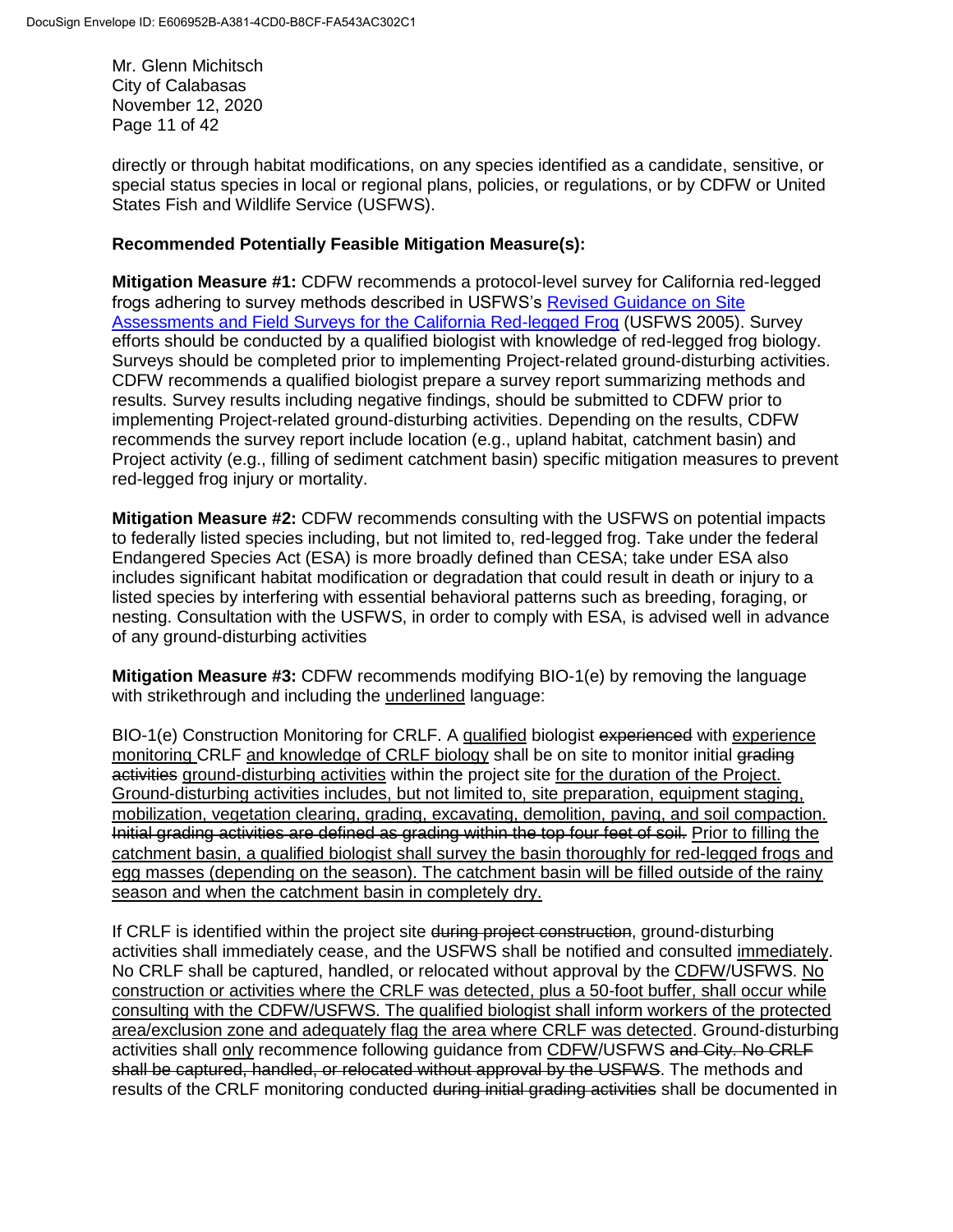Mr. Glenn Michitsch City of Calabasas November 12, 2020 Page 12 of 42

a brief letter report (Initial Grading Monitoring Report) and submitted monthly to the City. upon completion of initial grading activities.

**Mitigation Measure #4:** CDFW has the authority to issue permits for the take or possession of wildlife, including mammals; birds, nests, and eggs; reptiles, amphibians, fish, plants; and invertebrates (Fish & G. Code, §§ 1002, 1002.5, 1003). Effective October 1, 2018, a Scientific Collecting Permit is required to monitor project impacts on wildlife resources, as required by environmental documents, permits, or other legal authorizations; and, to capture, temporarily possess, and relocate wildlife to avoid harm or mortality in connection with otherwise lawful activities (Cal. Code Regs., tit. 14, § 650). Please visit CDFW's [Scientific Collection Permits](https://wildlife.ca.gov/Licensing/Scientific-Collecting#53949678) webpage for information (CDFW 2020b).

Pursuant to the [California Code of Regulations, title 14, section 650,](https://nrm.dfg.ca.gov/FileHandler.ashx?DocumentID=161295&inline) the City/qualified biologist must obtain appropriate handling permits to capture, temporarily possess, and relocate wildlife to avoid harm or mortality in connection with Project construction and activities. The Lake and Streambed Alteration Agreement may provide similar take or possession of species as described in the conditions of the agreement [see Comment #4 (Impacts to Aquatic and Riparian Resources; Lake and Streambed Alteration Agreement)].

**Mitigation Measure #5: CDFW recommends the City, in consultation with a qualified biologist,** develop a California red-legged frog relocation plan in consultation with CDFW/USFWS. The plan should be implemented during Project construction and activities. A red-legged frog relocation plan should be submitted to CDFW/USFWS for review and comment prior to implementing Project-related ground-disturbing activities [see Comment #5 (Impacts to Special Species of Special Concern), Mitigation Measure #3].

**Mitigation Measure #6:** There should be no net loss of aquatic or upland habitat for red-legged frogs. If the Project will permanently impact aquatic or upland habitat, either during Project activities or over the life of the Project, CDFW recommends participation in a mitigation bank to offset impacts to red-legged frog habitat. CDFW recommends that mitigation occur at a CDFWapproved bank. Mitigation bank credits should be purchased, approved, or otherwise fully executed prior to implementing Project-related ground-disturbing activities and prior to the City's issuance of grading permits.

## **Comment #5: Impacts to Species of Special Concern**

**Issue:** The Project proposes Mitigation Measure BIO-1(a) to mitigate for impacts to wildlife including SSC. CDFW is concerned with proposed mitigation because BIO-1(a) may not provide enough specificity to sufficiently avoid or minimize impacts to (SSC).

**Specific impact:** American badger (*Taxidea taxus*) is present within the Project site while Coastal whiptail (*Aspidoscelis tigris stejnegeri*), coast horned lizard (*Phrynosoma blainvillii*), and San Diego desert woodrat (*Neotoma lepida intermedia)* have a high potential to occur within the Project site. Direct impacts to SSC could result from Project construction and activities (e.g., equipment staging, mobilization, and grading); ground disturbance; vegetation clearing; and trampling or crushing from construction equipment, vehicles, and foot traffic. Indirect impacts could result from temporary or permanent loss of suitable habitat.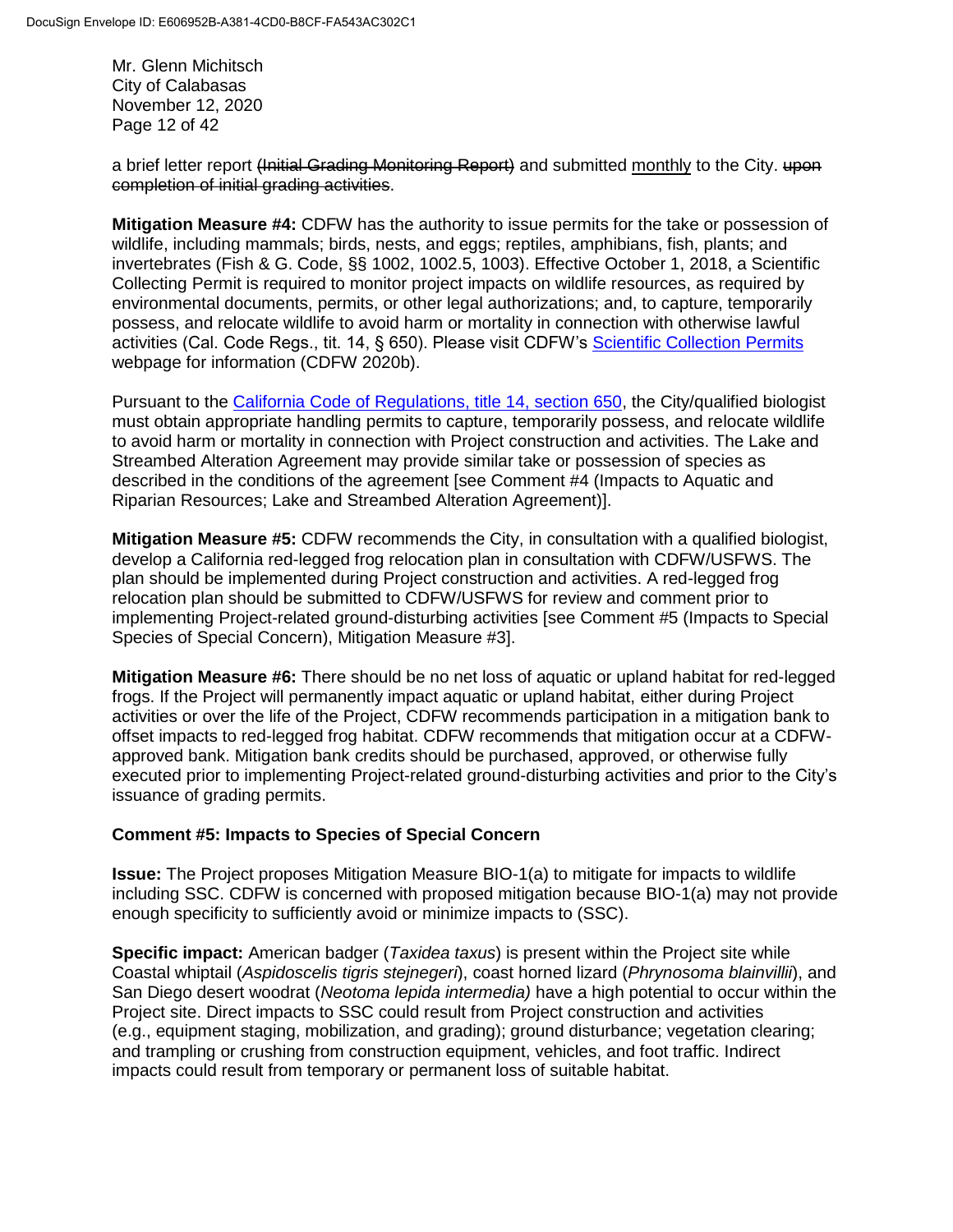Mr. Glenn Michitsch City of Calabasas November 12, 2020 Page 13 of 42

**Why impacts would occur:** Without appropriate species-specific avoidance measures, biological construction monitoring may be ineffective for detecting SSC. This may result in trampling or crushing of SSC. Demolition and paving after false negative conclusions may trap wildlife hiding under refugia and burrows. Project ground-disturbing activities such as grading and grubbing may result in habitat destruction, causing the death or injury of adults, juveniles, eggs, or hatchlings. In addition, the Project may remove habitat by eliminating native vegetation that may support essential foraging and breeding habitat [see Comment #8 (Impacts to Upland Vegetation Communities and Conservation Easement)].

**Evidence impacts would be significant:** CEQA provides protection not only for state and federally listed species, but for any species including but not limited to California Species of Special Concern which can be shown to meet the criteria for State listing. These Species of Special Concern meet the CEQA definition of rare, threatened, or endangered species (CEQA Guidelines, § 15065). Take of SSC could require a mandatory finding of significance by the City (CEQA Guidelines, § 15065).

### **Recommended Potentially Feasible Mitigation Measure(s):**

**Mitigation Measure #1: Scientific Collecting Permit** – The City/qualified biologist must obtain appropriate handling permits to capture, temporarily possess, and relocate wildlife to avoid harm or mortality in connection with Project construction and activities [see Comment #4 (Impacts to California Red-legged Frog), Mitigation Measure #4].

**Mitigation Measure #2: Species surveys** – The City of Calabasas should retain a qualified biologist with experience surveying for each of the following species: American badger, San Diego desert woodrat; coastal whiptail, and coast horned lizard. Prior to commencing any Project-related ground-disturbing activities, the qualified biologist should conduct surveys for where suitable habitat is present. Project related activities include construction, equipment and vehicle access, parking, and staging. Focused surveys should consist of daytime surveys and nighttime surveys no more than one month from the start of any ground-disturbing activities. The surveys should include mapping of current locations of special-status wildlife species for avoidance and relocation efforts and to assist construction monitoring efforts. The survey should be conducted so that 100 percent coverage of the project site and surrounding areas is achieved.

If SSC are detected, the qualified biologist should use visible flagging to mark the location where SSC was detected. The qualified biologist should take a photo of each location, map each location, and provide the specific species detected at that location. The qualified biologist should provide a summary report of SSC surveys to the City before any Project-related grounddisturbing activities. The CDFW should be notified and consulted regarding the presence of any special-status wildlife species found on site during surveys. If an Endangered Species Act-listed species is found prior to or during grading of the site, the USFWS should also be notified. Additional avoidance and minimization measures may need to be developed with CDFW/USFW.

**Mitigation Measure #3: Protection/Relocation Plan** – Where applicable, wildlife should be protected, allowed to move away on its own (non-invasive, passive relocation), or relocated to adjacent appropriate habitat within the open space on site or in suitable habitat adjacent to the project area (either way, at least 200 feet from the grading limits). Special status wildlife should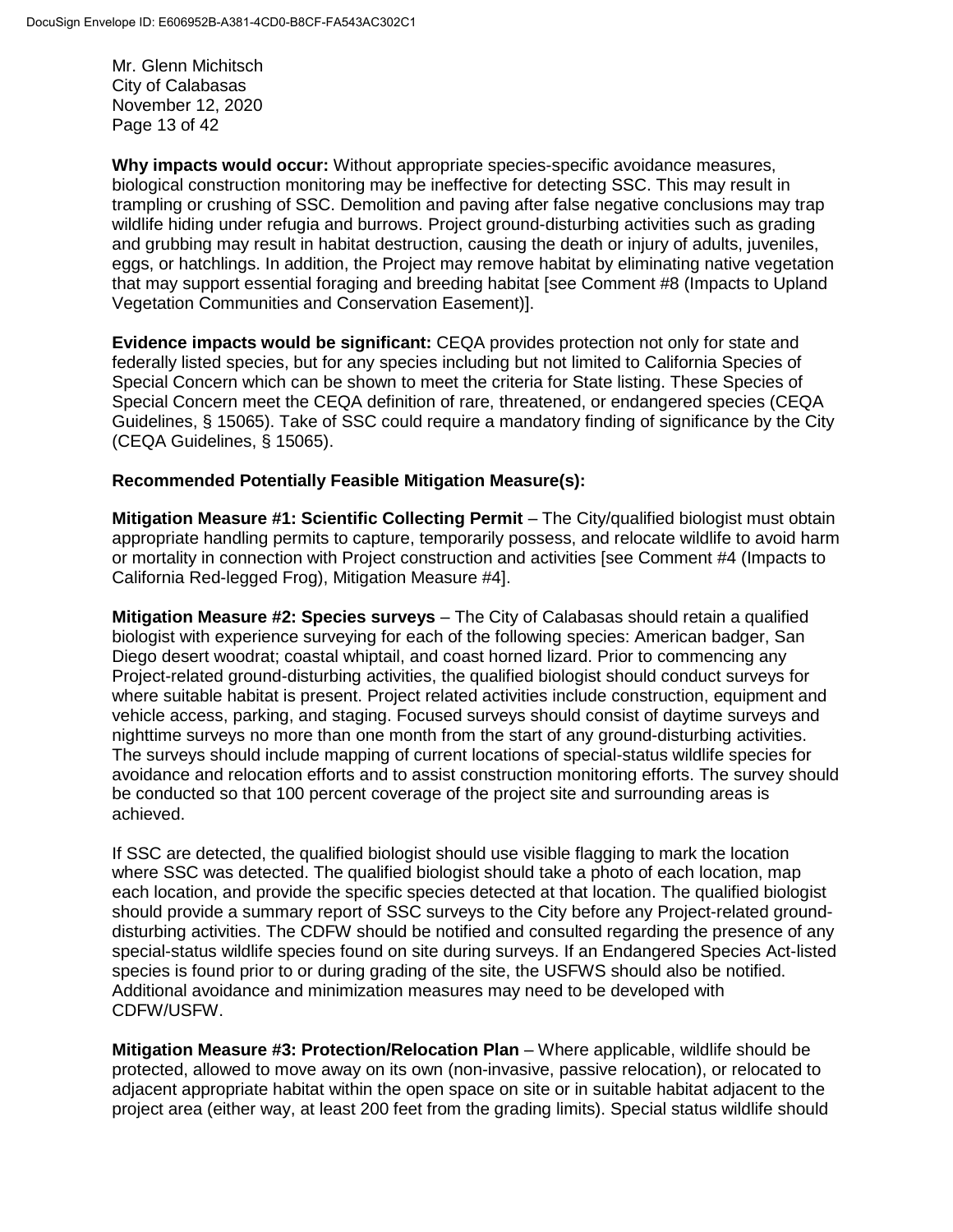Mr. Glenn Michitsch City of Calabasas November 12, 2020 Page 14 of 42

be captured by only by a qualified biologist with proper handling permits. The qualified biologist should prepare a species-specific list (or plan) of proper handling and relocation protocols and a map of suitable and safe relocation areas. The list (or plan) of protocols should be implemented during project construction and activities/biological construction monitoring. The City/qualified biologist may consult with CDFW/USFWS to prepare species-specific protocols for proper handling and relocation procedures. Only a USFWS approved biologist should be authorized to capture and relocate ESA-listed species. A relocation plan should be submitted to CDFW for review and comment prior to implementing Project-related ground-disturbing activities.

**Mitigation Measure #4: Worker Training** – The City of Calabasas in consultation with a qualified biologist should prepare worker environmental awareness training prior to implementation of Project ground-disturbing activities. The training should include effective, specific, enforceable, and feasible actions. The qualified biologist should have prepared maps showing locations where SSC were detected and share this information to workers as part of training. The qualified biologist shall meet with the construction crew at the project site at the onset of construction to educate the construction crew on the following: 1) a review of the project boundaries; 2) all special-status species that may be present, their habitat, and proper identification; and 3) the specific mitigation measures that will be incorporated into the construction effort. The qualified biologist should communicate to workers that upon encounter with a SSC, work must stop, a qualified biologist must be notified, and work may only resume once a qualified biologist has determined that it is safe to do so. Any contractor or employee that inadvertently kills or injures a special-status animal, or finds one either dead, injured, or entrapped, should immediately report the incident to the qualified biologist and/or onsite representative identified in the worker training.

**Mitigation Measure #5: Monitoring Frequency** – Pre-construction surveys should be conducted no more than one week prior to initial Project-related ground-disturbing activities. Surveys for American badgers should occur no more than three days prior to activities. Afterward, the City of Calabasas should contract with a biologist to conduct periodic, but no less than weekly, biological monitoring so as to assist in avoiding and minimizing impacts to specialstatus wildlife. Daily biological monitoring should be conducted during any activities involving vegetation clearing or modification of natural habitat. Surveys for SSC should be conducted prior to the initiation of each day of vegetation removal activities in suitable habitat. Surveys for SSC should be conducted in the areas flagged in earlier surveys before construction and activities may occur in or adjacent to those areas. Work may only occur in these areas after a qualified biologist has determined it is safe to do so. Even so, workers should be advised to work with caution near flagged areas. If SSC is encountered, qualified biologist should safely protect or relocate the animal per relocation and handling protocols.

**Mitigation Measure #6: Injured or Dead Wildlife** – If any SSC are harmed during relocation or a dead or injured animal is found, work in the immediate area should stop immediately, the qualified biologist should be notified, and dead or injured wildlife documented immediately. The qualified biologist should contact the USFWS, CDFW, and the City by telephone by the end of the day, or at the beginning of the next working day if the agency office is closed. In addition, a formal report should be sent to the City, CDFW, and USFWS (as appropriate) within three calendar days of the incident or finding. The report should include the date, time of the finding or incident (if known), and location of the carcass or injured animal and circumstances of its death or injury (if known). Work in the immediate area may only resume once the proper notifications have been made and additional mitigation measures have been identified to prevent additional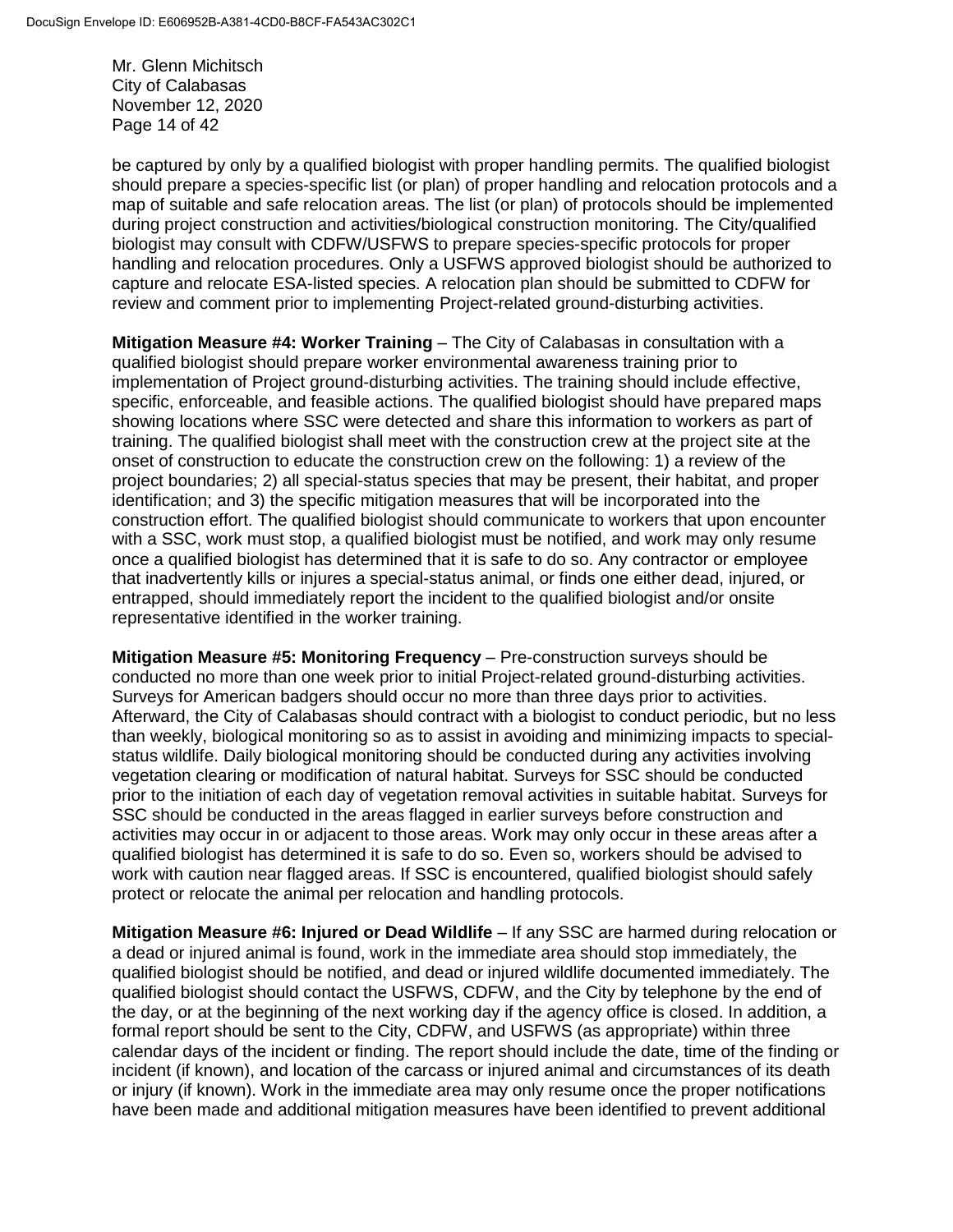Mr. Glenn Michitsch City of Calabasas November 12, 2020 Page 15 of 42

injury or death.

#### **Comment #6: Impacts to Rare Plants**

**Issue:** CDFW is concerned that the Project has not proposed mitigation for impacts to Catalina mariposa lily (*Calochortus catalinae)* because the Project concluded that "the loss of a few locally important Catalina mariposa lilies would be less than significant impact" as stated on page 201 of the FEIR.

**Specific impact:** The Project may remove at least 500 individuals and permanently reduce or eliminate the reproductive capacity of a locally substantial population. The Project proposes topsoil salvage or translocation of bulbs to retain Catalina mariposa lily. Salvaging and translocation are not adequate to mitigate for impacts to rare plants. The Project may result in population declines or local extirpation of Catalina mariposa lily.

**Why impacts would occur:** The Catalina mariposa lily occurs in grasslands and shrublands where there are heavy clay soils. The Project as proposed would require remediation of the landslide where two populations of Catalina mariposa lily occurs within purple sage scrub (*Salvia leucophylla*) vegetation community. Landslide remediation may result in the immediate loss of both populations by excavating, crushing, substantially burying, or otherwise cause the mortality of underground bulbs. Rare plant surveys detected up to 500 plants aboveground but underground bulbs may be more abundant and extensive than aboveground plant material. Population surveys involving geophytes should consider the possibility that the visible population is not necessarily indicative of actual population size (Miller et al. 2004). Accordingly, the Project may impact more than 500 Catalina mariposa lilies. Loss of a genetically diverse metapopulation of Catalina mariposa lily may occur. Gene flow in *Calochortus* genus occurs only at a mean distance of 50 meters (Henss et al. 2013). Limited dispersal has led to the narrow endemism of *Calochortus* species (Patternson and Givnish 2003). Based on a search for Catalina mariposa lily using the Calflora database, the two populations of Catalina mariposa lily in the Project site are genetically isolated from other populations that are at least 500 meters away. The populations in the Project site may contain unique genetic structure.

Additionally, rare plants are habitat specialists that require specific habitat conditions to exist and persist. For example, they may require a particular soil type, set of pollinators, mycorrhizal fungi, associate plant species, microclimate. The Catalina mariposa lily requires fine clay soils to persist. Even after landslide remediation/restoration, the Project may substantially alter abiotic and biotic conditions and natural processes to an extent that may render the landscape unsuitable to support Catalina mariposa lilies (e.g., terraced landscape, change in slope, aspect). The Project may result in loss of Catalina mariposa lily habitat due to significant modifications to soil chemistry and structure, water regime, mycorrhizal fungi, microorganisms, and associated vegetation.

Finally, translocation or topsoil collection proposed by the Project's Mitigation Measure BIO-3 should be considered experimental in nature and not be considered as a measure to mitigate for Catalina mariposa lily below a significant level under CEQA (Fiedler 1991; Fahselt 2007; Godefroid 2010). CDFW generally does not support the use of translocation, transplantation, or salvaging rare plants as the primary mitigation strategy for unavoidable impacts to rare plants. Studies have shown that these efforts are experimental and the outcome unreliable (CNPS 1998).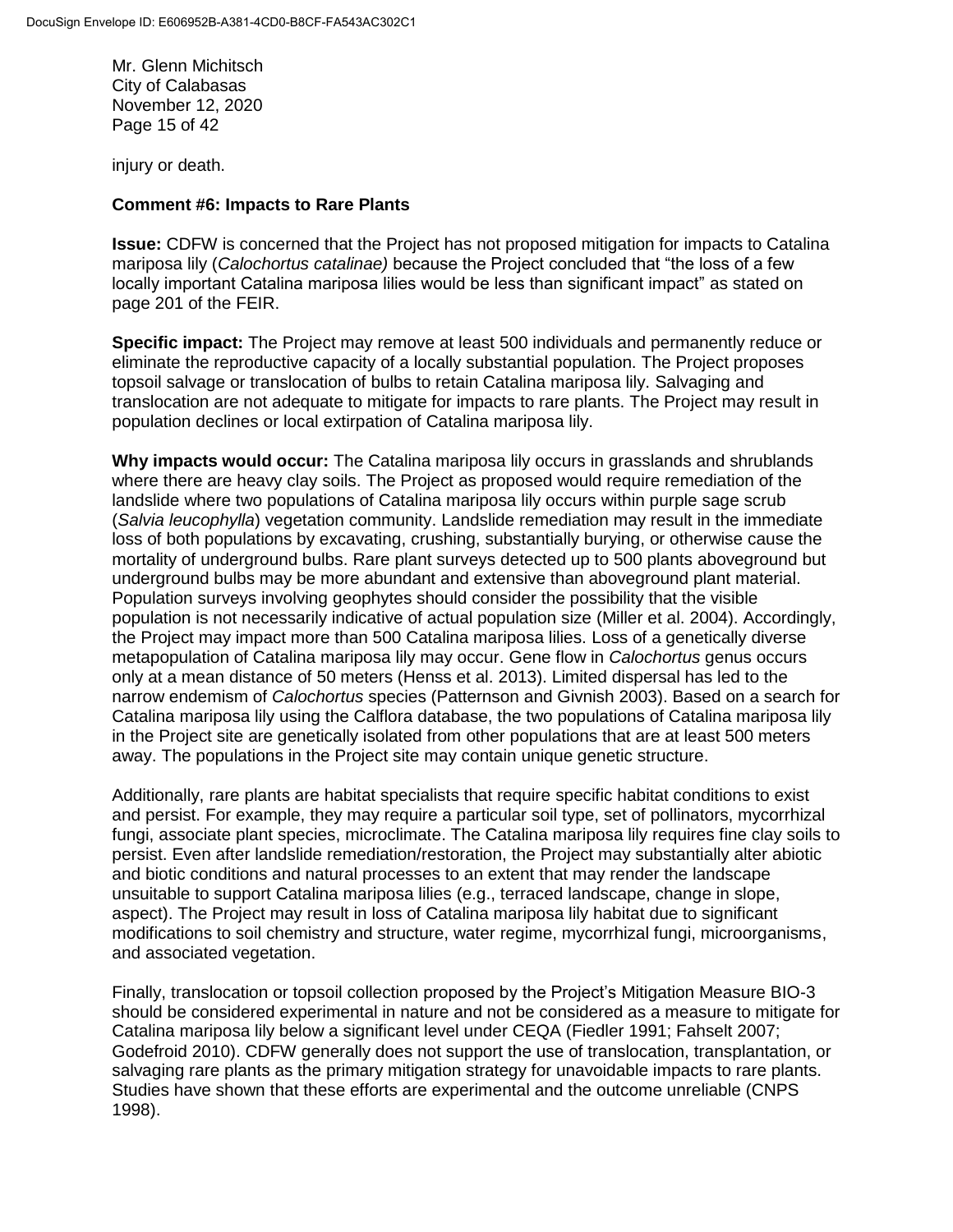Mr. Glenn Michitsch City of Calabasas November 12, 2020 Page 16 of 42

**Evidence impacts would be significant:** The Catalina mariposa lily has a California Rare Plant Rank (CRPR) of 4.2 and is considered a species of local significance; a species of limited distribution; and a species that is moderately threatened in California (CNPS 2020). Accordingly, some plants with a CRPR of 4, such as the Catalina mariposa lily, may meet the definition of rare or endangered under CEQA. Pursuant under CEQA Guidelines section 15380, the Catalina mariposa lily's status as a rare plant means that the species is not presently threatened with extinction but may become endangered or threatened if its environment worsens throughout all or significant portion of its range. The Catalina mariposa lily is threatened by development throughout its range. Based on a search for Catalina mariposa lily using the Calflora database, the remaining reported occurrences of Catalina mariposa lily within Los Angeles County occur on undeveloped land or in protected natural areas. Within the City, there are approximately 12 reported occurrences; a few of these may be extirpated due to development, especially considering the occurrences were reported in the 1970s and 1980s. Local extirpation of Catalina mariposa lily from the City could occur in the foreseeable future under the pressure of development.

According to Calflora, only a few plants were document at three populations near the Project site (Caflora 2020). Within Los Angeles County, there are only two records of populations with more than 100 individuals: one on Catalina Island and near Malibu (Calflora 2020). The population at the Project site consists of at least 500 plants, which is a substantial number of plants upon evaluation of other occurrences in Los Angeles County. The Project may have a significant impact on Catalina mariposa lily absent appropriate mitigation. Creation or restoration using translocation or topsoil collection should be considered experimental in nature and not be considered as a mitigation for Catalina mariposa lily below a significant level under CEQA. In addition, Page 202 of the FEIR acknowledges that Catalina mariposa lily is difficult to propagate and are unlikely to be successfully planted on site. Inadequate or lack of avoidance, minimization, and mitigation measures for impacts to special status plant species will result in the Project continuing to have a substantial adverse direct, indirect, and cumulative effect, either directly or through habitat modifications, on any species identified as a candidate, sensitive, or special status species in local or regional plans, policies, or regulations, or by CDFW.

## **Recommended Potentially Feasible Mitigation Measure(s):**

**Mitigation Measure #1:** CDFW recommends the City compensate for the loss of Catalina mariposa lily plants and associated habitat acres at no less than 3:1 with a combination of onsite mitigation and participation in a mitigation bank (see Mitigation Measure #2 and #3), or 5:1 with a combination of on-site mitigation and setting aside mitigation lands (see Mitigation Measure #3 and #4).

**Mitigation Measure #2:** CDFW recommends mitigation at no less than 1:1 occur on-site at the landslide remediation area. CDFW recommends the City develop a Habitat Mitigation and Monitoring Plan for Catalina mariposa lily. An HMMP should provide specific, detailed, and enforceable measures. See Comment #7 (Impacts to Oak Trees and Oak Woodland) for recommended minimum requirements for propagule sources, success criteria, monitoring, and reporting. On-site mitigation, whether within or outside of the landslide remediation footprint, should occur in areas suitable to support Catalina mariposa lily and associated habitat. Prior to Project ground-disturbing activities, CDFW recommends a qualified botanist familiar with southern California rare plants collect all Catalina mariposa lily propagules within the landslide remediation area to use for restoration.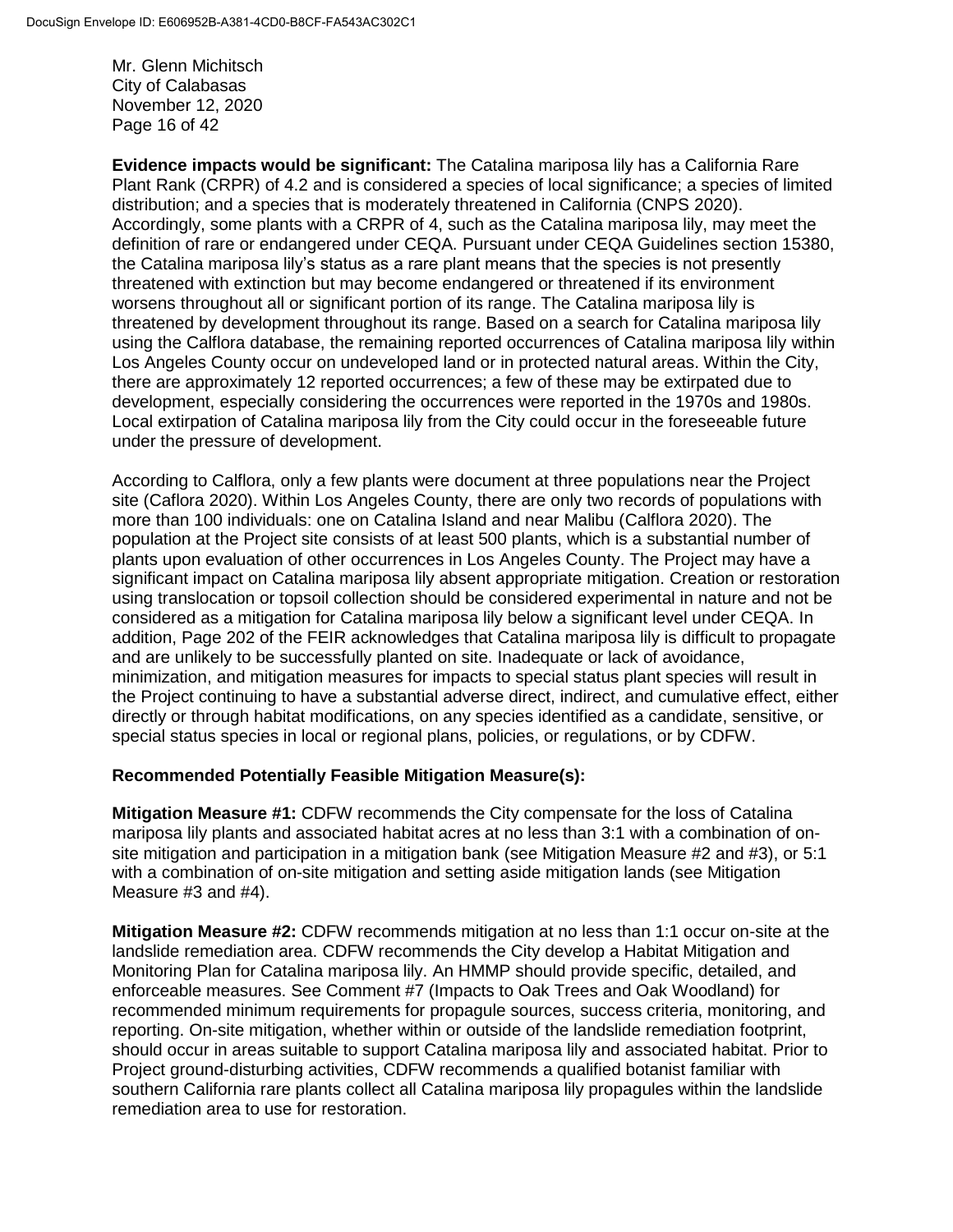Mr. Glenn Michitsch City of Calabasas November 12, 2020 Page 17 of 42

**Mitigation Measure #3:** Catalina mariposa lily may be difficult to propagate and reestablished on site. Accordingly, in addition to on-site mitigation, CDFW recommends participation in a mitigation bank to offset impacts to Catalina mariposa lily and habitat. Mitigation credits should be purchased at no less than 2:1 to account for the experimental nature of on-site mitigation and rarity of Catalina mariposa lily. CDFW recommends mitigation at a CDFW-approved mitigation bank or via an entity that has been approved to hold and manage mitigation lands. Mitigation bank credits should be purchased, approved, or otherwise fully executed prior to implementing Project-related ground-disturbing activities and prior to the City's issuance of grading permits.

**Mitigation Measure #4:** If credits at a CDFW-approved mitigation bank are not available for mitigating impacts to Catalina mariposa lily and habitat, CDFW recommends setting aside replacement habitat to be protected in perpetuity under a conservation easement dedicated to a local land conservancy or other appropriate entity that has been approved to hold and manage mitigation lands. Mitigation lands should be in the same watershed as the Project site and support Catalina mariposa lilies and habitat. The abundance of Catalina mariposa lilies and total habitat acreage within the mitigation lands should be no less than 4:1. An appropriate nonwasting endowment should be provided for the long-term management of mitigation lands. A conservation easement and endowment funds should be fully acquired, established, transferred, or otherwise executed prior to implementing Project-related ground-disturbing activities prior to the City's issuance of grading permits.

## **Comment #7: Impacts to Oak Trees and Oak Woodland**

**Issue:** The Project's proposed Mitigation Measure BIO-6 for impacts to oak trees may be insufficient to mitigate for impacts to oak trees and oak woodlands.

**Specific impact:** CDFW is concerned with proposed mitigation because:

- a) BIO-6 may defer to payment of an in-lieu fee to the City's oak tree mitigation fund and/or relocation of oak trees as mitigation, instead of restoration/replanting as the primary mitigation:
- b) BIO-6 is based on the City's Oak Tree Ordinance No. 2006-222, which does not account for the replacement or restoration of oak woodlands. The Project as proposed may impact 1.90 acres of coast live oak woodland which is approximately 32 percent of the oak woodland canopy within the Project site;
- c) BIO-6 describes oak tree mitigation as part of a "final landscape plan" instead of an ecosystem-based restoration plan; and,
- d) Oak trees may be planted in areas that have not historically supported oak woodlands or would not provide appropriate hydrological conditions.

As a result, the Project may continue to have temporal or permanent impacts to oak trees and oak woodlands.

**Why impacts would occur:** The Project would remove and impact oak woodlands, which include oak trees and understory associated vegetation. Mitigation Measure BIO-6 would provide on-site mitigation for oak trees but the measure, as it is currently proposed, may be insufficient for mitigating impacts to oak trees and oak woodlands. First, BIO-6 focuses primarily on individual oak tree replacement instead of applying an ecosystem-based approach to restore the oak woodland. Second, BIO-6 may defer to or include in-lieu fees and as means of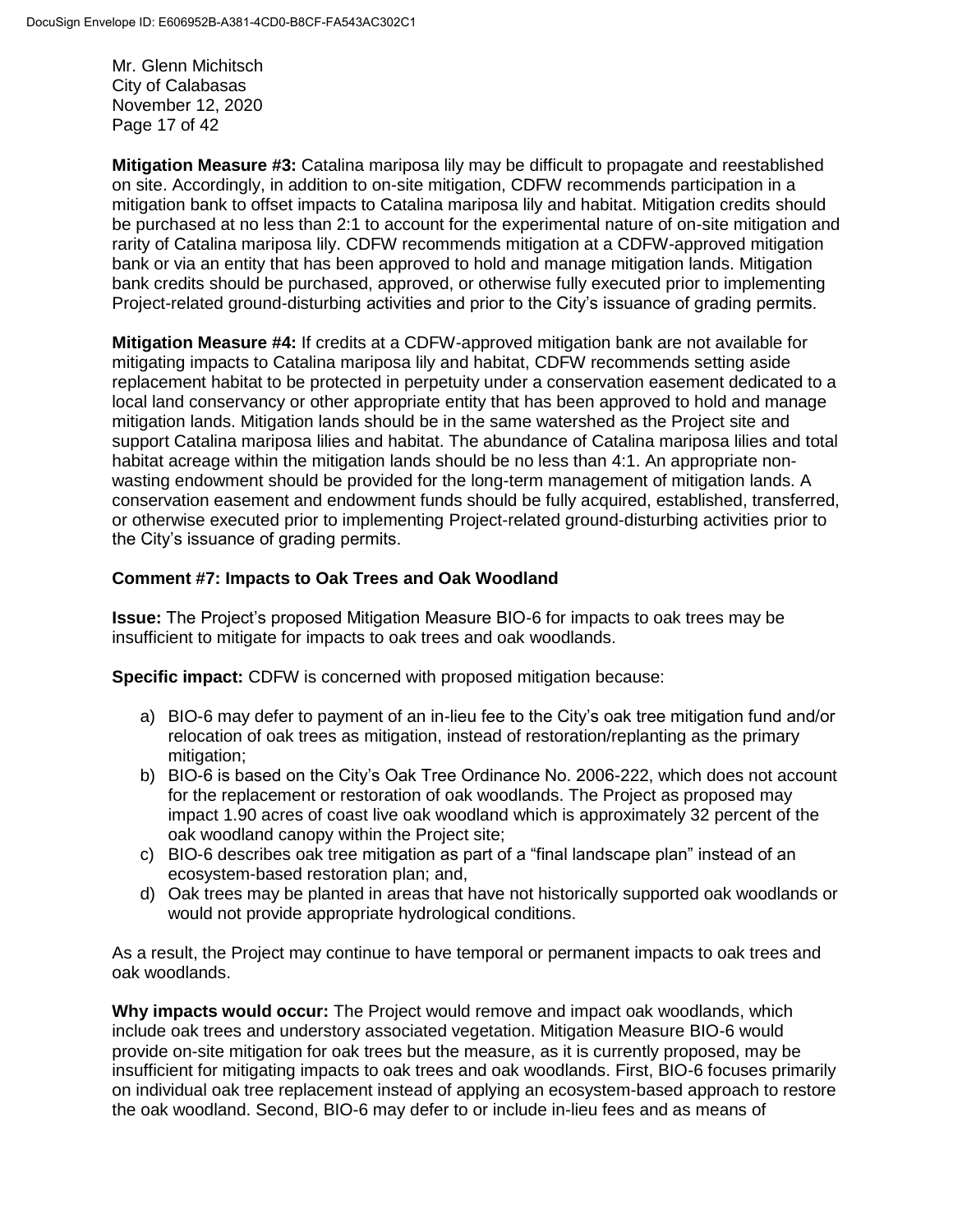Mr. Glenn Michitsch City of Calabasas November 12, 2020 Page 18 of 42

mitigation for individual oak trees. It is unclear how in-lieu fees will be used for mitigation such that there is no net loss of oak trees. Lastly, BIO-6 may defer to or include relocation/translocation of individual oak trees. CDFW views relocation/translocation as experimental in nature (Fiedler 1991; CNPS 1998; Fahselt 2007; Godefroid 2010). A study conducted in Calabasas on the survivorship of 25 transplanted oak trees yielded a low 8 percent establishment and no more than 40 percent change of long-term survival, perhaps considerable less, of the oak trees that established (Dagit and Downer 1997).

On-site mitigation proposed by BIO-6 may be successful depending on where on-site mitigation occurs. Figure 4.3-4 on page 211 in the FEIR shows that oak trees may be planted in areas with less than 10 percent canopy cover that have not historically supported oak woodlands but rather shrubland or grassland (based on Google Earth Imagery). Additionally, as shown on page 88 in the FEIR, the landslide remediation area will include a series of terrace and storm drains on top of an engineered slope. CDFW is concerned that the altered landscape (e.g., drainage patterns, engineered fill), would create conditions unsuitable for oak woodlands in a manner consistent with oak woodland of similar composition, structure, and function to the oak woodland that was impacted.

**Evidence impacts would be significant:** Oak trees provide nesting and perching habitat for approximately 170 species of birds (Griffin and Muick 1990). Oak woodlands serve several important ecological functions such as protecting soils from erosion and land sliding; regulating water flow in watersheds; and maintaining water quality in streams and rivers. Oak woodlands also have higher levels of biodiversity than any other terrestrial ecosystem in California (Block et al. 1990). Coast live oak and old-growth oak trees (native oak tree that is greater than 15 inches in diameter) are of importance due to increased biological values and increased temporal loss. Due to the historic and on-going loss of this ecologically important vegetation community, oak trees and woodlands are protected by local and State ordinances. CDFW considers oak woodlands a sensitive vegetation community.

The current mitigation as proposed would not result in adequate successful mitigation for the unavoidable direct and indirect, permanent or temporal losses, of oak woodlands. First, the Project does not provide mitigation for impacts to 1.90 acres of oak woodland. Second, terrace drains and altered drainage patterns on a substantially engineered slope may not support oak woodlands in a manner consistent with oak woodlands that was impacted. Absent appropriate mitigation for impacts to 1.90 acres of oak woodland, the Project would continue to have significant impacts. Inadequate or lack of avoidance, minimization, and mitigation measures for impacts to special status plant species will result in the Project continuing to have a substantial adverse direct, indirect, and cumulative effect, either directly or through habitat modifications, on any species identified as a candidate, sensitive, or special status species in local or regional plans, policies, or regulations, or by CDFW.

## **Recommended Potentially Feasible Mitigation Measure(s):**

**Mitigation Measure #1:** In order to ensure no net loss of oak trees/oak woodlands, CDFW recommends the following replacement ratios: (1) trees less than 5 inches diameter at breast height (DBH) should be replaced at 2:1; (2) trees between 5 and 12 inches DBH should be replaced at 3:1; (3) trees between 12 and 24 inches DBH should be replaced at 5:1; (4) trees greater than 24 inches DBH should be replaced at 10:1. Oak trees should be used to recreate functioning oak woodland of similar composition, density, structure, and function to the selected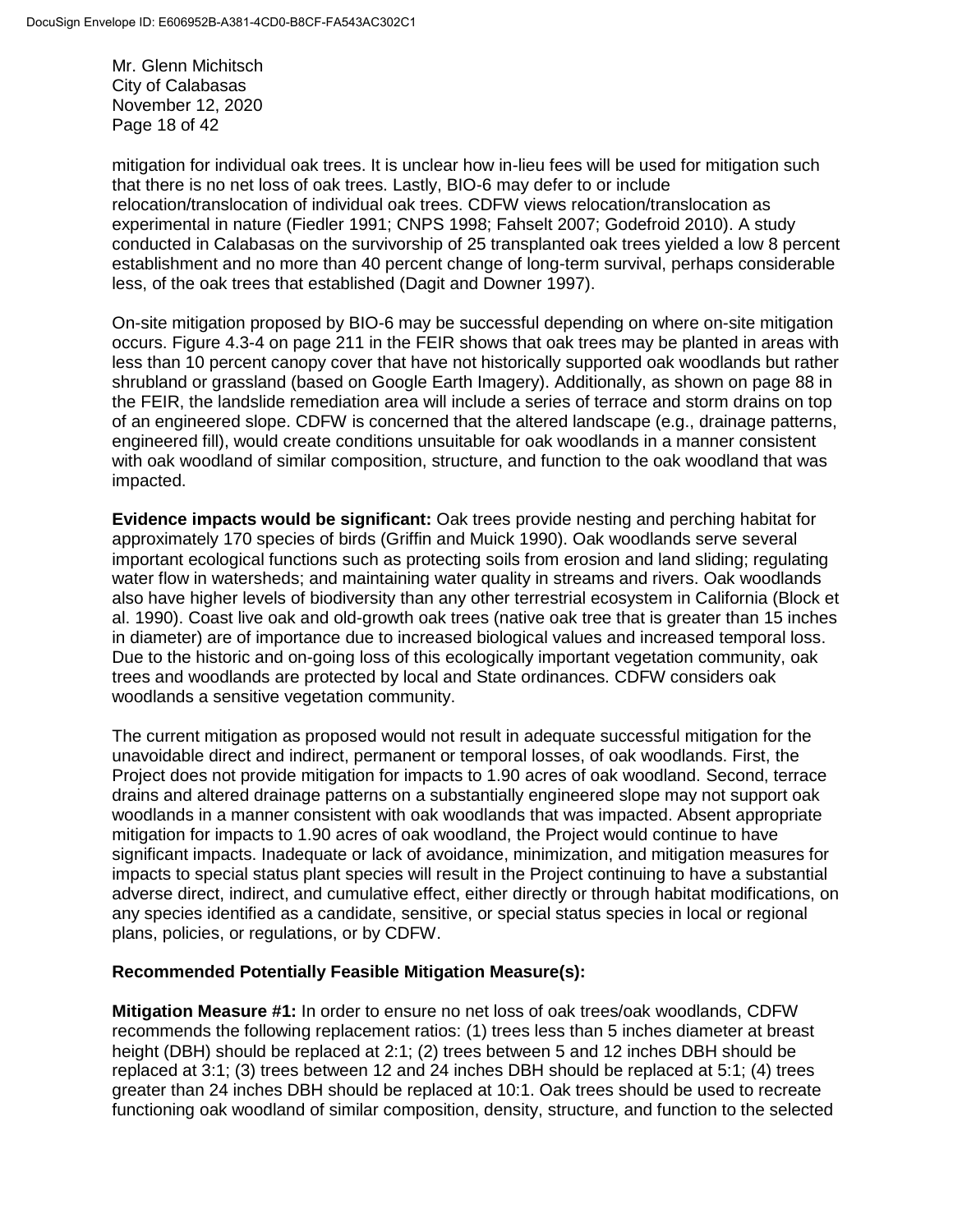Mr. Glenn Michitsch City of Calabasas November 12, 2020 Page 19 of 42

oak woodland that was impacted.

**Mitigation Measure #2:** Mitigation should restore a minimum of 1.90 acres of oak woodlands on site in approximately the same footprint as Project impacts. The mitigation site should mimic the pre-Project percent basal, canopy, and vegetation cover of oak woodland impacted. Associated understory and early successional native species should be planted and monitored along with trees to achieve viable habitat and adequately compensate for biological functions lost.

**Mitigation Measure #3:** Prior to any Project ground-disturbing activities, the City should develop and implement an Oak Woodland Mitigation Program with the following components:

- 1) An inventory of all oak trees removed or encroached upon during project activities, separated by species and DBH;
- 2) Acres of oak woodlands impacted and density, coverage, and abundance of understory vegetation species impacted by life form (i.e., grass, forb, shrub, subshrub, vine);
- 3) Mitigation ratios applied and total number and/or area of replacement trees and vegetation;
- 4) Location of restoration areas and a discussion of the adequacy of the location(s) to serve as mitigation (e.g., would support oak trees/oak woodlands; avoid habitat type conversion);
- 5) The location and assessment of appropriate reference site(s) to inform the appropriate planting rate to recreate the pre-project function, density, percent basal, canopy, and vegetation cover of oak woodland impacted;
- 6) Scientific [Genus and species (subspecies/variety if applicable)] of all plants being used for restoration;
- 7) Location(s) of propagule source. Propagules should be collected or grown from on-site sources or adjacent areas within the same watershed and should not be purchased from a supplier. Seeds must originate from plants/trees of the same species (i.e., Genus, species, subspecies, and variety) as the species impacted;
- 8) Species-specific planting methods (i.e., container or bulbs);
- 9) Planting schedule;
- 10) Measures to control exotic vegetation and protection from herbivory;
- 11) Measurable goals and success criteria for establishing self-sustaining populations (e.g., percent survival rate, absolute cover). Measurable success criteria should be based on present site/habitat conditions and/or functional local native oak woodlands as reference sites;
- 12) Contingency measures should the success criteria not be met;
- 13) Long-term monitoring for at least 10 years;
- 14) Adaptive management techniques, including replacement plants if necessary; and,
- 15) Annual reporting criteria and requirements.

**Mitigation Measure #4:** CDFW recommends that a sufficient depth and composition of soils be replaced on the remediated landslide suitable to support all dominant co-dominate plants found in coast live oak woodlands. Use of engineered fill should be kept minimal to the extent feasible.

**Mitigation Measure #5:** If on-site oak woodland mitigation is not feasible, CDFW recommends the City set aside replacement habitat to be protected in perpetuity under a conservation easement dedicated to a local land conservancy or other appropriate entity that has been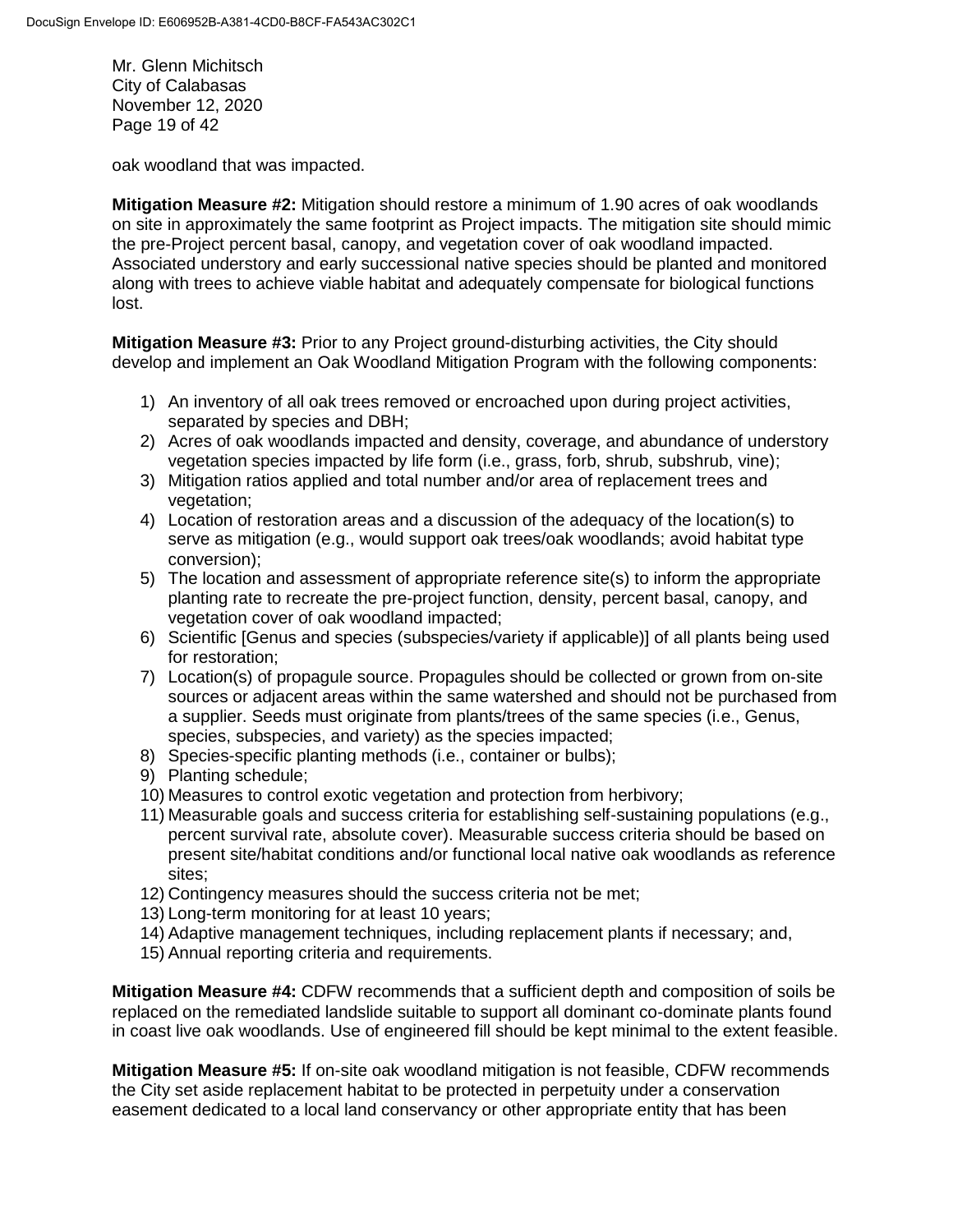Mr. Glenn Michitsch City of Calabasas November 12, 2020 Page 20 of 42

approved to hold and manage mitigation lands. Mitigation lands should be in the same watershed as the Project site and replace a minimum of 1.90 acres of oak woodlands of similar composition as the oak woodlands impacted. An appropriate non-wasting endowment should be provided for the long-term management of mitigation lands. A conservation easement and endowment funds should be fully acquired, established, transferred, or otherwise executed prior to implementing Project-related ground-disturbing activities and prior to the City's issuance of grading permits.

### **Comment #8: Impacts to Upland Vegetation Communities**

**Issue:** CDFW is concerned that relying "primarily on topsoil salvage to maintain important elements required for a healthy ecosystem, including mycorrhizae (soil fungus), healthy soil structure, balanced soil chemistry needed for native plant uptake […]", as described in Mitigation Measure BIO-3(a), may not yield successful restoration of purple sage scrub habitat. Also, CDFW is concerned that the Project has not proposed mitigation for grasslands.

**Specific impact:** The Project's proposed mitigation for impacts to purple sage scrub may be insufficient to mitigate for impacts 12.8 acres of purple sage scrub. This may result in long-term or permanent loss of purple sage scrub habitat. The Project site contains 30.7 acres of annual brome grassland [*Bromus (diandrus, hordeaceus) – Brachypodium distachyon* Herbaceous Semi-Natural Alliance]. Despite its status as a "semi-natural" or "introduced" plant community, annual grasslands still support and provide habitat for plants and wildlife. The Project may result in long term or permanent loss of grasslands.

**Why impacts would occur:** Purple sage scrub and annual grasslands in the Project site support rare plants, birds, and wildlife. Mitigation for purple sage scrub as described in BIO-3(a) primarily focuses on topsoil salvage to maintain important elements required for a healthy ecosystem such as soils and mycorrhizae. CDFW views topsoil salvaging as experimental in nature and not be considered as a measure to mitigate for purple sage scrub. Additionally, habitat creation or restoration may not be successful on top of engineered fill. Purple sage scrub requires soils that includes bedrock or colluvium, and they are usually fine sandy clay loam to clay, which may be relative deep (Sawyer et al. 2009). The Project proposes to substantially modify soils and water processes due to landslide remediation. Page 81 of Appendix G Geotechnical Study states, "on-site, any imported soil proposed for use as structural fill should be inorganic. Soil containing more than 2 percent by weight of organic matter should be considered organic and should not be used as engineered fill." Replacement of loose and "unsuitable" alluvium for inorganic engineered fill may not support purple sage scrub. Additionally, engineered fill may displace wildlife dependent on burrows such as American badgers if the soil is too compacted.

**Evidence impacts would be significant:** California coastal sage scrub covers approximately 7,501 square kilometers of the State. By the end of the century, up to 3,000 square kilometers of lands will not be suitable to support California coastal sage scrub under projected climate change scenarios (Thorne et al 2016). In southern California, human activities have eliminated coastal sage scrub from 70 to 90 percent of the original land area occupied by this habitat and contributed to significant fragmentation and degradation of existing habitat (EcoAdapt 2017). Southern California's sage scrub habitats are sensitive to impacts resulting from climate change such as increase frequency and intensity of wildfires and extreme high and low temperature events (EcoAdapt 2017). Additionally, land-use conversion is a significant barrier to sage scrub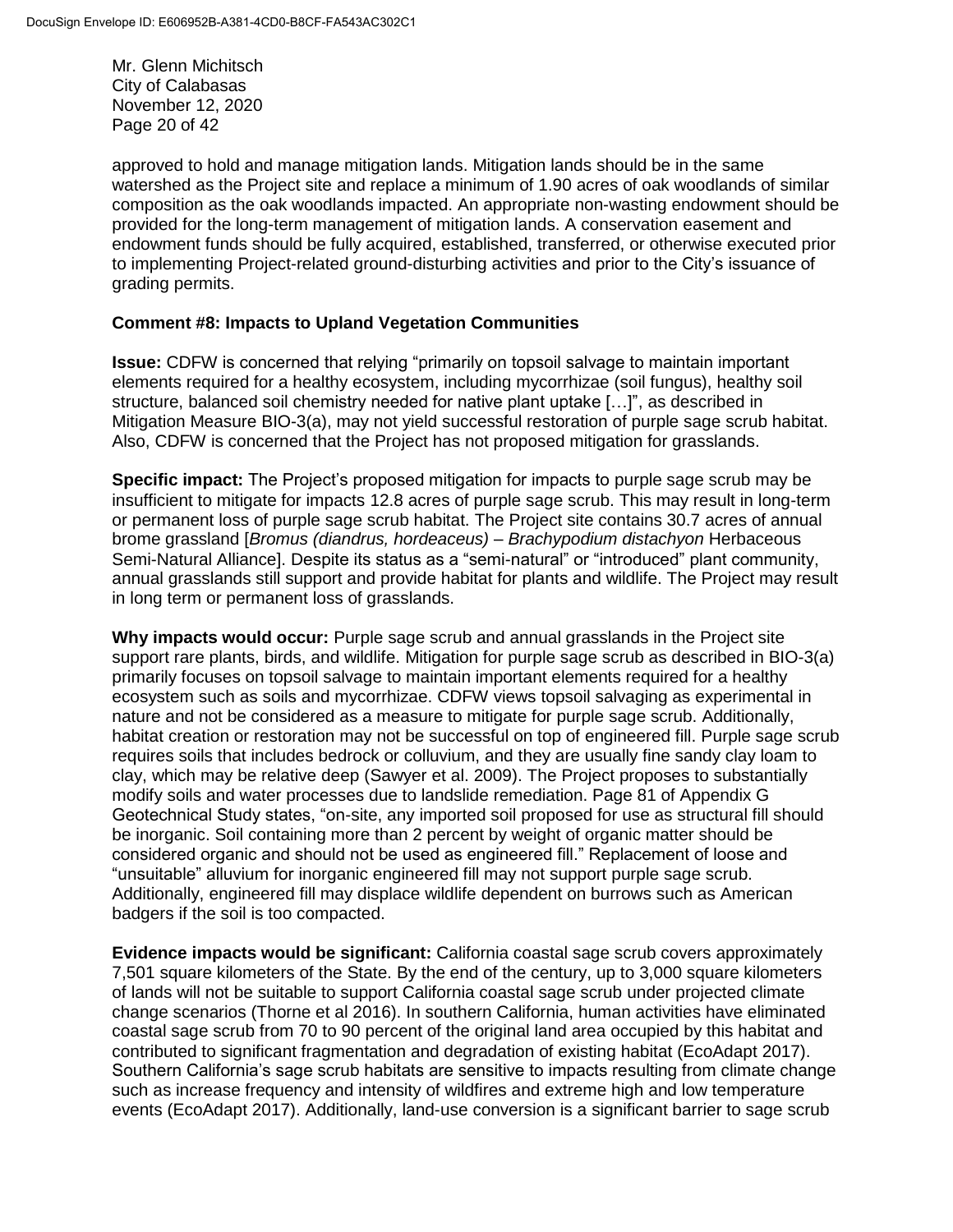Mr. Glenn Michitsch City of Calabasas November 12, 2020 Page 21 of 42

habitat continuity and dispersal in the face of climate change. In light of climate change and developmental pressures on the State's shrublands, one of the goals of the [2030 Natural and](https://ww3.arb.ca.gov/cc/natandworkinglands/draft-nwl-ip-040419.pdf)  [Working Lands Climate Change Implementation Plan](https://ww3.arb.ca.gov/cc/natandworkinglands/draft-nwl-ip-040419.pdf) is to conserve shrublands and protect land from conversion to more intensified uses (CalEPA et al. 2019).

Pursuant under CEQA Guidelines, section 15125(c), CDFW considers southern California coastal sage scrub habitats as locally significant. Mitigation currently proposed may not fully restore 12.8 acres of purple sage scrub. Moreover, the Project has not proposed to restore grasslands. As a result, the Project may continue to have a significant change on the environment absent appropriate mitigation for the unavoidable direct and indirect, permanent or temporal losses, of native and undisturbed vegetation and habitat (CEQA Guidelines, § 15382). Purple sage scrub and grasslands currently support or provide suitable habitat for plants and wildlife, including a rare plant and wildlife, including SSC. Inadequate or lack of avoidance, minimization, and mitigation measures for impacts to special status plant and wildlife species and sensitive vegetation communities will result in the Project continuing to have a substantial adverse direct, indirect, and cumulative effect, either directly or through habitat modifications, on any species identified as a candidate, sensitive, or special status species in local or regional plans, policies, or regulations, or by CDFW and USFWS.

# **Recommended Potentially Feasible Mitigation Measure(s):**

**Mitigation Measure #1:** CDFW recommends the City prepare an Upland Restoration Plan inclusive of purple sage scrub and grasslands. CDFW recommends taking an inter-disciplinary approach, inclusive of wildlife biologists and restoration professionals, to restore purple sage scrub and grassland habitat. The City should replace acreage of grasslands at no less that the total acres impacted and use only native grasses or forbs indigenous to grasslands in region/watershed. Restoration should consider habitat requirements (e.g., refugia, structure, variation in plant density and cover) of wildlife that could occur in these two vegetation communities. CDFW recommends that the location of the mitigation site avoid the conversion of other habitats (e.g., scrubland to grassland). Purple sage scrub and grassland restoration should occur in areas appropriate abiotic and biotic conditions to support each habitat type.

**Mitigation Measure #2:** CDFW recommends that a sufficient depth and composition of soils be replaced on the remediated landslide suitable to support all dominant co-dominant plants found in purple sage scrub and southern California native grasslands. Use of engineered fill should be kept minimal to the extent feasible.

## **Additional Recommendations**

Alternatives. CDFW recommends the City consider Alternative 1 or alternative locations for the Project that would fully avoid or minimize impacts to streams, alkali seep-fed wetlands, Catalina mariposa lily, oak woodlands, and undisturbed, native plant communities. CDFW recommends the City recirculate the environmental document after including alternative locations in order to foster meaningful public participation and informed decision making [CEQA Guidelines, §§ 15088.5, 15126.6(f)]. If the City concludes that no feasible alternative locations exist, or the use of alternative locations as a mitigation measures is infeasible, the City must disclose the reasons in the final environmental document and recirculate [CEQA Guidelines, §§ 15088.5(a)(3), 15126.6(f)(2)].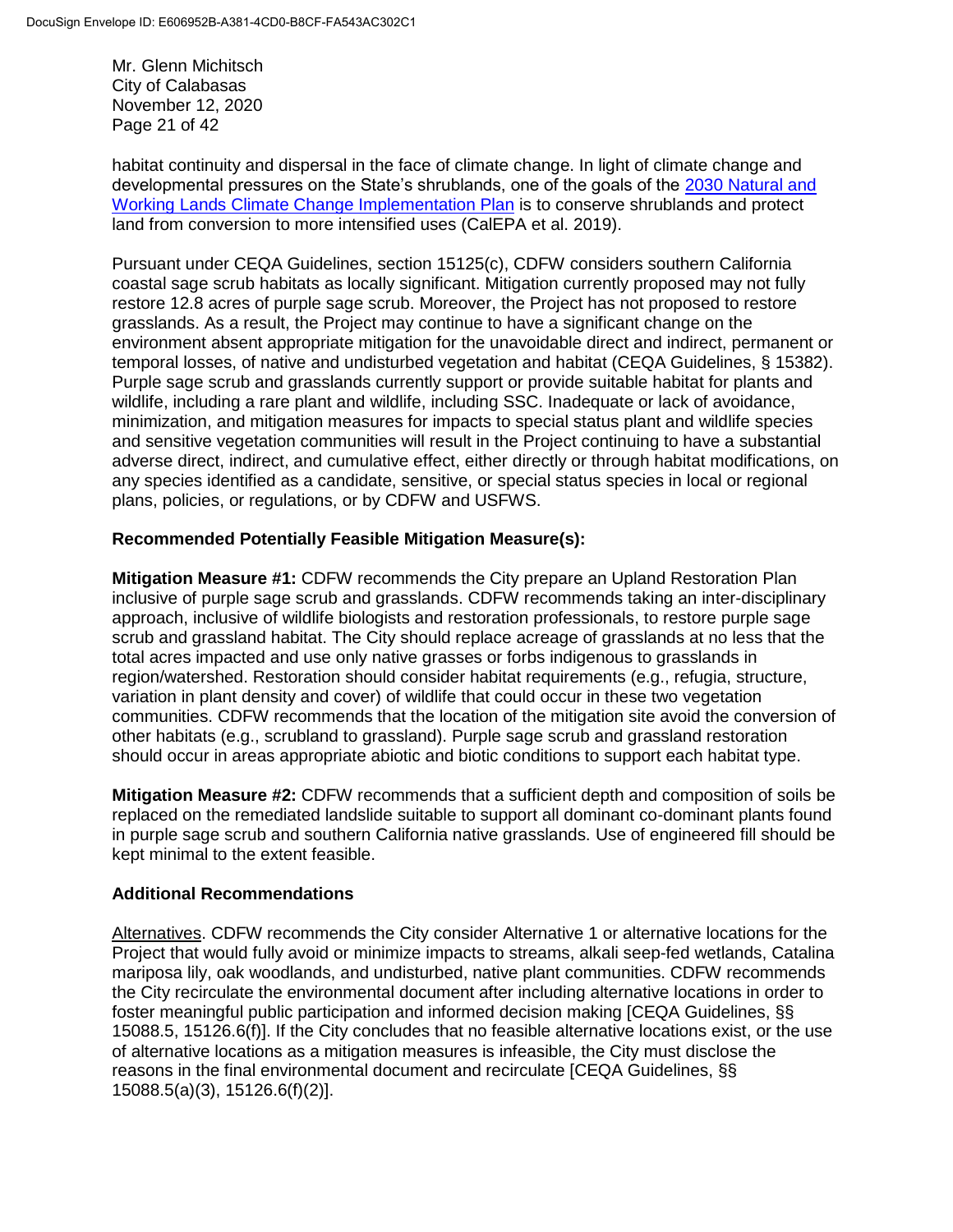Mr. Glenn Michitsch City of Calabasas November 12, 2020 Page 22 of 42

Seed Collection. CDFW recommends that some Catalina mariposa lily propagules collected from the Project site be deposited as a Documented Conservation Seed Collection at either Santa Barbara Botanic Garden or the California Botanic Garden (formerly known as Rancho Santa Ana Botanic Garden). A Documented Conservation Seed Collection is when propagules from a California Native Plant Society-ranked and/or CESA-listed plant species is collected and stored as part of a permanent genetic collection in a protected location. Documented conservation collections are important for conserving rare plant genetic material in order to provide a source material for future restoration and recovery and protect against possible species extinction. The City should provide evidence of Documented Conservation Seed Collection and funding to CDFW prior to implementing Project-related ground-disturbing activities and prior to the City's issuance of grading permits.

Fuel Modification. If the Project includes fuel modification, CDFW recommends that the final environmental include avoidance and mitigation measures for any fuel modification activities conducted within and adjacent to the Project area. A weed management plan should be developed for all areas adjacent to open space that will be subject to fuel modification disturbance. CDFW also recommends that any irrigation proposed in fuel modification zones drain back into the development and not onto natural habitat land as perennial sources of water allow for the introduction of invasive Argentine ants.

Data. CEQA requires that information developed in environmental impact reports and negative declarations be incorporated into a database which may be used to make subsequent or supplemental environmental determinations [Pub. Resources Code, § 21003, subd. (e)]. Accordingly, please report any special status species detected by completing and submitting [CNDDB Field Survey Forms](https://wildlife.ca.gov/Data/CNDDB/Submitting-Data) (CDFW 2020c). This includes all documented occurrences of Catalina mariposa lily, American badger, and Yerba mansa Herbaceous Alliance, and potential occurrences of Crotch's bumble bee, California red-legged frog, and other SSC. The City should ensure the data has been properly submitted, with all data fields applicable filled out, prior to Project ground-disturbing activities. The data entry should also list pending development as a threat and then update this occurrence after impacts have occurred. The City should provide CDFW with confirmation of data submittal.

Mitigation and Monitoring Reporting Plan. Per Public Resources Code section 21081.6(a)(1), CDFW has provided the City with a summary of our suggested mitigation measures and recommendations in the form of an attached Draft Mitigation and Monitoring Reporting Plan (MMRP; Attachment A). A final MMRP shall reflect results following additional plant and wildlife surveys and the Project's final on and/or off-site mitigation plans.

## **Filing Fees**

The Project, as proposed, would have an impact on fish and/or wildlife, and assessment of filing fees is necessary. Fees are payable upon filing of the Notice of Determination by the City of Calabasas and serve to help defray the cost of environmental review by CDFW. Payment of the fee is required for the underlying Project approval to be operative, vested, and final (Cal. Code Regs., tit. 14, § 753.5; Fish & G. Code, § 711.4; Pub. Resources Code, § 21089).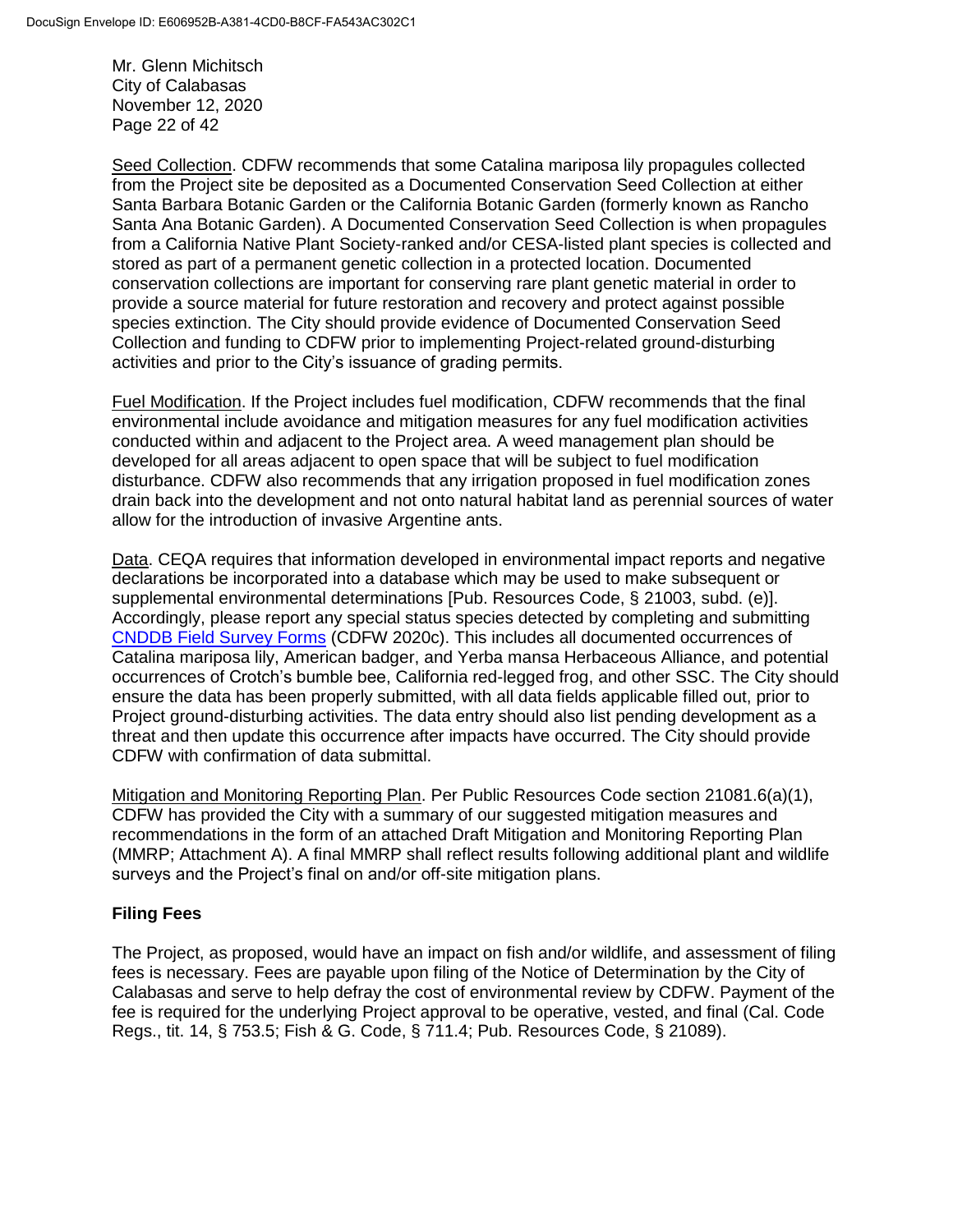Mr. Glenn Michitsch City of Calabasas November 12, 2020 Page 23 of 42

### **Conclusion**

We appreciate the opportunity to comment on the Project to assist the City of Calabasas in adequately analyzing and minimizing/mitigating impacts to biological resources. CDFW requests an opportunity to review and comment on any response that the City of Calabasas has to our comments and to receive notification of any forthcoming hearing date(s) for the Project [CEQA Guidelines, § 15073(e)]. If you have any questions or comments regarding this letter, please contact Ruby Kwan-Davis, Senior Environmental Scientist (Specialist), at [Ruby.Kwan-](mailto:Ruby.Kwan-Davis@wildlife.ca.gov)[Davis@wildlife.ca.gov](mailto:Ruby.Kwan-Davis@wildlife.ca.gov)

Sincerely,<br>
<u>Coocusigned</u> by:

Frinn Wilson  $-B6F58CFF24724F5$ Erinn Wilson Environmental Program Manager I

### Ec: CDFW

Victoria Tang, Los Alamitos – [Victoria.Tang@wildlife.ca.gov](mailto:Victoria.Tang@wildlife.ca.gov) Ruby Kwan-Davis, Los Alamitos – [Ruby.Kwan-Davis@wildlife.ca.gov](mailto:Ruby.Kwan-Davis@wildlife.ca.gov) Andrew Valand, Los Alamitos – [Andrew.Valand@wildlife.ca.gov](mailto:Andrew.Valand@wildlife.ca.gov) Felicia Silva, Los Alamitos – [Felicia.Silva@wildlife.ca.gov](mailto:Felicia.Silva@wildlife.ca.gov) Frederic Reiman, Fillmore – [Frederic.Reiman@wildlife.ca.gov](mailto:Frederic.Reiman@wildlife.ca.gov) Susan Howell, San Diego – [Susan.Howell@wildlife.ca.gov](mailto:Susan.Howell@wildlife.ca.gov) CEQA Program Coordinator, Sacramento – [CEQACommentLetters@wildlife.ca.gov](mailto:CEQACommentLetters@wildlife.ca.gov) 

 State Clearinghouse – [State.Clearinghouse@opr.ca.gov](mailto:State.Clearinghouse@opr.ca.gov) Christine Medak, United States Fish and Wildlife Service – [Christine\\_Medak@fws.gov](mailto:Christine_Medak@fws.gov) Irma Muñoz, Santa Monica Mountains Conservancy – [Edelman@smmc.ca.gov](mailto:Edelman@smmc.ca.gov) Katherine Pease, Heal the Bay - [KPease@healthebay.org](mailto:KPease@healthebay.org) Snowdy Dodson, Los Angeles/Santa Monica Mountains Chapter, California Native Plant Society – [Snowdy.Dodson@csun.edu](mailto:Snowdy.Dodson@csun.edu)

Frances Alet, The Calabasas Coalition – [FMAlet@sbcglobal.net](mailto:FMAlet@sbcglobal.net)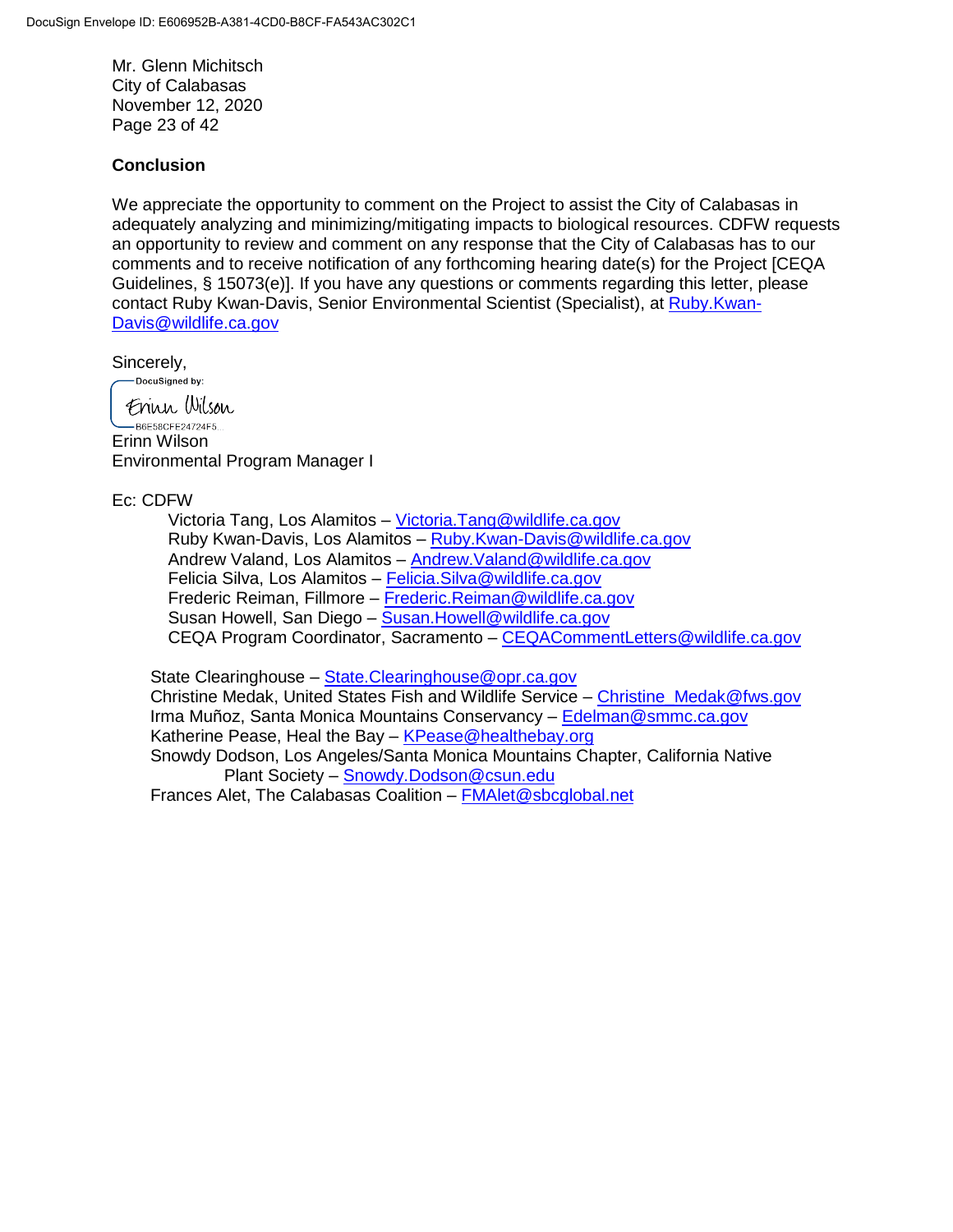Mr. Glenn Michitsch City of Calabasas November 12, 2020 Page 24 of 42

#### **References:**

- Beir, P. 1995. Dispersal of Juvenile Cougars in Fragmented Habitat. The Journal of Wildlife Management. 59(2): 228-237.
- Block, W.M., Morrison, M.M., Verner, J. 1990. Wildlife and oak-woodland interdependency. Fremontia 18(3):72-76.
- [CalEPA] California Environmental Protection Agency, California Natural Resources Agency, California Department of Food and Agriculture, California Air Resources Board, and California Strategic Growth Council. 2019. January 2019 Draft California 2030 Natural and Working Lands Climate Change Implementation Plan. Available from: <https://ww3.arb.ca.gov/cc/natandworkinglands/draft-nwl-ip-040419.pdf>
- Calflora. 2020. *Calochortus catalinae.* In: Observation Search. Record ID wb903-92, wb903-117, wb903-142, mg41072, mg66219. Available from: [https://www.calflora.org/entry/observ.html?track=m#srch=t&taxon=Calochortus+catalinae&co](https://www.calflora.org/entry/observ.html?track=m#srch=t&taxon=Calochortus+catalinae&cols=0,3,61,35,37,13,54,32,41&lpcli=t&cc=LAX&chk=t&cch=t&inat=r) [ls=0,3,61,35,37,13,54,32,41&lpcli=t&cc=LAX&chk=t&cch=t&inat=r](https://www.calflora.org/entry/observ.html?track=m#srch=t&taxon=Calochortus+catalinae&cols=0,3,61,35,37,13,54,32,41&lpcli=t&cc=LAX&chk=t&cch=t&inat=r)
- [CDFWa] California Department of Fish and Wildlife. 2020. Notice of Findings Mountain Lion ESU declared a candidate species. Available from: <https://nrm.dfg.ca.gov/FileHandler.ashx?DocumentID=178623&inline>
- [CDFWb] California Department of Fish and Wildlife. 2020. Scientific Collecting Permit. Available from:<https://wildlife.ca.gov/Licensing/Scientific-Collecting#53949678>
- [CDFWc] California Department of Fish and Wildlife. 2020. Submitting Data to the CNDDB. Available from:<https://wildlife.ca.gov/Data/CNDDB/Submitting-Data>
- [CDFW] California Department of Fish and Wildlife. 2013. CDFW Departmental Bulletin. Human/Wildlife Interactions in California: Mountain Lion Depredation, Public Safety, and Animal Welfare. Available from:

<https://nrm.dfg.ca.gov/FileHandler.ashx?DocumentID=68271&inline>

- [CNPS] California Native Plant Society. 2020. Rare Plant ranks. Available from: [https://www.cnps.org/rare-plants/cnps-rare-plant-ranks.](https://www.cnps.org/rare-plants/cnps-rare-plant-ranks)
- [CNPS] California Native Plant Society. 1998. Statement Opposing Transplantation as Mitigation for Impacts to Rare Plants. Available from: <https://www.cnps.org/wpcontent/uploads/2018/04/transplanting2.pdf>
- Dagit, R and A.J. Downer. 1997. Status of Transplanted Coast Live Oaks (*Quercus agrifolia)* in Southern California. USDA Forest Service Gen. Tech. Rep. PSW-GTR-160.
- EcoAdapt. 2017. Southern California Sage Scrub Habitats Climate Change Vulnerability Assessment Synthesis. Available from:

[http://ecoadapt.org/data/documents/EcoAdapt\\_SoCalVASynthesis\\_SageScrub\\_FINAL2017.pdf](http://ecoadapt.org/data/documents/EcoAdapt_SoCalVASynthesis_SageScrub_FINAL2017.pdf)

- Fahselt, D. 2007. Is transplanting an effective means of preserving vegetation? Canadian Journal of Botany 85: 1007-1017.
- Fellers, G.M. and Kleeman P.M. California Red-legged Frog (Rana Draytonii) Movement and Habitat Use: Implications for Conservation. Journal of Herpetology 41(2): 276-286.
- Fiedler, P.L. 1991. Mitigation-Related Transplantation, Relocation and Reintroduction Projects Involving Endangered and Threatened, and Rare Plant Species in California. Final Report (unpublished).<https://nrm.dfg.ca.gov/FileHandler.ashx?DocumentID=3173>
- Figueria, L., Martins, P., Ralph, C.J., Stephens, J.L., Alexander, J.D., and Wolfe, J.D. Effects of breeding and molt activity on songbird site fidelity. The Auk 137:1-15.
- Godefroid, S., et al. 2011. How successful are plant species reintroductions? Biological Conservation 144: 672-682.
- Goulson, D. 2010. Bumblebees: behavior, ecology, and conservation. Oxford University Press, New York. 317pp.
- Griffin and Muick. 1990. California Native Oaks: Past and Present. Fremontia 18(3): 4-12.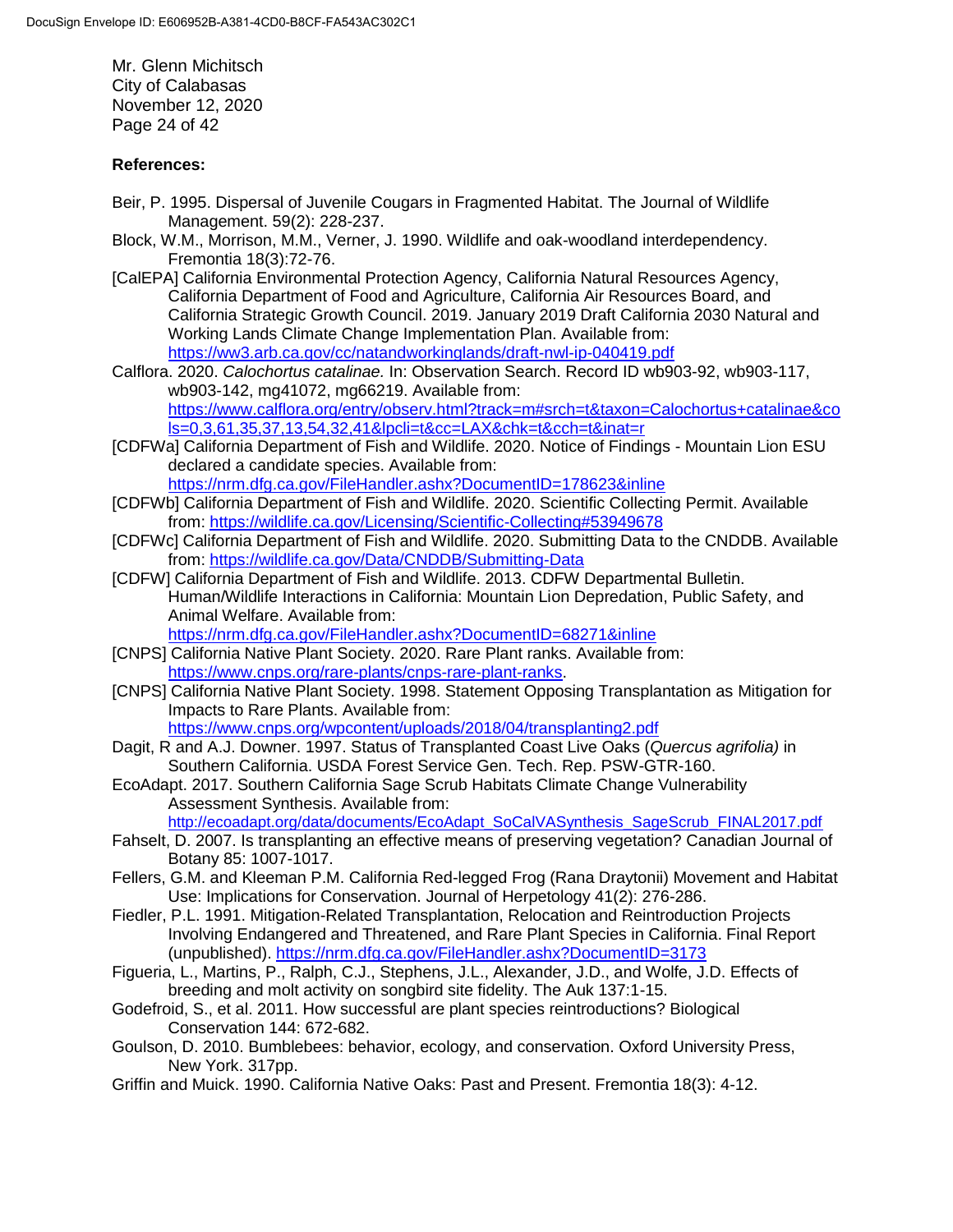Mr. Glenn Michitsch City of Calabasas November 12, 2020 Page 25 of 42

- Haas, C.A. 1998. Effects of Prior Nesting Success on Site Fidelity and Breeding Dispersal: An Experimental Approach. The Auk 115(4): 929-936.
- Hatfield, R., Jepsen, S., Foltz Jordan, S., Blackburn, M., Code, Aimee. 2018. A Petition to the State of California Fish and Game Commission to List Four Species of Bumblebees as Endangered Species.
- Henss, J.M., Moeller, J.R., Theim, T.J., Givnish, T.J. 2013. Spatial scales of genetic structure and gene flow in Calochortus albus (Liliaceae). Ecology and Evolution 3(6): 1461-1470.
- Issac Brown Ecology Studio and Los Angeles Sanitation and Environment (LASAN). 2018. 2018 Biodiversity Report. City of Los Angeles. Measurement of the Singapore Index of Cities' Biodiversity and Recommendations for a Customized Los Angeles Index. Available from: <https://www.lacitysan.org/cs/groups/public/documents/document/y250/mdi0/~edisp/cnt024743.pdf>
- Lucas, E. 2020. Recreation-related disturbance to wildlife in California better planning for and management of recreation are vital to conserve wildlife in protected areas where recreation occurs. California Fish and Wildlife, Recreation Special Issue 2020: 29-51.
- Miller, M.T., Allen, G.A., Antos, J.A. 2004. Dormancy and flowering in two mariposa lilies (Calochortus) with contrasting distribution patterns. Canadian Journal of Botany 82(12): 1790-1799.
- Patterson T.B and T.J. Givnish. 2004. Geographic cohesion, chromosomal evolution, parallel adaptive radiations, and consequent floral adaptations in Calochortus (Calochortaceae): evidence from a cpDNA phylogeny. New Phytologist 161(1): 253-264.
- Phytosphere Research. 2012. Understanding and Managing Sudden Oak Death in California. Accessed at: [http://phytosphere.com/SODmgtPUB/pg6Sidebar1-1SODmgntpub.htm.](http://phytosphere.com/SODmgtPUB/pg6Sidebar1-1SODmgntpub.htm)
- Sawyer, J.O., Keeler Wolf, T., and Evens J.M. 2009. A manual of California Vegetation, 2<sup>nd</sup> ed. ISBN 978 0 943460 49 9.
- Tartarian, P.J. 2008. Movement Patterns of California Red-legged Frogs (*Rana draytonii*) in an Inland California Environment. Herpetological Conservation and Biology 3(2): 155-169.
- Thorne, J.H., Boyton, R.M., Holguin, A.J., Stewart, J.A.E., and Bjorkman, J. 2016. A climate change vulnerability assessment of California's terrestrial vegetation. Final Report to: California Department of Fish and Wildlife. Information Center for the Environment University of California, Davis. Available from: <https://nrm.dfg.ca.gov/FileHandler.ashx?DocumentID=116208&inline>
- Thorp, Robbin W., Horning Jr, Donald S., and Dunning, Lorry L. 1983. Bumble Bees and Cuckoo Bumble Bees of California. Bulletin of the California Insect Survey 23.
- [USACE] Unites States Army Corps of Engineers. National Wetland Plant Lis Indicator Rating Definitions. Available from: [https://www.fws.gov/wetlands/documents/National-Wetland-](https://www.fws.gov/wetlands/documents/National-Wetland-Plant-List-Indicator-Rating-Definitions.pdf)[Plant-List-Indicator-Rating-Definitions.pdf](https://www.fws.gov/wetlands/documents/National-Wetland-Plant-List-Indicator-Rating-Definitions.pdf)
- [USFWS] United States Fish and Wildlife Service. 2005. Revised Guidance on Site Assessments and Field Surveys for the California Red-legged Frog. Available from: [https://www.fws.gov/sacramento/es/Survey-Protocols-](https://www.fws.gov/sacramento/es/Survey-Protocols-Guidelines/Documents/crf_survey_guidance_aug2005.pdf)[Guidelines/Documents/crf\\_survey\\_guidance\\_aug2005.pdf](https://www.fws.gov/sacramento/es/Survey-Protocols-Guidelines/Documents/crf_survey_guidance_aug2005.pdf)
- [USFWS] United States Fish and Wildlife Service. 2002. Recovery Plan for the California Redlegged Frog (*Rana aurora draytonii*). U.S. Fish and Wildlife Service, Portland, Oregon. viii + 173 pp.
- Williams, P. H., R. W. Thorp, L. L. Richardson, and S.R. Colla. 2014. Bumble bees of North America: An Identification guide. Princeton University Press, Princeton, New Jersey. 208pp.
- Woodroffe, R. 2000. Predators and people: using human densities to interpret declines of large carnivores. Animal Conservation 3:165-173.
- Yap, T., Cummings, B., and J.P. Rose. 2019. A Petition to List the Southern California/Central Coast Evolutionarily Significant Unit (ESU) of Mountain Lions as Threatened under the California Endangered Species Act (CESA). Available from: <https://nrm.dfg.ca.gov/FileHandler.ashx?DocumentID=171208&inline>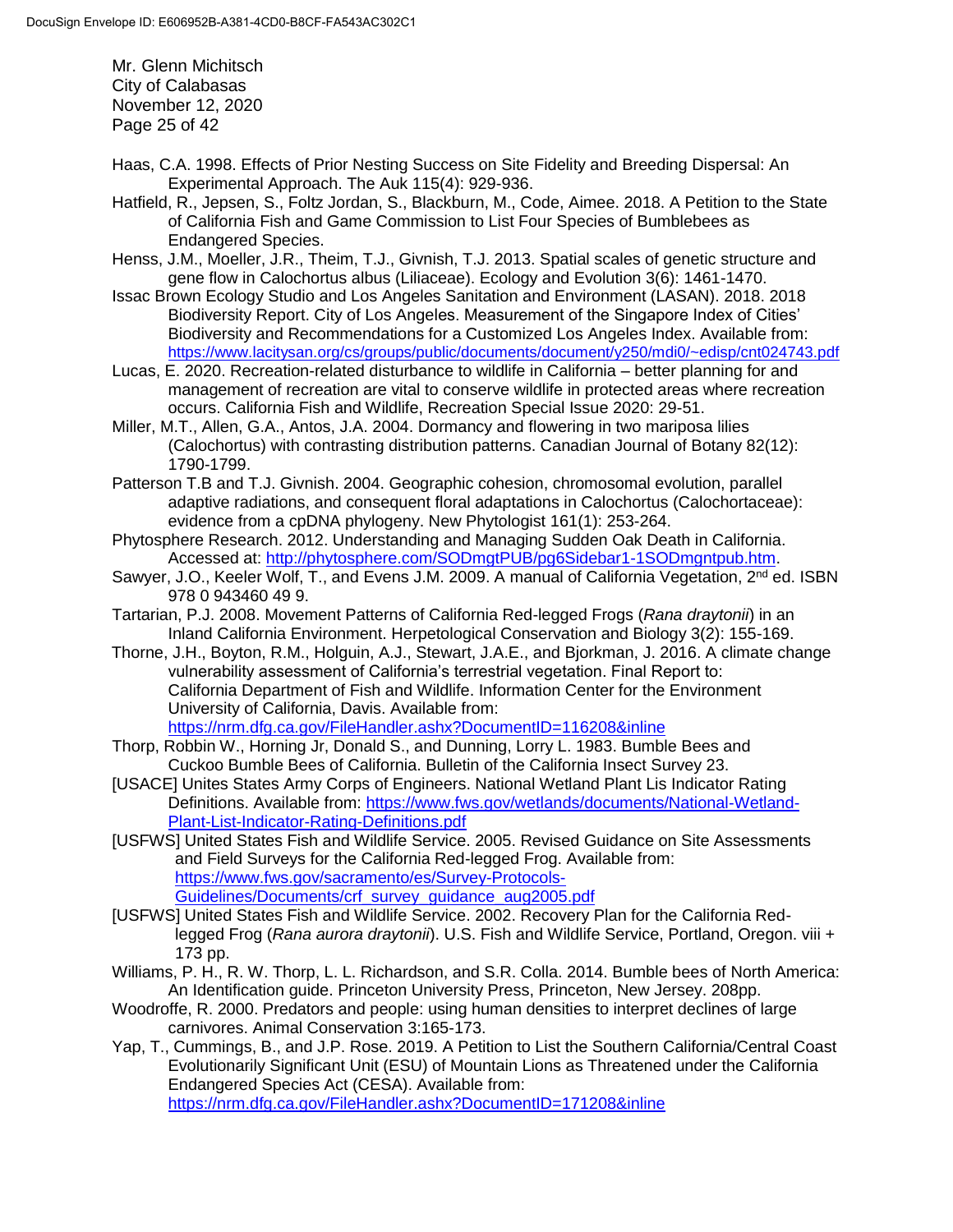State of California – Natural Resources Agency *GAVIN NEWSOM*, *Governor* DEPARTMENT OF FISH AND WILDLIFE *CHARLTON H. BONHAM, Director* South Coast Region 3883 Ruffin Road San Diego, CA 92123 (858) 467-4201 [www.wildlife.ca.gov](http://www.wildlife.ca.gov/)



# **Attachment A: Draft Mitigation and Monitoring Reporting Plan**

CDFW recommends the following language to be incorporated into a future environmental document for the Project. A final MMRP shall reflect results following additional plant and wildlife surveys and the Project's final on and/or off-site mitigation plans.

| <b>Biological Resources (BIO)</b>                                           |                                                                                                                                                                                                                                                                                                                                                                                                                                                                                                                                                                                                                                                                                                                                                                                                                                                                                                                                                                                |                                                       |                                                               |
|-----------------------------------------------------------------------------|--------------------------------------------------------------------------------------------------------------------------------------------------------------------------------------------------------------------------------------------------------------------------------------------------------------------------------------------------------------------------------------------------------------------------------------------------------------------------------------------------------------------------------------------------------------------------------------------------------------------------------------------------------------------------------------------------------------------------------------------------------------------------------------------------------------------------------------------------------------------------------------------------------------------------------------------------------------------------------|-------------------------------------------------------|---------------------------------------------------------------|
|                                                                             | Mitigation Measure (MM) or Recommendation (REC)                                                                                                                                                                                                                                                                                                                                                                                                                                                                                                                                                                                                                                                                                                                                                                                                                                                                                                                                | <b>Timing</b>                                         | <b>Responsible Party</b>                                      |
| MM-BIO-1-<br>Impacts to<br><b>Mountain lion -</b><br>replacement<br>habitat | The City shall set aside a minimum of additional 11 acres of<br>replacement habitat. The City shall consult and collaborate with<br>CDFW to conserve areas beneficial to the southern California<br>mountain lion population. The City shall prioritize areas that would<br>improve chances of survival and reproduction of mountain lions in<br>the face of climate change. The mitigation lands shall be protected<br>in perpetuity under a conservation easement dedicated to a local<br>land conservancy or other appropriate entity that has been<br>approved to hold and manage mitigation lands. An appropriate<br>non-wasting endowment will be provided for the long-term<br>management of mitigation lands. A conservation easement and<br>endowment funds shall be fully acquired, established, transferred,<br>or otherwise executed prior to implementing Project-related<br>ground-disturbing activities and prior to the City's issuance of<br>grading permits. | Prior to<br>Project<br>construction<br>and activities | City of Calabasas<br>(City)/New Home<br>Company (New<br>Home) |
| MM-BIO-2-<br>Impacts to<br><b>Mountain lion -</b><br>surveys                | Due to potential habitat within the Project footprint, within one year<br>prior to Project implementation that includes site preparation,<br>equipment staging, and mobilization, a CDFW-approved biologist<br>knowledgeable of mountain lion species ecology shall survey<br>areas that may provide habitat for mountain lion natal dens. Survey<br>results, including negative findings, shall be submitted to CDFW<br>prior to Project implementation. The survey report shall include a                                                                                                                                                                                                                                                                                                                                                                                                                                                                                    | Prior to<br>Project<br>construction<br>and activities | City/New Home                                                 |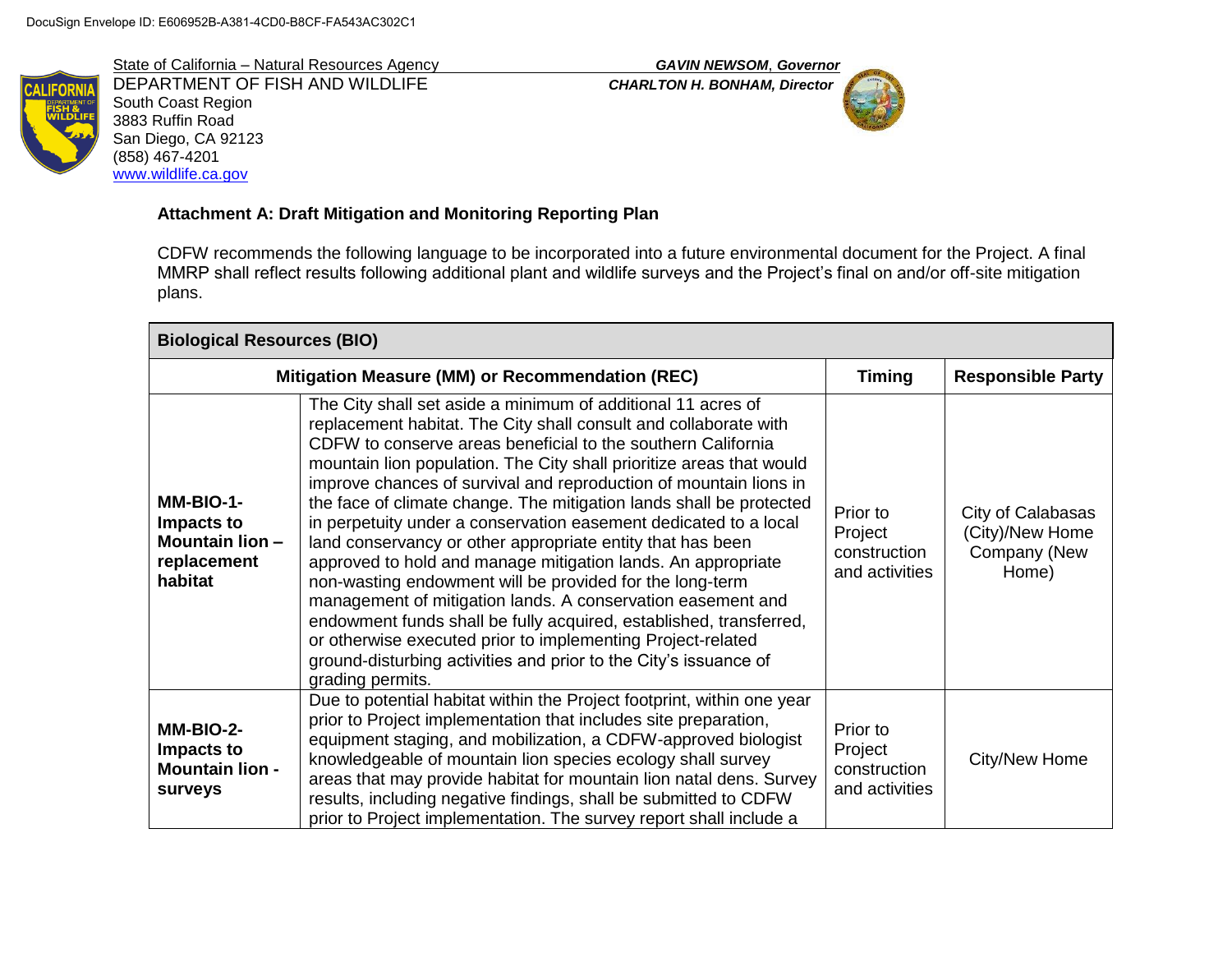Mr. Glenn Michitsch City of Calabasas November 12, 2020 Page 27 of 42

|                                                                             | map of potential denning sites. The survey report shall include<br>measures to avoid impacts dens and cubs if necessary.                                                                                                                                                                                                                                                                                                                                                                                                                                                                                                                                                                                                                                                                                                                                                                                                                                                                                                                                                                                                                                                                                                                                                          |                                                        |               |
|-----------------------------------------------------------------------------|-----------------------------------------------------------------------------------------------------------------------------------------------------------------------------------------------------------------------------------------------------------------------------------------------------------------------------------------------------------------------------------------------------------------------------------------------------------------------------------------------------------------------------------------------------------------------------------------------------------------------------------------------------------------------------------------------------------------------------------------------------------------------------------------------------------------------------------------------------------------------------------------------------------------------------------------------------------------------------------------------------------------------------------------------------------------------------------------------------------------------------------------------------------------------------------------------------------------------------------------------------------------------------------|--------------------------------------------------------|---------------|
| MM-BIO-3-<br>Impacts to<br><b>Mountain lion -</b><br>avoiding natal<br>dens | If potential habitat for natal dense are identified impacts to<br>mountain lions shall be fully avoided, especially during spring, to<br>protect vulnerable cubs. Two weeks prior to Project<br>implementation, and once a week during construction activities, a<br>CDFW-approved biologist shall conduct a survey for mountain lion<br>natal dens. The survey area shall include the construction footprint<br>and the area within 2,000 feet (or the limits of the property line) of<br>the Project disturbance boundaries. CDFW shall be notified within<br>24 hours upon location of a natal den. If an active natal den is<br>located, during construction activities, all work shall cease. No<br>work shall occur within a 2,000-foot buffer from a natal den. A<br>qualified biologist shall notify CDFW to determine the appropriate<br>course of action. CDFW shall also be consulted to determine an<br>appropriate setback from the natal den that would not adversely<br>affect the successful rearing of the cubs. No construction activities<br>or human intrusion shall occur within the established setback until<br>mountain lion cubs have been successfully reared; the mountain<br>lions have left the area; or as determined in consultation with<br>CDFW. | Prior to<br>Project<br>construction<br>and activities  | City/New Home |
| MM-BIO-4-<br>Impacts to<br><b>Mountain lion -</b><br>take permit            | If "take" or adverse impacts to mountain lion cannot be avoided<br>either during Project construction or over the life of the Project, the<br>City will consult CDFW to determine if a CESA ITP is required.                                                                                                                                                                                                                                                                                                                                                                                                                                                                                                                                                                                                                                                                                                                                                                                                                                                                                                                                                                                                                                                                      | Prior to<br>Project<br>construction<br>and activities  | City/New Home |
| MM-BIO-5-<br>Impacts to<br><b>Mountain lion -</b><br>rodenticides           | The City shall modify BIO-1(d) Rodent Control as follows:<br>Rodenticides and second generation anticoagulant rodenticides<br>are prohibited []. The CC&Rs shall stipulate that the prohibition<br>on rodenticides and second generation anticoagulant rodenticide<br>shall be the subject of at least one annual communication by the<br>HOA to its property owners and residents in the form of a meeting<br>and/or newsletter or electronic update that is distributed to property<br>owners and residents. The meeting and/or newsletter or electronic                                                                                                                                                                                                                                                                                                                                                                                                                                                                                                                                                                                                                                                                                                                        | <b>After Project</b><br>construction<br>and activities | City/New Home |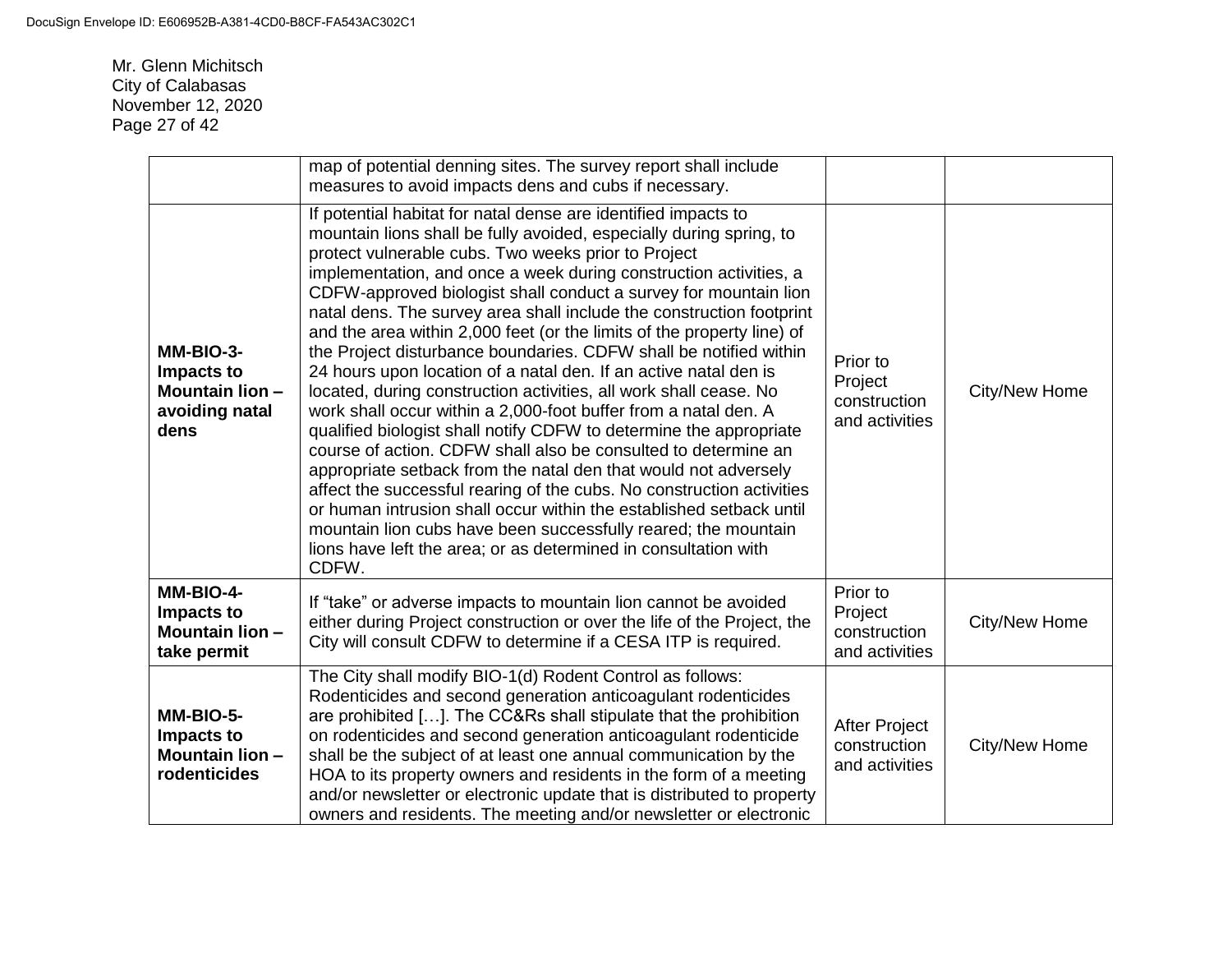Mr. Glenn Michitsch City of Calabasas November 12, 2020 Page 28 of 42

|                                                                  | update shall provide context, research, and data so property<br>owners may understand why rodenticides and second generation<br>anticoagulant rodenticides are prohibited due to their harmful<br>effects on the ecosystem and wildlife. The HOA may consult with a<br>qualified biologist and/or CDFW to prepare informative materials.<br>Evidence of this effort [].                                                                                                                                                                                                                                                                                                                                                                                                                                                                                                                                                                                                                                                                                                                                                                                                                                                                                                                                                                                                                                                                                                                                                                                                                                                                                        |                                                       |               |
|------------------------------------------------------------------|----------------------------------------------------------------------------------------------------------------------------------------------------------------------------------------------------------------------------------------------------------------------------------------------------------------------------------------------------------------------------------------------------------------------------------------------------------------------------------------------------------------------------------------------------------------------------------------------------------------------------------------------------------------------------------------------------------------------------------------------------------------------------------------------------------------------------------------------------------------------------------------------------------------------------------------------------------------------------------------------------------------------------------------------------------------------------------------------------------------------------------------------------------------------------------------------------------------------------------------------------------------------------------------------------------------------------------------------------------------------------------------------------------------------------------------------------------------------------------------------------------------------------------------------------------------------------------------------------------------------------------------------------------------|-------------------------------------------------------|---------------|
| MM-BIO-6-<br>Impacts to<br><b>Crotch bumble</b><br>bee - surveys | Due to suitable habitat within the Project site, within one year prior<br>to vegetation removal and/or grading, a qualified entomologist<br>familiar with the species behavior and life history shall conduct<br>surveys to determine the presence/absence of Crotch's bumble<br>bee. Surveys shall be conducted during flying season when the<br>species is most likely to be detected above ground, between<br>March 1 to September 1. Survey results, including negative<br>findings, shall be submitted to CDFW prior to implementing<br>Project-related ground-disturbing activities. At minimum, a survey<br>report shall provide the following:<br>a) A description and map of the survey area, focusing on<br>areas that could provide suitable habitat for Crotch's<br>bumble bee. The map will show surveyor(s) track lines to<br>document that the entire site was covered during field<br>surveys.<br>b) Field survey conditions that shall include name(s) of<br>qualified entomologist(s) and brief qualifications; date and<br>time of survey; survey duration; general weather conditions;<br>survey goals, and species searched.<br>Map(s) showing the location of nests/colonies.<br>C)<br>A description of physical (e.g., soil, moisture, slope) and<br>d)<br>biological (e.g., plant composition) conditions where each<br>nest/colony is found. A sufficient description of biological<br>conditions, primarily impacted habitat, shall include native<br>plant composition (e.g., density, cover, and abundance)<br>within impacted habitat (e.g., species list separated by<br>vegetation class; density, cover, and abundance of each | Prior to<br>Project<br>construction<br>and activities | City/New Home |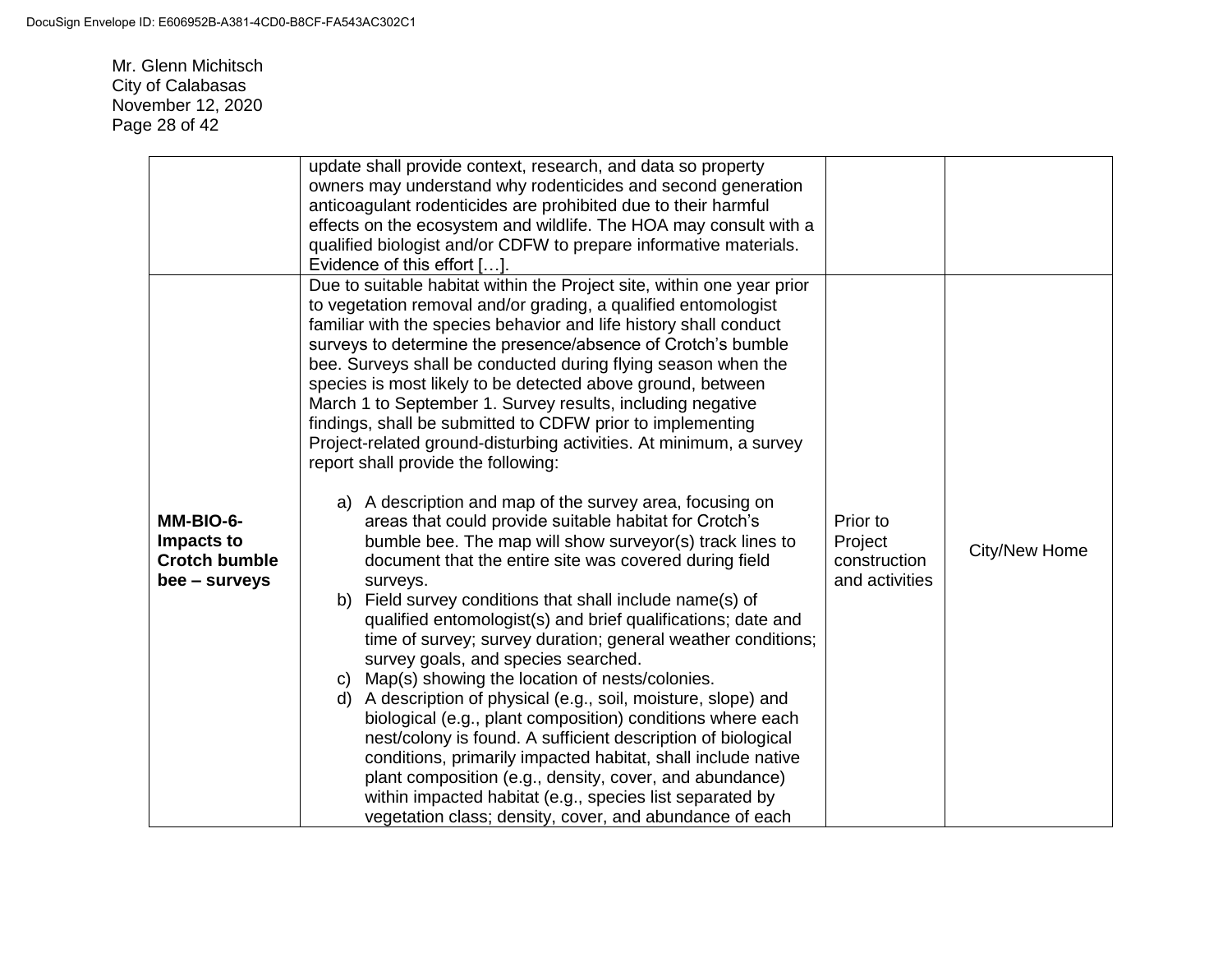Mr. Glenn Michitsch City of Calabasas November 12, 2020 Page 29 of 42

|                                                                                                            | species).                                                                                                                                                                                                                                                                                                                                                                                                                                                                                                                                                                                                                                                                                                                                                                                                  |                                                                 |               |
|------------------------------------------------------------------------------------------------------------|------------------------------------------------------------------------------------------------------------------------------------------------------------------------------------------------------------------------------------------------------------------------------------------------------------------------------------------------------------------------------------------------------------------------------------------------------------------------------------------------------------------------------------------------------------------------------------------------------------------------------------------------------------------------------------------------------------------------------------------------------------------------------------------------------------|-----------------------------------------------------------------|---------------|
|                                                                                                            |                                                                                                                                                                                                                                                                                                                                                                                                                                                                                                                                                                                                                                                                                                                                                                                                            |                                                                 |               |
|                                                                                                            |                                                                                                                                                                                                                                                                                                                                                                                                                                                                                                                                                                                                                                                                                                                                                                                                            |                                                                 |               |
| MM-BIO-7-<br>Impacts to<br><b>Crotch bumble</b><br>bee – take<br>permit                                    | If "take" or adverse impacts to Crotch's bumble bee cannot be<br>avoided either during Project activities or over the life of the<br>Project, the City will consult CDFW to determine if a CESA<br>Incidental Take Permit is required.                                                                                                                                                                                                                                                                                                                                                                                                                                                                                                                                                                     | Prior to<br>Project<br>construction<br>and activities           | City/New Home |
| MM-BIO-8-<br>Impacts to<br><b>Aquatic and</b><br>riparian<br>resources -<br><b>LSAA</b>                    | The City shall coordinate with CDFW to determine if a new Lake<br>Streambed Alteration Agreement Notification is required.                                                                                                                                                                                                                                                                                                                                                                                                                                                                                                                                                                                                                                                                                 | Prior to<br>Project<br>construction<br>and activities           | City/New Home |
| MM-BIO-9-<br>Impacts to<br><b>Aquatic and</b><br>riparian<br>resources -<br>avoidance                      | If feasible, the City shall fully avoid impacts to waters and<br>riparian/wetland vegetation communities. If feasible, the City shall<br>redesign the Project to avoid impacts to the existing alkali seep-fed<br>wetlands supporting sensitive vegetation communities. The City<br>shall consider Project alternatives that could incorporate the<br>unnamed creek into the planned development. Design alternatives<br>shall attempt to retain as much surface flow and natural hydrologic<br>processes as possible. The City will take an inter-disciplinary<br>approach by engaging landscape architects, engineers, and<br>wildlife biologists, and hydrologists to develop design alternatives<br>that could fully avoid or lessen impacts to waters and<br>riparian/wetland vegetation communities. | Prior<br>to/During<br>Project<br>construction<br>and activities | City/New Home |
| <b>MM-BIO-10-</b><br>Impacts to<br><b>Aquatic and</b><br>riparian<br>resources -<br>replacement<br>habitat | If impacts to alkali seep-fed wetlands cannot be avoided, impacts<br>to Yerba mansa Herbaceous Alliance shall be mitigated at no less<br>than 7:1. The City shall participate in a mitigation bank to offset<br>impacts to alkali seep-fed wetlands that contain Yerba mansa<br>Herbaceous Alliance. Mitigation shall occur at a CDFW-approved<br>bank. Mitigation bank credits shall be purchased, approved, or<br>otherwise fully executed prior to implementing Project-related                                                                                                                                                                                                                                                                                                                         | Prior to/After<br>Project<br>construction<br>and activities     | City/New Home |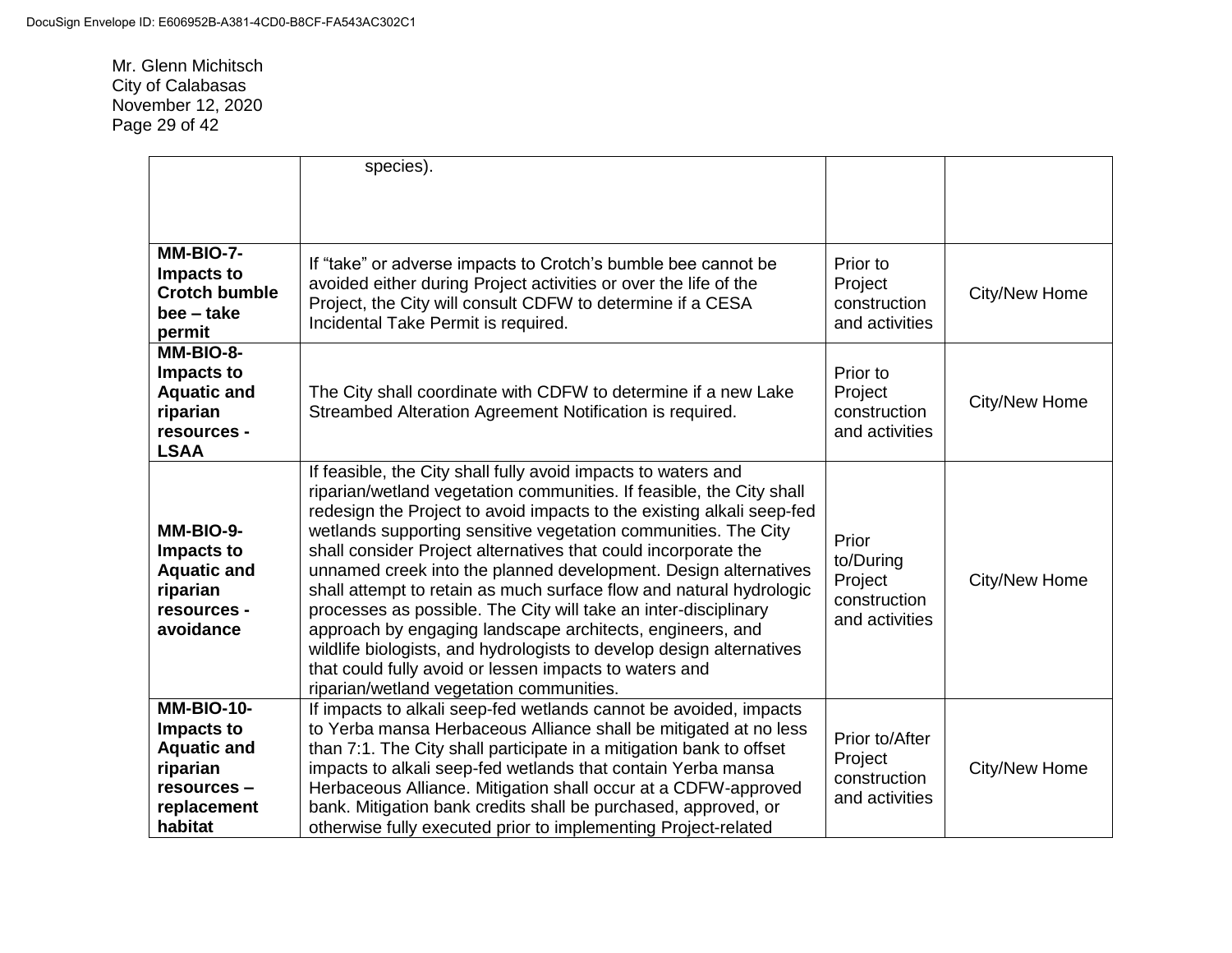Mr. Glenn Michitsch City of Calabasas November 12, 2020 Page 30 of 42

|                                                                                                            | ground-disturbing activities and prior to the City's issuance of<br>grading permits.                                                                                                                                                                                                                                                                                                                                                                                                                                                                                                                                                                                                                                                                                                                                                                                                                                           |                                                             |               |
|------------------------------------------------------------------------------------------------------------|--------------------------------------------------------------------------------------------------------------------------------------------------------------------------------------------------------------------------------------------------------------------------------------------------------------------------------------------------------------------------------------------------------------------------------------------------------------------------------------------------------------------------------------------------------------------------------------------------------------------------------------------------------------------------------------------------------------------------------------------------------------------------------------------------------------------------------------------------------------------------------------------------------------------------------|-------------------------------------------------------------|---------------|
| <b>MM-BIO-11-</b><br>Impacts to<br><b>Aquatic and</b><br>riparian<br>resources -<br>replacement<br>habitat | If credits at a CDFW-approved mitigation bank are not available for<br>mitigating impacts to alkali seep-fed wetlands that contain Yerba<br>mansa Herbaceous Alliance, the City shall set aside replacement<br>habitat to be protected in perpetuity under a conservation<br>easement dedicated to a local land conservancy or other<br>appropriate entity that has been approved to hold and manage<br>mitigation lands. Mitigation lands shall be in the same watershed<br>as the Project site and support alkali seep-fed wetlands at no less<br>than 7:1. An appropriate non-wasting endowment shall be provided<br>for the long-term management of mitigation lands. A conservation<br>easement and endowment funds shall be fully acquired,<br>established, transferred, or otherwise executed prior to<br>implementing Project-related ground-disturbing activities prior to<br>the City's issuance of grading permits. | Prior to/After<br>Project<br>construction<br>and activities | City/New Home |
| <b>MM-BIO-12-</b><br>Impacts to<br><b>Aquatic and</b><br>riparian<br>resources -<br>replacement<br>habitat | If impacts to arroyo willow thicket, mulefat thicket, cattail marshes<br>cannot be avoided, mitigation shall be achieved entirely on site if<br>possible, at no less than 2:1. An on-site Habitat Mitigation and<br>Monitoring Plan (HMMP) shall be developed.                                                                                                                                                                                                                                                                                                                                                                                                                                                                                                                                                                                                                                                                 | Prior to/After<br>Project<br>construction<br>and activities | City/New Home |
| <b>MM-BIO-13-</b><br>Impacts to<br><b>Aquatic and</b><br>riparian<br>resources -<br>replacement<br>habitat | On-site mitigation sites for impacts to waters and riparian/wetland<br>vegetation communities will be protected in perpetuity from public<br>encroachment and structural intrusion. This shall include all water<br>features on site including ephemeral and perennial bodies.                                                                                                                                                                                                                                                                                                                                                                                                                                                                                                                                                                                                                                                 | <b>After Project</b><br>construction<br>and activities      | City/New Home |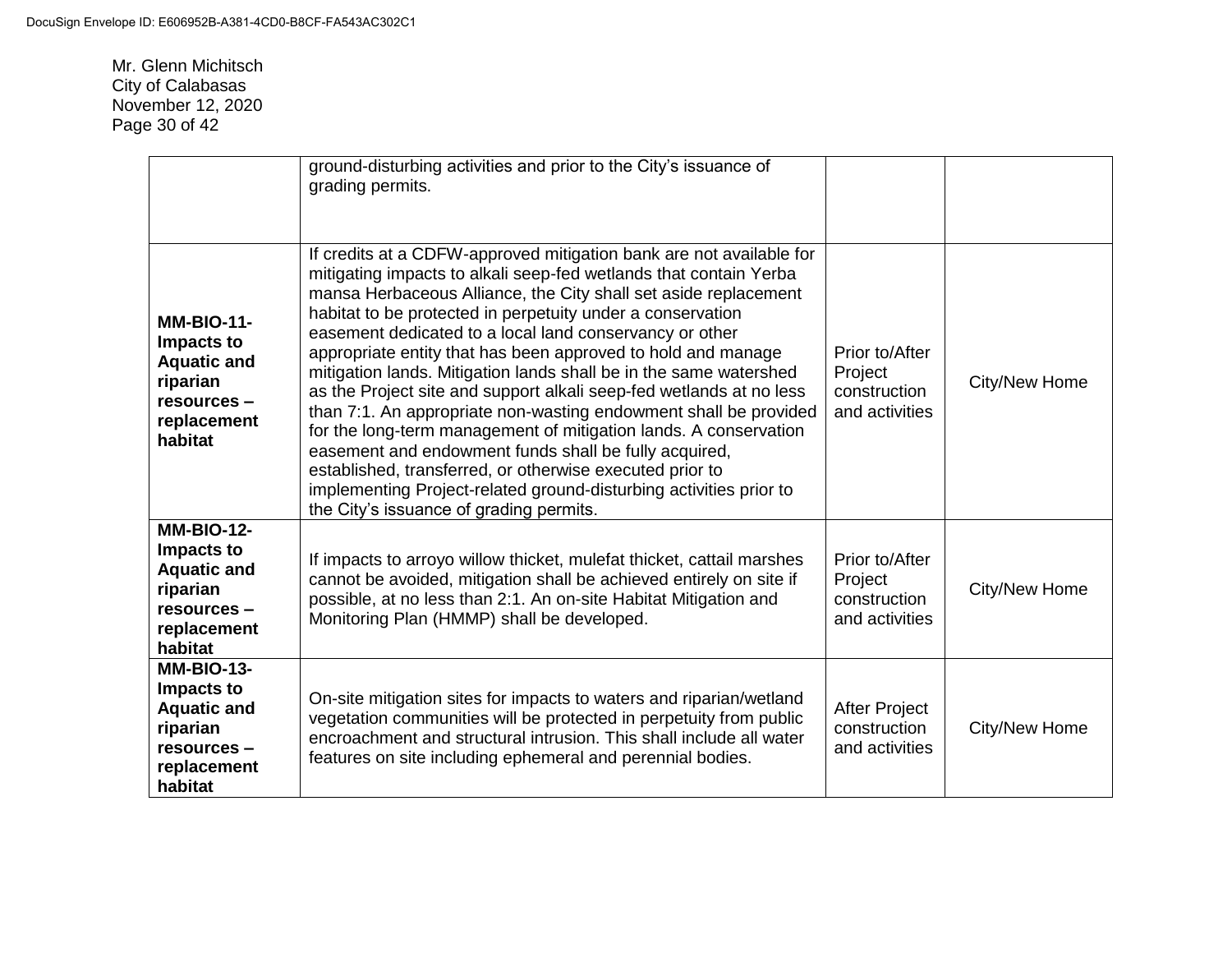Mr. Glenn Michitsch City of Calabasas November 12, 2020 Page 31 of 42

| <b>MM-BIO-14-</b><br>Impacts to<br><b>Aquatic and</b><br>riparian<br>resources -<br>replacement<br>habitat | If off-site mitigation be required for impacts to arroyo willow thicket,<br>mulefat thicket, cattail marshes, the City shall restore the unnamed<br>creek upstream from the Project site. This may require<br>coordination with the Mountains Recreation & Conservation<br>Authority and/or other entities that own/manage land adjacent to<br>the Project site. The City shall provide mitigation at a level<br>comparable to Project impacts. The City shall develop an HMMP<br>for off-site mitigation. The City shall fund a minimum of 10 years of<br>initial restoration and maintenance. If applicable, mitigation lands<br>(unnamed creek, surrounding natural areas) shall be protected in<br>perpetuity under a conservation easement dedicated to a local<br>land conservancy or other appropriate entity that has been<br>approved to hold and manage mitigation lands. An appropriate<br>non-wasting endowment shall be provided for the long-term<br>management of mitigation lands. A conservation easement and<br>endowment funds shall be fully acquired, established, transferred,<br>or otherwise executed prior to implementing Project-related<br>ground-disturbing activities and prior to the City's issuance of<br>grading permits. | Prior to/After<br>Project<br>construction<br>and activities | City/New Home |
|------------------------------------------------------------------------------------------------------------|-------------------------------------------------------------------------------------------------------------------------------------------------------------------------------------------------------------------------------------------------------------------------------------------------------------------------------------------------------------------------------------------------------------------------------------------------------------------------------------------------------------------------------------------------------------------------------------------------------------------------------------------------------------------------------------------------------------------------------------------------------------------------------------------------------------------------------------------------------------------------------------------------------------------------------------------------------------------------------------------------------------------------------------------------------------------------------------------------------------------------------------------------------------------------------------------------------------------------------------------------------------|-------------------------------------------------------------|---------------|
| <b>MM-BIO-15-</b><br>Impacts to<br>California red-<br>legged frog -<br>survey                              | A protocol-level survey for California red-legged frogs adhering to<br>survey methods described in USFWS's Revised Guidance on Site<br>Assessments and Field Surveys for the California Red-legged Frog<br>shall be conducted by a qualified biologist with knowledge of red-<br>legged frog biology. Surveys shall be completed prior to<br>implementing Project-related ground-disturbing activities. A<br>qualified biologist shall prepare a survey report summarizing<br>methods and results. Survey results including negative findings,<br>shall be submitted to CDFW prior to implementing Project-related<br>ground-disturbing activities.                                                                                                                                                                                                                                                                                                                                                                                                                                                                                                                                                                                                         | Prior to<br>Project<br>construction<br>and activities       | City/New Home |
| <b>MM-BIO-16-</b><br>Impacts to<br>California red-<br>legged frog-<br><b>USFWS</b>                         | The City shall consult with the USFWS on potential impacts to<br>federally listed species including, but not limited to, red-legged<br>frog.                                                                                                                                                                                                                                                                                                                                                                                                                                                                                                                                                                                                                                                                                                                                                                                                                                                                                                                                                                                                                                                                                                                | Prior to<br>Project<br>construction<br>and activities       | City/New Home |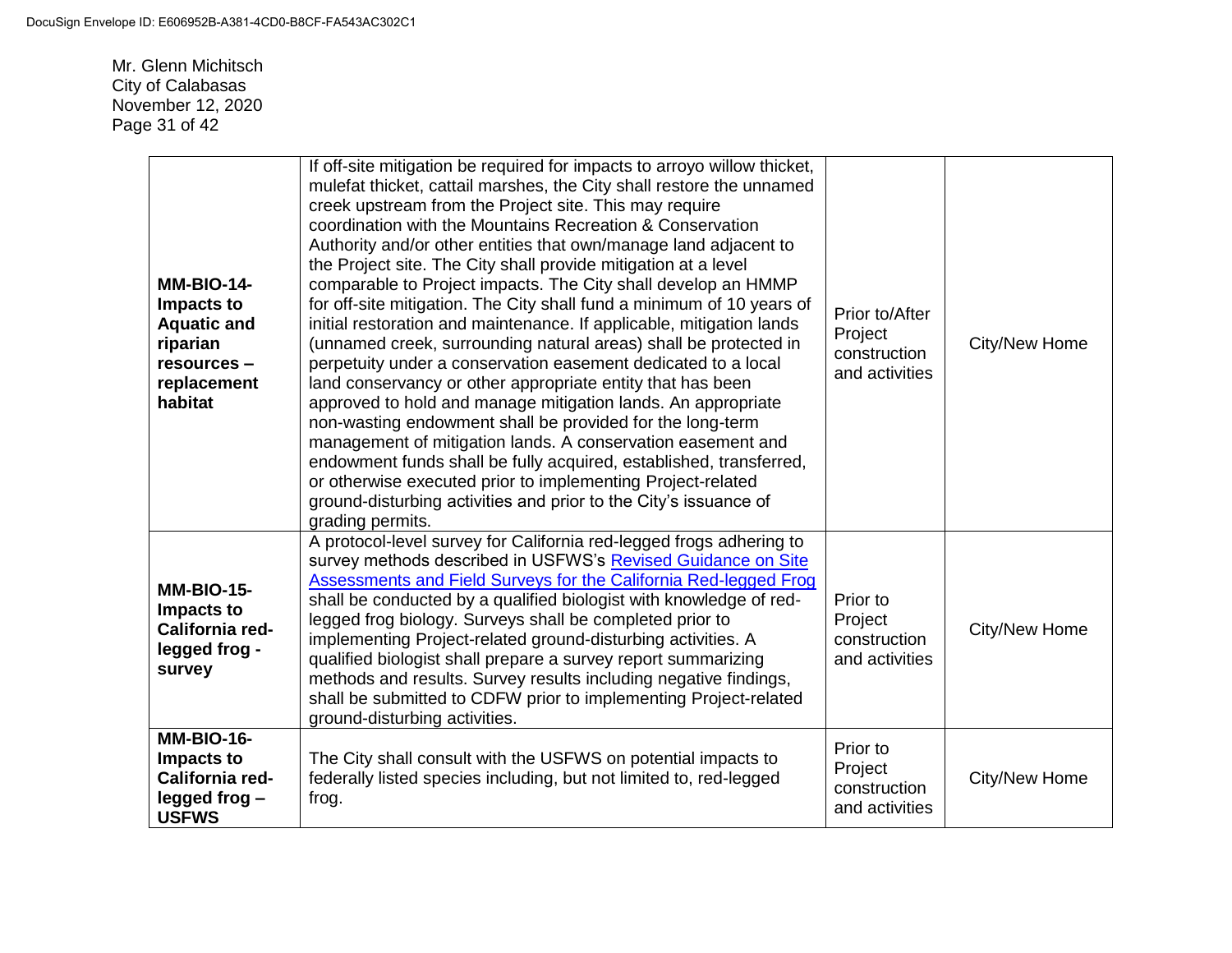Mr. Glenn Michitsch City of Calabasas November 12, 2020 Page 32 of 42

| <b>MM-BIO-17-</b><br>Impacts to<br>California red-<br>legged frog-<br>monitoring and<br>reporting                             | The City shall modify BIO-1(e) Construction Monitoring for CRLF<br>as follows: A qualified biologist experienced with experience<br>monitoring CRLF and knowledge of CRLF biology shall be on site<br>to monitor initial grading activities ground-disturbing activities<br>within the project site for the duration of the Project. Ground-<br>disturbing activities includes, but not limited to, site preparation,<br>equipment staging, mobilization, vegetation clearing, grading,<br>excavating, demolition, paving, and soil compaction. Prior to filling<br>the catchment basin, a qualified biologist shall survey the basin<br>thoroughly for red-legged frogs and egg masses (depending on the<br>season). The catchment basin will be filled outside of the rainy<br>season and when the catchment basin in completely dry.<br>If CRLF is identified within the project site, ground-disturbing<br>activities shall immediately cease, and the USFWS shall be<br>notified and consulted immediately. No CRLF shall be captured,<br>handled, or relocated without approval by the CDFW/USFWS. No<br>construction or activities where the CRLF was detected, plus a 50-<br>foot buffer, shall occur while consulting with the CDFW/USFWS.<br>The qualified biologist shall inform workers of the protected<br>area/exclusion zone and adequately flag the area where CRLF<br>was detected. Ground-disturbing activities shall only recommence<br>following guidance from CDFW/USFWS. The methods and results<br>of the CRLF monitoring conducted shall be documented in a brief<br>letter report and submitted monthly to the City. | Prior<br>to/During<br>Project<br>construction<br>and activities | City/New Home |
|-------------------------------------------------------------------------------------------------------------------------------|-----------------------------------------------------------------------------------------------------------------------------------------------------------------------------------------------------------------------------------------------------------------------------------------------------------------------------------------------------------------------------------------------------------------------------------------------------------------------------------------------------------------------------------------------------------------------------------------------------------------------------------------------------------------------------------------------------------------------------------------------------------------------------------------------------------------------------------------------------------------------------------------------------------------------------------------------------------------------------------------------------------------------------------------------------------------------------------------------------------------------------------------------------------------------------------------------------------------------------------------------------------------------------------------------------------------------------------------------------------------------------------------------------------------------------------------------------------------------------------------------------------------------------------------------------------------------------------------------------------------------------------------------|-----------------------------------------------------------------|---------------|
| <b>MM-BIO-18-</b><br>Impacts to<br>California red-<br>legged frog-<br><b>Scientific</b><br><b>Collection</b><br><b>Permit</b> | Pursuant to the California Code of Regulations, title 14, section<br>650, the City/qualified biologist shall obtain appropriate handling<br>permits to capture, temporarily possess, and relocate wildlife to<br>avoid harm or mortality in connection with Project construction and<br>activities.                                                                                                                                                                                                                                                                                                                                                                                                                                                                                                                                                                                                                                                                                                                                                                                                                                                                                                                                                                                                                                                                                                                                                                                                                                                                                                                                           | Prior to<br>Project<br>construction<br>and activities           | City/New Home |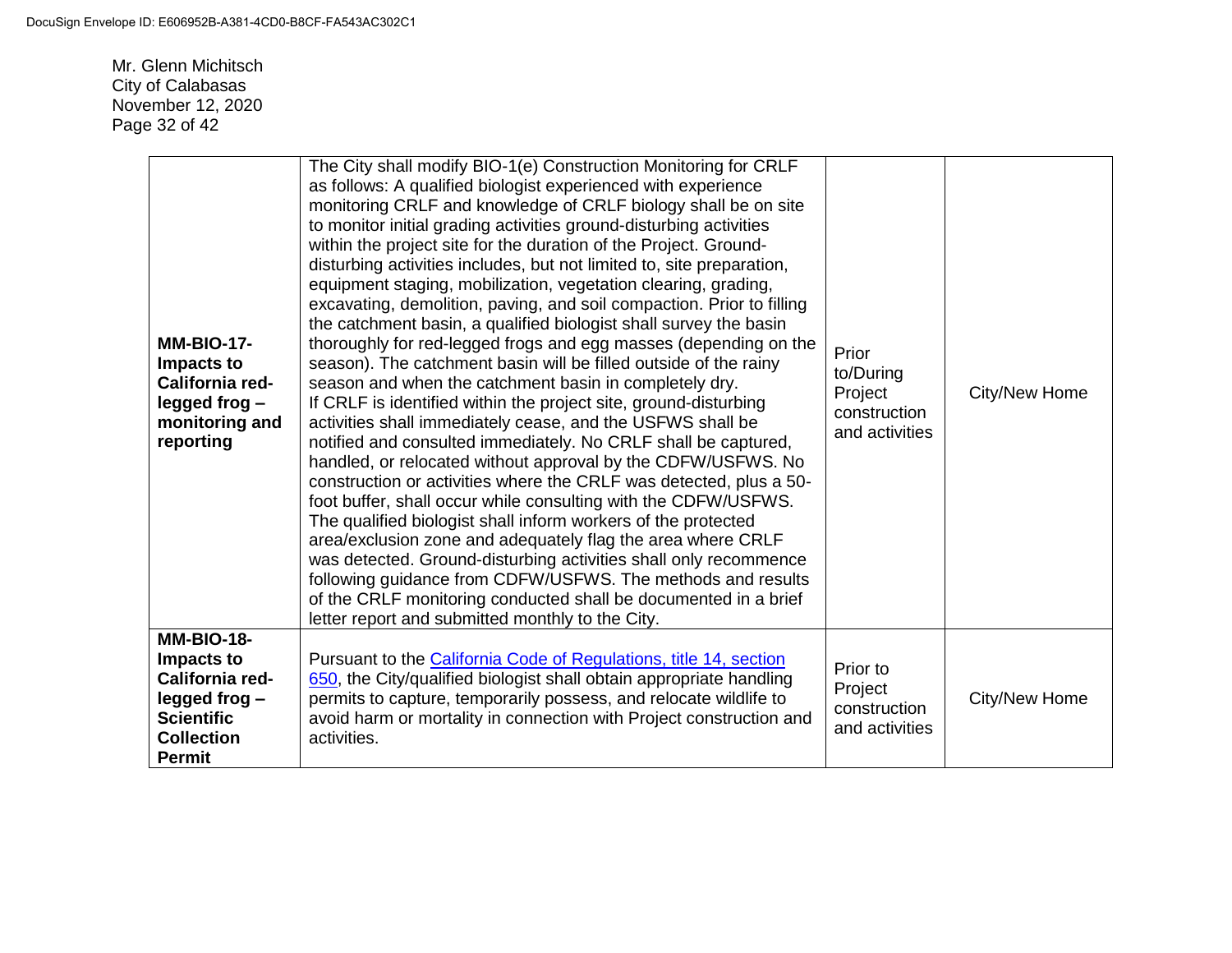Mr. Glenn Michitsch City of Calabasas November 12, 2020 Page 33 of 42

| <b>MM-BIO-19-</b><br>Impacts to<br>California red-<br>legged frog-<br>relocation plan                                                | The City, in consultation with a qualified biologist, shall develop a<br>California red-legged frog relocation plan in consultation with<br>CDFW/USFWS. The plan shall be implemented during Project<br>construction and activities. A red-legged frog relocation plan shall<br>be submitted to CDFW/USFWS for review and comment prior to<br>implementing Project-related ground-disturbing activities                                                                                                                                                                                                                                                                                                                                                                                                                                   | Prior<br>to/During<br>Project<br>construction<br>and activities | City/New Home        |
|--------------------------------------------------------------------------------------------------------------------------------------|-------------------------------------------------------------------------------------------------------------------------------------------------------------------------------------------------------------------------------------------------------------------------------------------------------------------------------------------------------------------------------------------------------------------------------------------------------------------------------------------------------------------------------------------------------------------------------------------------------------------------------------------------------------------------------------------------------------------------------------------------------------------------------------------------------------------------------------------|-----------------------------------------------------------------|----------------------|
| <b>MM-BIO-20-</b><br>Impacts to<br>California red-<br>legged frog-<br>replacement<br>habitat                                         | There shall be no net loss of aquatic or upland habitat for red-<br>legged frogs. If the Project will permanently impact aquatic or<br>upland habitat, either during Project activities or over the life of the<br>Project, the City shall participation in a mitigation bank to offset<br>impacts to red-legged frog habitat. Mitigation will occur at a CDFW-<br>approved bank. Mitigation bank credits shall be purchased,<br>approved, or otherwise fully executed prior to implementing<br>Project-related ground-disturbing activities and prior to the City's<br>issuance of grading permits.                                                                                                                                                                                                                                      | Prior to<br>Project<br>construction<br>and activities           | <b>City/New Home</b> |
| <b>MM-BIO-21-</b><br>Impacts to<br><b>Species of</b><br><b>Special Concern</b><br>- Scientific<br><b>Collecting</b><br><b>Permit</b> | Pursuant to the California Code of Regulations, title 14, section<br>650, the City/qualified biologist shall obtain appropriate handling<br>permits to capture, temporarily possess, and relocate wildlife to<br>avoid harm or mortality in connection with Project construction and<br>activities.                                                                                                                                                                                                                                                                                                                                                                                                                                                                                                                                       | Prior to<br>Project<br>construction<br>and activities           | City/New Home        |
| <b>MM-BIO-22-</b><br><b>Species of</b><br><b>Special Concern</b><br>- survey                                                         | The City of Calabasas shall retain a qualified biologist with<br>experience surveying for each of the following California Species<br>of Special Concern: American badger, San Diego desert woodrat;<br>coastal whiptail, and coast horned lizard. Prior to commencing any<br>Project-related ground-disturbing activities, the qualified biologist<br>shall conduct surveys for where suitable habitat is present. Project<br>related activities include construction, equipment and vehicle<br>access, parking, and staging. Focused surveys shall consist of<br>daytime surveys and nighttime surveys no more than one month<br>from the start of any ground-disturbing activities. The surveys shall<br>include mapping of current locations of special-status wildlife<br>species for avoidance and relocation efforts and to assist | Prior to<br>Project<br>construction<br>and activities           | City/New Home        |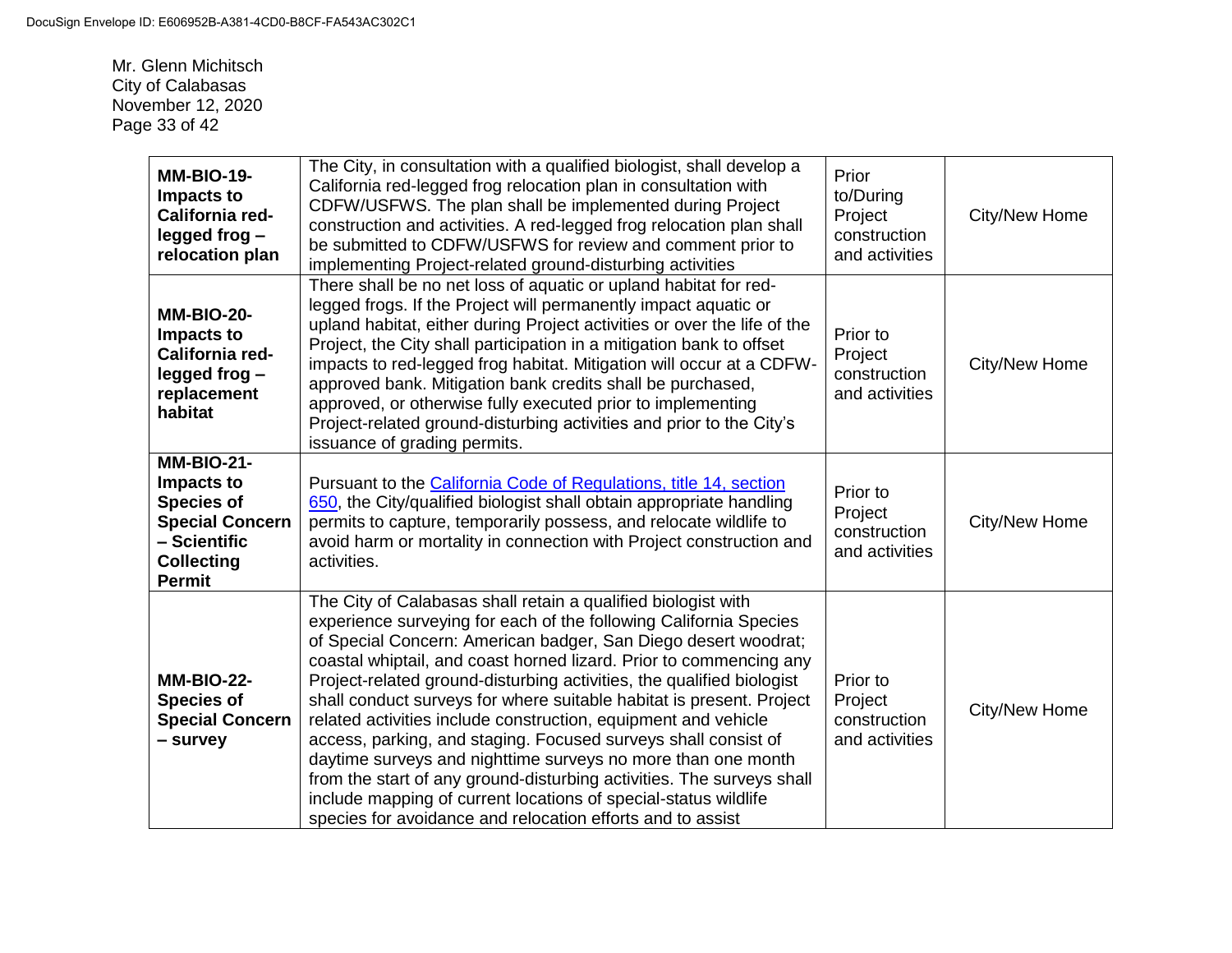Mr. Glenn Michitsch City of Calabasas November 12, 2020 Page 34 of 42

|                                                                                                                    | construction monitoring efforts. The survey shall be conducted so<br>that 100 percent coverage of the project site and surrounding<br>areas is achieved.<br>If SSC are detected, the qualified biologist shall use visible flagging<br>to mark the location where SSC was detected. The qualified<br>biologist shall take a photo of each location, map each location,<br>and provide the specific species detected at that location. The<br>qualified biologist shall provide a summary report of SSC surveys<br>to the City before any Project-related ground-disturbing activities.<br>The CDFW shall be notified and consulted regarding the presence<br>of any special-status wildlife species found on site during surveys.<br>If an Endangered Species Act-listed species is found prior to or                                                                                                                                                                                                                                                                                                                                                               |                                                                 |               |
|--------------------------------------------------------------------------------------------------------------------|---------------------------------------------------------------------------------------------------------------------------------------------------------------------------------------------------------------------------------------------------------------------------------------------------------------------------------------------------------------------------------------------------------------------------------------------------------------------------------------------------------------------------------------------------------------------------------------------------------------------------------------------------------------------------------------------------------------------------------------------------------------------------------------------------------------------------------------------------------------------------------------------------------------------------------------------------------------------------------------------------------------------------------------------------------------------------------------------------------------------------------------------------------------------|-----------------------------------------------------------------|---------------|
|                                                                                                                    | during grading of the site, the USFWS shall also be notified.<br>Additional avoidance and minimization measures may need to be<br>developed with CDFW/USFW.                                                                                                                                                                                                                                                                                                                                                                                                                                                                                                                                                                                                                                                                                                                                                                                                                                                                                                                                                                                                         |                                                                 |               |
| <b>MM-BIO-23-</b><br>Impacts to<br><b>Species of</b><br><b>Special Concern</b><br>- protection/<br>relocation plan | Where applicable, wildlife shall be protected, allowed to move<br>away on its own (non-invasive, passive relocation), or relocated to<br>adjacent appropriate habitat within the open space on site or in<br>suitable habitat adjacent to the project area (either way, at least<br>200 feet from the grading limits). Special status wildlife shall be<br>captured by only by a qualified biologist with proper handling<br>permits. The qualified biologist shall prepare a species-specific list<br>(or plan) of proper handling and relocation protocols and a map of<br>suitable and safe relocation areas. The list (or plan) of protocols<br>shall be implemented during project construction and<br>activities/biological construction monitoring. The City/qualified<br>biologist may consult with CDFW/USFWS to prepare species-<br>specific protocols for proper handling and relocation procedures.<br>Only a USFWS approved biologist shall be authorized to capture<br>and relocate ESA-listed species. A relocation plan shall be<br>submitted to CDFW for review and comment prior to implementing<br>Project-related ground-disturbing activities. | Prior<br>to/During<br>Project<br>construction<br>and activities | City/New Home |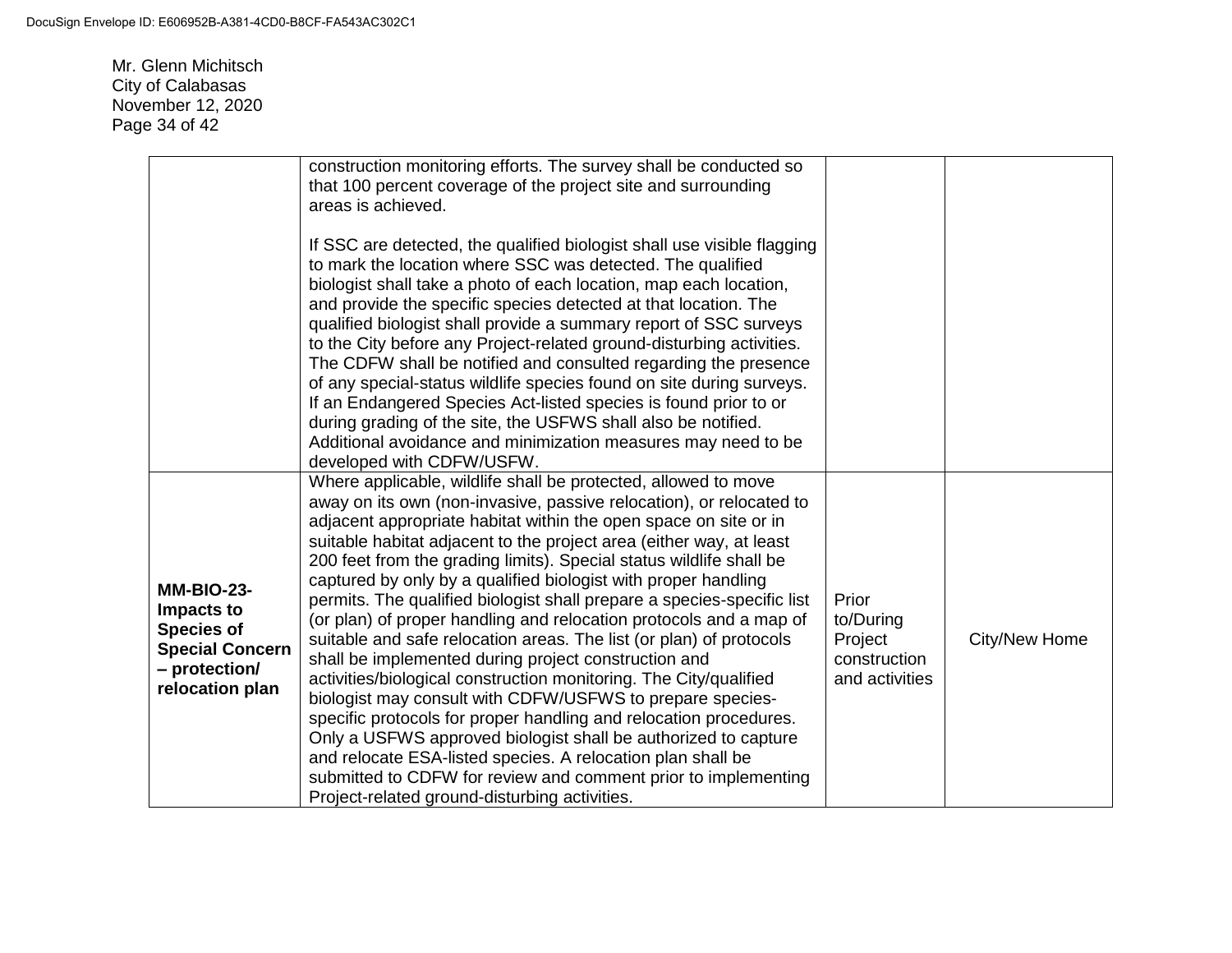Mr. Glenn Michitsch City of Calabasas November 12, 2020 Page 35 of 42

| <b>MM-BIO-24-</b><br>Impacts to<br><b>Species of</b><br><b>Special Concern</b><br>– worker<br>training      | The City of Calabasas in consultation with a qualified biologist shall<br>prepare worker environmental awareness training prior to<br>implementation of Project ground-disturbing activities. The training<br>shall include effective, specific, enforceable, and feasible actions.<br>The qualified biologist shall have prepared maps showing locations<br>where SSC were detected and share this information to workers as<br>part of training. The qualified biologist shall meet with the<br>construction crew at the project site at the onset of construction to<br>educate the construction crew on the following: 1) a review of the<br>project boundaries; 2) all special-status species that may be<br>present, their habitat, and proper identification; and 3) the specific<br>mitigation measures that will be incorporated into the construction<br>effort. The qualified biologist shall communicate to workers that<br>upon encounter with a SSC, work must stop, a qualified biologist<br>must be notified, and work may only resume once a qualified<br>biologist has determined that it is safe to do so. Any contractor or<br>employee that inadvertently kills or injures a special-status animal,<br>or finds one either dead, injured, or entrapped, shall immediately<br>report the incident to the qualified biologist and/or onsite<br>representative identified in the worker training. | Prior<br>to/During<br>Project<br>construction<br>and activities | City/New Home |
|-------------------------------------------------------------------------------------------------------------|---------------------------------------------------------------------------------------------------------------------------------------------------------------------------------------------------------------------------------------------------------------------------------------------------------------------------------------------------------------------------------------------------------------------------------------------------------------------------------------------------------------------------------------------------------------------------------------------------------------------------------------------------------------------------------------------------------------------------------------------------------------------------------------------------------------------------------------------------------------------------------------------------------------------------------------------------------------------------------------------------------------------------------------------------------------------------------------------------------------------------------------------------------------------------------------------------------------------------------------------------------------------------------------------------------------------------------------------------------------------------------------------------------------------|-----------------------------------------------------------------|---------------|
| <b>MM-BIO-25-</b><br>Impacts to<br><b>Species of</b><br><b>Special Concern</b><br>- monitoring<br>frequency | Pre-construction surveys shall be conducted no more than one<br>week prior to initial Project-related ground-disturbing activities.<br>Surveys for American badgers shall occur no more than three days<br>prior to activities. Afterward, the City of Calabasas shall contract<br>with a biologist to conduct periodic, but no less than weekly,<br>biological monitoring so as to assist in avoiding and minimizing<br>impacts to special-status wildlife. Daily biological monitoring shall<br>be conducted during any activities involving vegetation clearing or<br>modification of natural habitat. Surveys for SSC shall be conducted<br>prior to the initiation of each day of vegetation removal activities in<br>suitable habitat. Surveys for SSC shall be conducted in the areas<br>flagged in earlier surveys before construction and activities may<br>occur in or adjacent to those areas. Work may only occur in these<br>areas after a qualified biologist has determined it is safe to do so.                                                                                                                                                                                                                                                                                                                                                                                                     | Prior<br>to/During<br>Project<br>construction<br>and activities | City/New Home |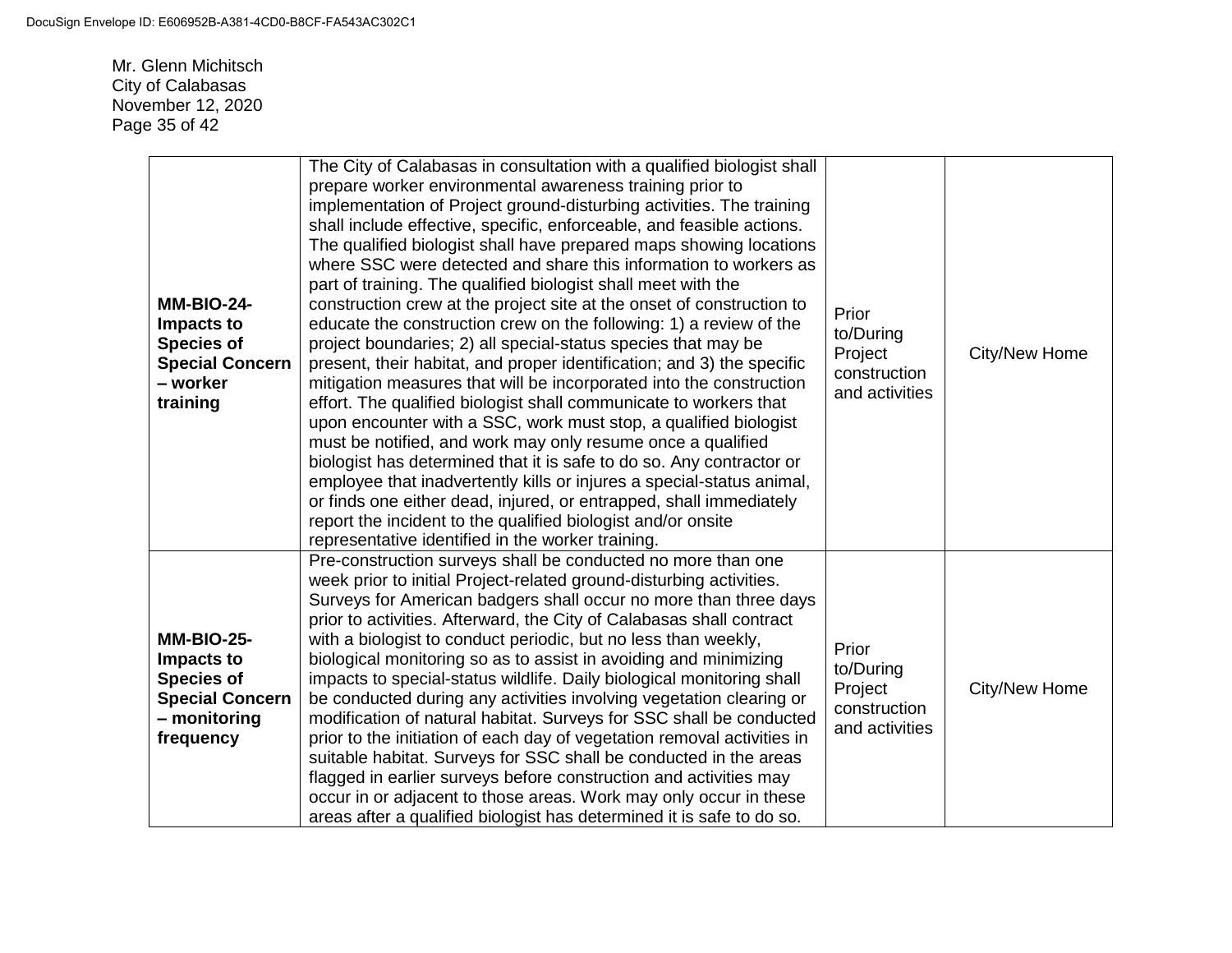Mr. Glenn Michitsch City of Calabasas November 12, 2020 Page 36 of 42

|                                                                                                              | Even so, workers shall be advised to work with caution near<br>flagged areas. If SSC is encountered, qualified biologist shall<br>safely protect or relocate the animal per relocation and handling                                                                                                                                                                                                                                                                                                                                                                                                                                                                                                                                                                                                                                                                                                                                                                                                |                                                       |               |
|--------------------------------------------------------------------------------------------------------------|----------------------------------------------------------------------------------------------------------------------------------------------------------------------------------------------------------------------------------------------------------------------------------------------------------------------------------------------------------------------------------------------------------------------------------------------------------------------------------------------------------------------------------------------------------------------------------------------------------------------------------------------------------------------------------------------------------------------------------------------------------------------------------------------------------------------------------------------------------------------------------------------------------------------------------------------------------------------------------------------------|-------------------------------------------------------|---------------|
| <b>MM-BIO-26-</b><br>Impacts to<br><b>Species of</b><br><b>Special Concern</b><br>- dead/injured<br>wildlife | protocols.<br>If any SSC are harmed during relocation or a dead or injured<br>animal is found, work in the immediate area shall stop immediately,<br>the qualified biologist shall be notified, and dead or injured wildlife<br>documented immediately. The qualified biologist shall contact the<br>USFWS, CDFW, and the City by telephone by the end of the day,<br>or at the beginning of the next working day if the agency office is<br>closed. In addition, a formal report shall be sent to the City, CDFW,<br>and USFWS (as appropriate) within three calendar days of the<br>incident or finding. The report shall include the date, time of the<br>finding or incident (if known), and location of the carcass or injured<br>animal and circumstances of its death or injury (if known). Work in<br>the immediate area may only resume once the proper notifications<br>have been made and additional mitigation measures have been<br>identified to prevent additional injury or death. | During<br>Project<br>construction<br>and activities   | City/New Home |
| <b>MM-BIO-27-</b><br>Impacts to<br><b>Catalina</b><br>mariposa lily<br>mitigation                            | The City shall compensate for the loss of Catalina mariposa lily<br>plants and associated habitat acres at no less than 3:1 with a<br>combination of on-site mitigation and participation in a mitigation<br>bank (see MM-BIO-28 and MM-BIO-29), or, 5:1 with a combination<br>of on-site mitigation and setting aside mitigation lands (see MM-<br>BIO-28 and MM-BIO-30)                                                                                                                                                                                                                                                                                                                                                                                                                                                                                                                                                                                                                          | Prior to<br>Project<br>construction<br>and activities | City/New Home |
| <b>MM-BIO-28-</b><br>Impacts to<br><b>Catalina</b><br>mariposa lily -<br>on-site<br>mitigation               | The City shall mitigate at no less than 1:1 on-site at the landslide<br>remediation area. The City shall develop a Habitat Mitigation and<br>Monitoring Plan for Catalina mariposa lily and compensate for the<br>loss of individual plants and associated habitat acres. On-site<br>mitigation shall occur in areas suitable to support Catalina<br>mariposa lily and associated habitat. Prior to Project ground-<br>disturbing activities, a qualified botanist familiar with southern<br>California rare plants shall collect all Catalina mariposa lily<br>propagules within the landslide remediation area to use for on-site<br>mitigation.                                                                                                                                                                                                                                                                                                                                                 | Prior to<br>Project<br>construction<br>and activities | City/New Home |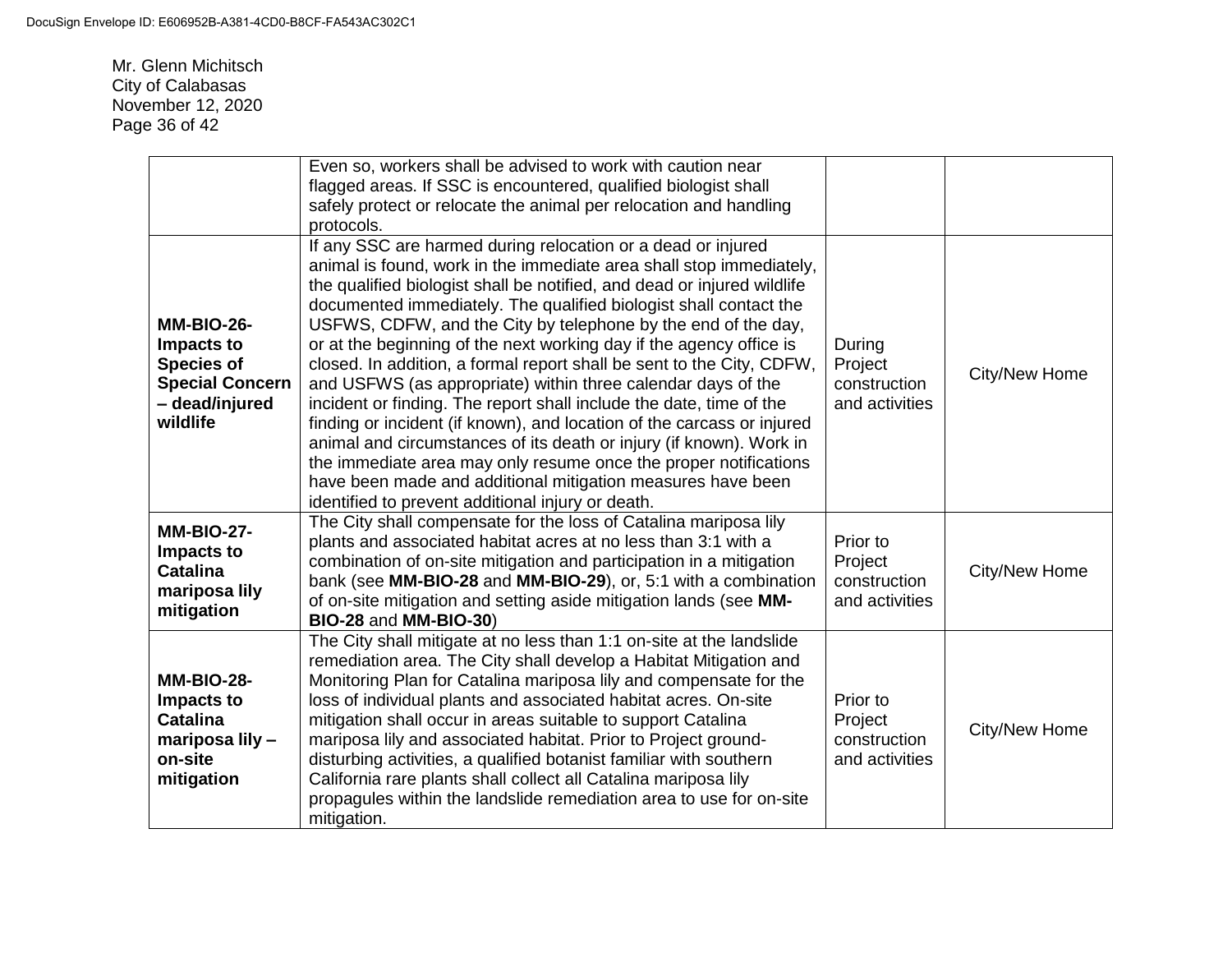Mr. Glenn Michitsch City of Calabasas November 12, 2020 Page 37 of 42

| <b>MM-BIO-29-</b><br>Impacts to<br><b>Catalina</b><br>mariposa lily -<br>replacement<br>habitat | In addition to on-site mitigation, the City shall also mitigate for<br>impacts to Catalina mariposa lily and habitat at a CDFW-approved<br>mitigation bank or via an entity that has been approved to hold and<br>manage mitigation lands. Mitigation credits shall be purchased at<br>no less than 2:1 Mitigation bank credits shall be purchased,<br>approved, or otherwise fully executed prior to implementing<br>Project-related ground-disturbing activities and prior to the City's<br>issuance of grading permits.                                                                                                                                                                                                                                                                                                                                                                                                                                                                                    | Prior to<br>Project<br>construction<br>and activities     | City/New Home |
|-------------------------------------------------------------------------------------------------|---------------------------------------------------------------------------------------------------------------------------------------------------------------------------------------------------------------------------------------------------------------------------------------------------------------------------------------------------------------------------------------------------------------------------------------------------------------------------------------------------------------------------------------------------------------------------------------------------------------------------------------------------------------------------------------------------------------------------------------------------------------------------------------------------------------------------------------------------------------------------------------------------------------------------------------------------------------------------------------------------------------|-----------------------------------------------------------|---------------|
| <b>MM-BIO-30-</b><br>Impacts to<br><b>Catalina</b><br>mariposa lily -<br>replacement<br>habitat | If credits at a CDFW-approved mitigation bank are not available for<br>mitigating impacts to Catalina mariposa lily and habitat, the City<br>shall aside replacement habitat to be protected in perpetuity under<br>a conservation easement dedicated to a local land conservancy or<br>other appropriate entity that has been approved to hold and<br>manage mitigation lands. Mitigation lands shall be in the same<br>watershed as the Project site and support Catalina mariposa lilies<br>and habitat. The abundance of Catalina mariposa lilies and total<br>habitat acreage within the mitigation lands shall be no less than<br>4:1. An appropriate non-wasting endowment shall be provided for<br>the long-term management of mitigation lands. A conservation<br>easement and endowment funds shall be fully acquired,<br>established, transferred, or otherwise executed prior to<br>implementing Project-related ground-disturbing activities prior to<br>the City's issuance of grading permits. | Prior to<br>Project<br>construction<br>and activities     | City/New Home |
| <b>MM-BIO-31-</b><br><b>Impacts to Oak</b><br>woodlands-<br>replacement<br>habitat              | In order to ensure no net loss of oak trees and oak woodlands, the<br>City shall restore the oak trees/oak woodlands using the following<br>replacement ratios: (1) trees less than 5 inches diameter at breast<br>height (DBH) shall be replaced at 2:1; (2) trees between 5 and 12<br>inches DBH shall be replaced at 3:1; (3) trees between 12 and 24<br>inches DBH shall be replaced at 5:1; (4) trees greater than 24<br>inches DBH shall be replaced at 10:1. Oak trees shall be used<br>appropriately to recreate functioning oak woodland of similar<br>composition, density, structure, and function to the selected oak<br>woodland that was impacted.                                                                                                                                                                                                                                                                                                                                              | During/After<br>Project<br>construction<br>and activities | City/New Home |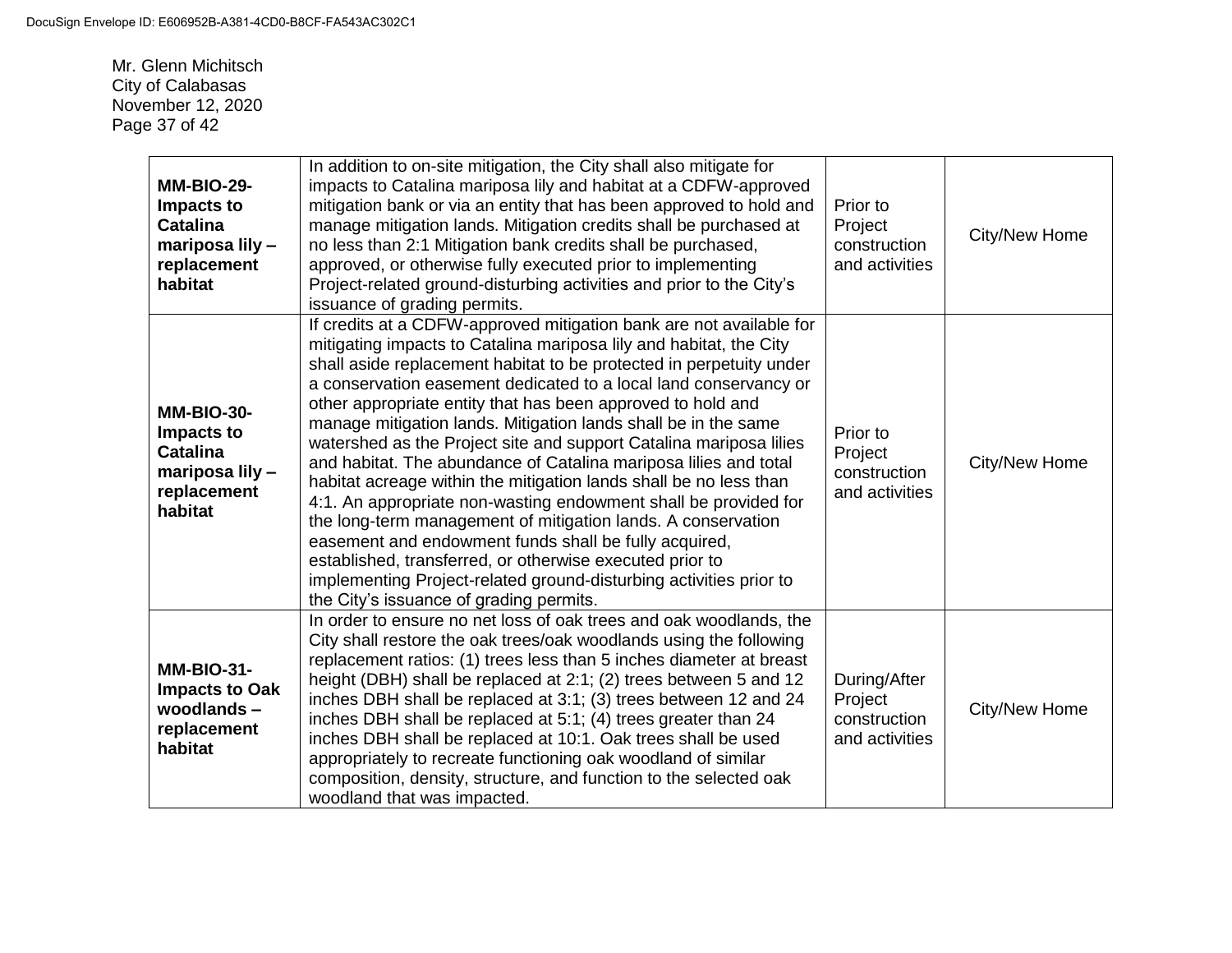Mr. Glenn Michitsch City of Calabasas November 12, 2020 Page 38 of 42

|                       | The City shall restore a minimum of 1.90 acres of oak woodlands     |                |               |  |  |
|-----------------------|---------------------------------------------------------------------|----------------|---------------|--|--|
| <b>MM-BIO-32-</b>     | on site in approximately same footprint as Project impacts. The     |                |               |  |  |
| <b>Impacts to Oak</b> | mitigation site shall mimic the pre-Project percent basal, canopy,  |                |               |  |  |
| woodlands-            | and vegetation cover of oak woodland impacted. Associated           |                |               |  |  |
| replacement           | understory and early successional native species shall be planted   |                |               |  |  |
| habitat               | and monitored along with trees to achieve viable habitat and        |                |               |  |  |
|                       | adequately compensate for biological functions lost.                |                |               |  |  |
|                       | Prior to any Project ground-disturbing activities, the City shall   |                |               |  |  |
|                       | develop and implement an Oak Woodland Mitigation Program with       |                |               |  |  |
|                       | the following components:                                           |                |               |  |  |
|                       | 1) An inventory of all oak trees removed or encroached upon         |                |               |  |  |
|                       | during project activities, separated by species and DBH;            |                |               |  |  |
|                       | 2) Acres of oak woodlands impacted and density, coverage,           |                |               |  |  |
|                       | and abundance of understory vegetation species impacted             |                |               |  |  |
|                       | by life form (i.e., grass, forb, shrub, subshrub, vine);            |                |               |  |  |
|                       | Mitigation ratios applied and total number and/or area of<br>3)     |                |               |  |  |
|                       | replacement trees and vegetation;                                   |                |               |  |  |
| <b>MM-BIO-33-</b>     | Location of restoration areas and a discussion of the<br>4)         |                |               |  |  |
| <b>Impacts to Oak</b> | adequacy of the location(s) to serve as mitigation (i.e.,           | Prior to       |               |  |  |
| woodlands-            | support oak trees/oak woodlands; avoids habitat type                | Project        |               |  |  |
| <b>Oak Tree</b>       | conversion);                                                        | construction   | City/New Home |  |  |
| <b>Mitigation</b>     | The location and assessment of appropriate reference<br>5)          | and activities |               |  |  |
| Program               | site(s) to inform the appropriate planting rate to recreate the     |                |               |  |  |
|                       | pre-project function, density, percent basal, canopy, and           |                |               |  |  |
|                       | vegetation cover of oak woodland impacted;                          |                |               |  |  |
|                       | Scientific [Genus and species (subspecies/variety if<br>6)          |                |               |  |  |
|                       | applicable)] of all plants being used for restoration;              |                |               |  |  |
|                       | Location(s) of propagule source. Propagules shall be<br>7)          |                |               |  |  |
|                       | collected or grown from on-site sources or adjacent areas           |                |               |  |  |
|                       | within the same watershed and shall not be purchased from           |                |               |  |  |
|                       | a supplier. Seeds must originate from plants/trees of the           |                |               |  |  |
|                       | same species (i.e., Genus, species, subspecies, and                 |                |               |  |  |
|                       | variety) as the species impacted;                                   |                |               |  |  |
|                       | Species-specific planting methods (i.e., container or bulbs);<br>8) |                |               |  |  |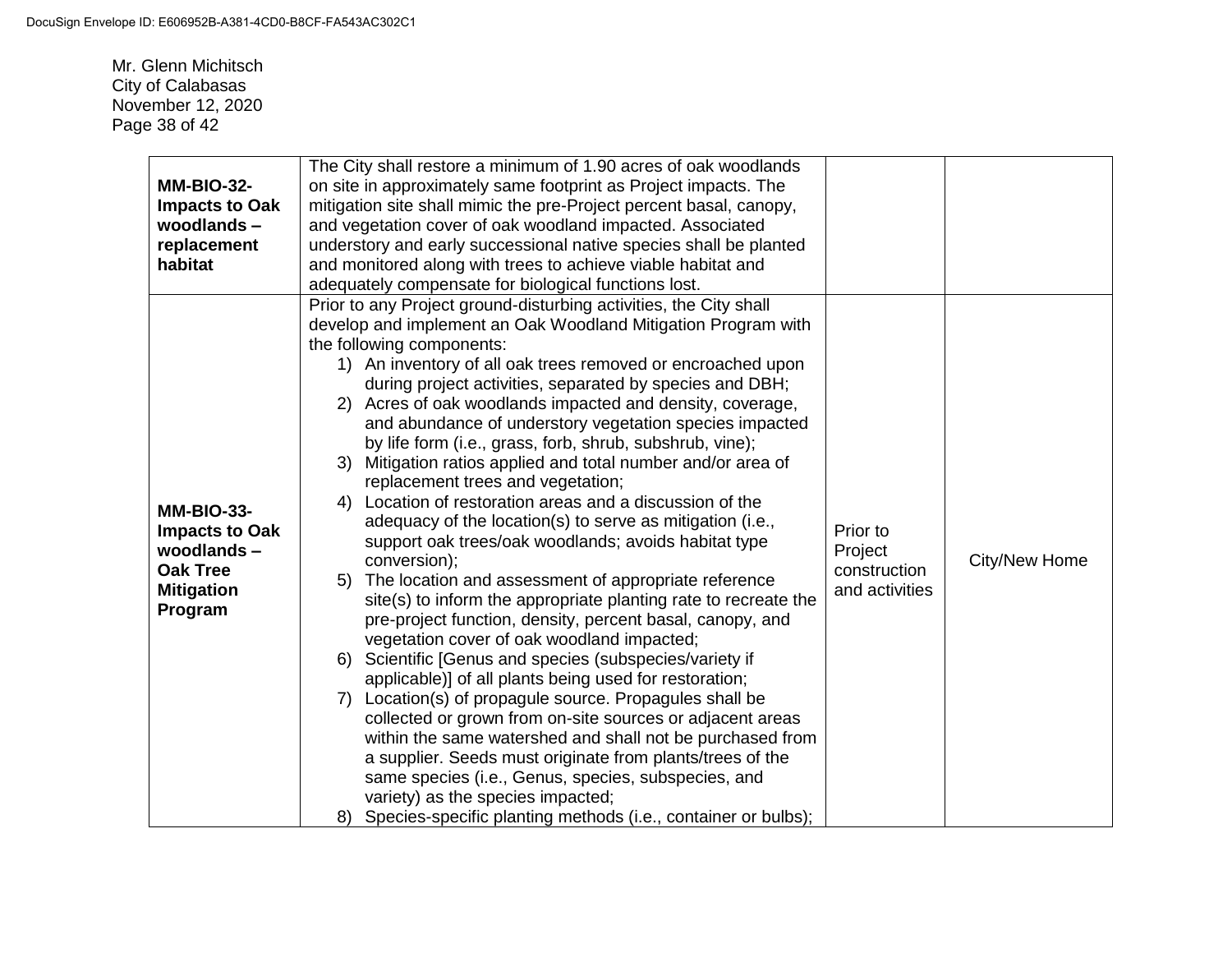Mr. Glenn Michitsch City of Calabasas November 12, 2020 Page 39 of 42

|                                                                                                             | 9) Planting schedule;<br>10) Measures to control exotic vegetation and protection from                                                                                                                                                                                                                                                                                                                                                                                                                                                                                                                                                                                                                                                                                                                                                                              |                                                                 |               |
|-------------------------------------------------------------------------------------------------------------|---------------------------------------------------------------------------------------------------------------------------------------------------------------------------------------------------------------------------------------------------------------------------------------------------------------------------------------------------------------------------------------------------------------------------------------------------------------------------------------------------------------------------------------------------------------------------------------------------------------------------------------------------------------------------------------------------------------------------------------------------------------------------------------------------------------------------------------------------------------------|-----------------------------------------------------------------|---------------|
|                                                                                                             | herbivory;<br>11) Measurable goals and success criteria for establishing self-<br>sustaining populations (e.g., percent survival rate, absolute<br>cover). Measurable success criteria shall be based on<br>present site conditions and/or functional local native oak<br>woodlands as reference sites;<br>12) Contingency measures shall the success criteria not be met<br>that includes replacement plants;<br>13) Long-term monitoring for at least 10 years;<br>14) Adaptive management techniques; and,<br>15) Annual reporting criteria and requirements.                                                                                                                                                                                                                                                                                                    |                                                                 |               |
| <b>MM-BIO-34-</b><br><b>Impacts to Oak</b><br>woodlands-<br><b>Oak Tree</b><br><b>Mitigation</b><br>Program | A sufficient depth and composition of soils shall be replaced on the<br>remediated landslide suitable to support all dominant co-dominate<br>plants found in Coast live oak woodlands. Use of engineered fill<br>shall be kept minimal to the extent feasible.                                                                                                                                                                                                                                                                                                                                                                                                                                                                                                                                                                                                      | Prior<br>to/During<br>Project<br>construction<br>and activities | City/New Home |
| <b>MM-BIO-35-</b><br><b>Impacts to Oak</b><br>woodlands-<br>replacement<br>habitat                          | If on-site oak woodland mitigation is not feasible, the City shall set<br>aside replacement habitat to be protected in perpetuity under a<br>conservation easement dedicated to a local land conservancy or<br>other appropriate entity that has been approved to hold and<br>manage mitigation lands. Mitigation lands shall be in the same<br>watershed as the Project site and replace a minimum of 1.90 acres<br>of oak woodlands of similar composition as the oak woodlands<br>impacted. An appropriate non-wasting endowment shall be<br>provided for the long-term management of mitigation lands. A<br>conservation easement and endowment funds shall be fully<br>acquired, established, transferred, or otherwise executed prior to<br>implementing Project-related ground-disturbing activities and prior<br>to the City's issuance of grading permits. | Prior to<br>Project<br>construction<br>and activities           | City/New Home |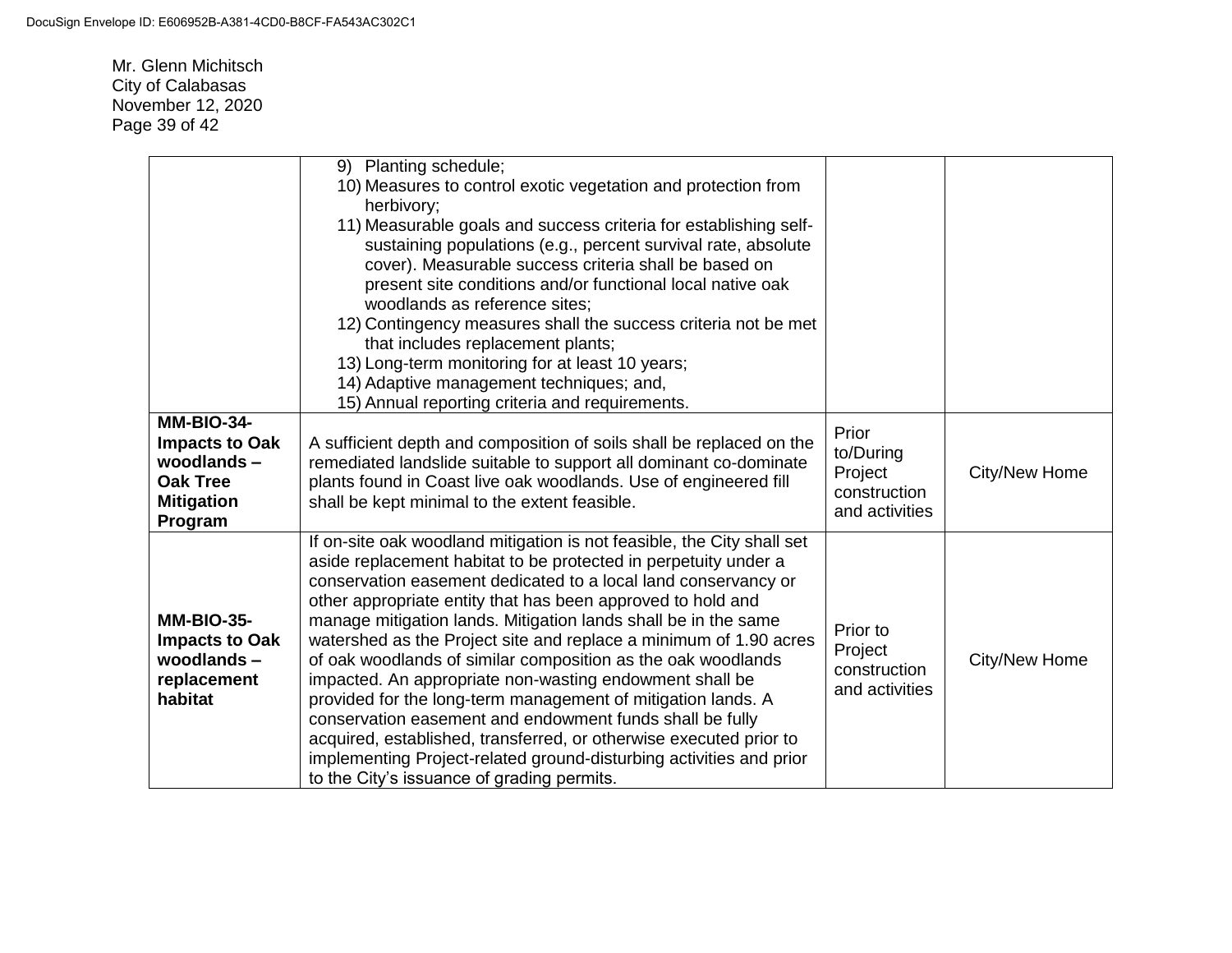Mr. Glenn Michitsch City of Calabasas November 12, 2020 Page 40 of 42

| <b>MM-BIO-36-</b><br>Impacts to<br><b>Upland</b><br><b>Vegetation</b><br><b>Communities</b> | Impacts to grasslands shall be mitigated at a level comparable to<br>Project impacts. Restoration of grasslands shall only use native<br>grasses or forbs indigenous to grasslands in region/watershed.                                                                                                                                                                                                                                                                                                                                                                                                                                                                                                                                                                                                                                                                                                                      | During/After<br>Project<br>construction<br>and activities | City/New Home |
|---------------------------------------------------------------------------------------------|------------------------------------------------------------------------------------------------------------------------------------------------------------------------------------------------------------------------------------------------------------------------------------------------------------------------------------------------------------------------------------------------------------------------------------------------------------------------------------------------------------------------------------------------------------------------------------------------------------------------------------------------------------------------------------------------------------------------------------------------------------------------------------------------------------------------------------------------------------------------------------------------------------------------------|-----------------------------------------------------------|---------------|
| <b>MM-BIO-37-</b><br>Impacts to<br><b>Upland</b><br>Vegetation<br><b>Communities</b>        | The City shall prepare an Upland Restoration Plan inclusive of<br>purple sage scrub and grasslands and take an inter-disciplinary<br>approach, inclusive of wildlife biologists and restoration<br>professionals, to restore purple sage scrub and grassland habitat.<br>The City shall replace acreage of grasslands at no less that the<br>total acres impacted and shall only use native grasses or forbs<br>indigenous to grasslands in region/watershed. Restoration shall<br>consider habitat requirements (e.g., refugia, structure, variation in<br>plant density and cover) of wildlife that could occur in these two<br>vegetation communities. The location of mitigation sites shall avoid<br>the conversion of other habitats (e.g., scrubland to grassland).<br>Purple sage scrub and grassland restoration shall occur in areas<br>appropriate abiotic and biotic conditions to support each habitat<br>type. | During/After<br>Project<br>construction<br>and activities | City/New Home |
| <b>MM-BIO-38-</b><br>Impacts to<br><b>Upland</b><br>Vegetation<br><b>Communities</b>        | A sufficient depth and composition of soils shall be replaced on the<br>remediated landslide suitable to support all dominant co-dominant<br>plants found in purple sage scrub and southern California native<br>grasslands. Use of engineered fill shall be kept minimal to the<br>extent feasible.                                                                                                                                                                                                                                                                                                                                                                                                                                                                                                                                                                                                                         | During/After<br>Project<br>construction<br>and activities | City/New Home |
| <b>REC-1-LSAA-</b><br>jurisdictional<br>delineation                                         | The City should include a "non-jurisdictional" erosional feature in<br>the Project site in the Project's jurisdictional delineation. The "non-<br>jurisdictional" erosional feature is shown on Photo 11 ("view south<br>of upland erosional feature") in Appendix C - Biological Technical<br>Reports, Jurisdictional Delineation Report.                                                                                                                                                                                                                                                                                                                                                                                                                                                                                                                                                                                   | Prior to<br>Project<br>construction<br>and activities     | City/New Home |
| <b>REC-2-LSAA-</b><br>notification                                                          | As part of the LSAA Notification process, the City should provide a<br>map showing features potentially subject to CDFW's broad<br>regulatory authority over streams. The City should also provide a<br>hydrological evaluation of the 200, 100, 50, 25, 10, 5, and 2-year<br>frequency storm event for existing and proposed conditions.                                                                                                                                                                                                                                                                                                                                                                                                                                                                                                                                                                                    | Prior to<br>Project<br>construction<br>and activities     | City/New Home |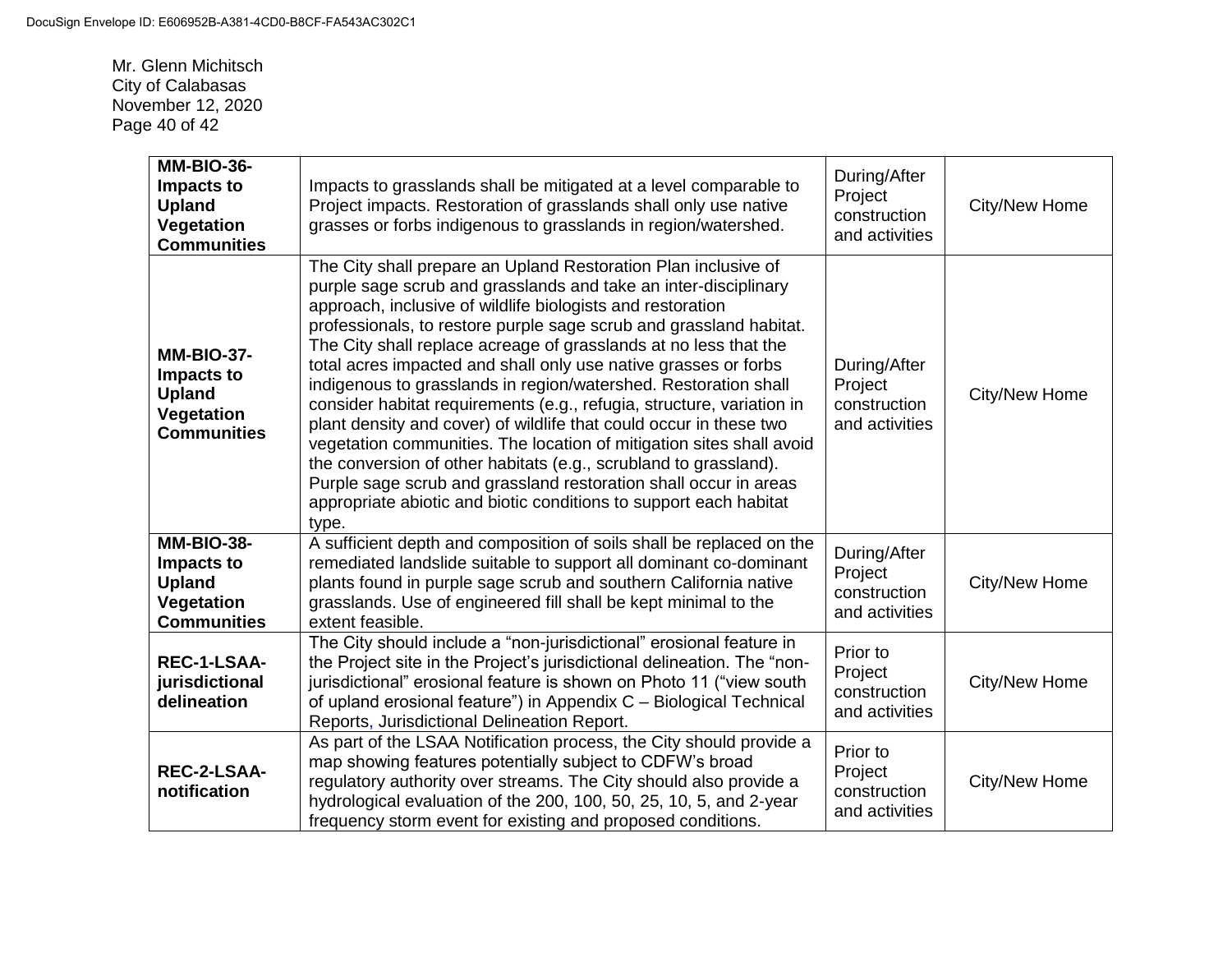Mr. Glenn Michitsch City of Calabasas November 12, 2020 Page 41 of 42

| <b>REC-3-Project</b><br><b>Alternatives</b> | The City should reconsider Alternative 1 or alternative locations for<br>the Project that could fully avoid or minimize impacts to streams,<br>alkali seep-fed wetlands, Catalina mariposa lily, oak woodlands,<br>and undisturbed, native plant communities. The City should<br>recirculate the environmental document after including alternative<br>locations in order to foster meaningful public participation and<br>informed decision making. If the City concludes that no feasible<br>alternative locations exist, or the use of alternative locations as a<br>mitigation measures is infeasible, the City must disclose the<br>reasons in the final environmental document and recirculate<br>[CEQA Guidelines, §§ 15088.5(a)(3), 15126.6(f)(2)]. | Prior to<br>Project<br>construction<br>and activities | City/New Home |
|---------------------------------------------|-------------------------------------------------------------------------------------------------------------------------------------------------------------------------------------------------------------------------------------------------------------------------------------------------------------------------------------------------------------------------------------------------------------------------------------------------------------------------------------------------------------------------------------------------------------------------------------------------------------------------------------------------------------------------------------------------------------------------------------------------------------|-------------------------------------------------------|---------------|
| <b>REC-4-Seed</b><br><b>Collection</b>      | The City should deposit some Catalina mariposa lily propagules<br>collected from the Project site as a Documented Conservation<br>Seed Collection at either Santa Barbara Botanic Garden or the<br>California Botanic Garden (formerly known as Rancho Santa Ana<br>Botanic Garden). The City should provide evidence of Documented<br>Conservation Seed Collection and funding to CDFW prior to<br>implementing Project-related ground-disturbing activities and prior<br>to the City's issuance of grading permits.                                                                                                                                                                                                                                       | Prior to<br>Project<br>construction<br>and activities | City/New Home |
| <b>REC-5-Fuel</b><br><b>Modification</b>    | If the Project includes fuel modification, the City should provide<br>avoidance and mitigation measures for any fuel modification<br>activities conducted within and adjacent to the Project area. A<br>weed management plan should be developed for all areas<br>adjacent to open space that will be subject to fuel modification<br>disturbance. The City should also ensure that any irrigation<br>proposed in fuel modification zones drain back into the<br>development and not onto natural habitat land as perennial<br>sources of water allow for the introduction of invasive Argentine<br>ants.                                                                                                                                                   | Prior to<br>Project<br>construction<br>and activities | City/New Home |
| <b>REC-6-Data</b>                           | CEQA requires that information developed in environmental impact<br>reports and negative declarations be incorporated into a database<br>which may be used to make subsequent or supplemental<br>environmental determinations [Pub. Resources Code, § 21003,<br>subd. (e)]. The City should ensure that all data concerning special                                                                                                                                                                                                                                                                                                                                                                                                                         | Prior to<br>Project<br>construction<br>and activities | City/New Home |